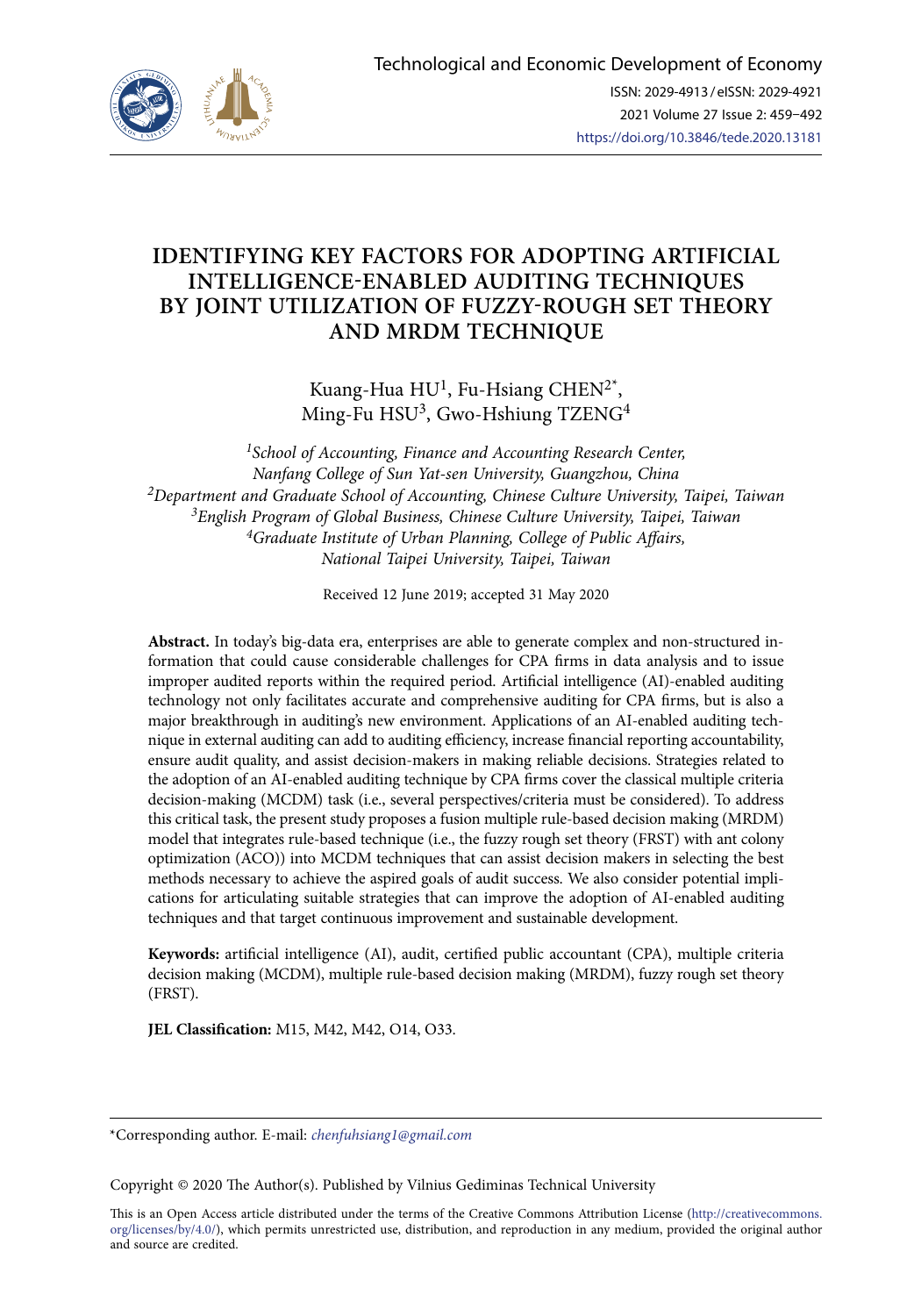# **Introduction**

Artificial intelligence (AI) has experienced several "winters" and "springs", so to speak. With real progress now being made, AI is gaining traction and companies are witnessing enormous benefits from the expansion in the spectrum of human cognitive and functional outcomes. Although AI applications in accounting and auditing are not new (Keenoy, 1958), its impact on these fields is expected to continue to increase over the next few years due to further advancements in information technology. With powerful data processing and analytical ability, AI is dramatically changing traditional audit practices (Thibodeau, 2003). The massive amount of structured, semi-structured, and non-structured data is rendering the assessment of corporate financial and non-financial performances more challenging (Lam, 2004; Baldwin et al., 2006). In view of this, auditing is more suitable for AI applications. By applying AI technology, CPA firms/auditors acquire and process data and audit reviews of the entire population of their audited entities, greatly increasing audit efficiency and effectiveness (Baldwin et al., 2006). CPA firms are embracing these advanced technologies, and AI-enabled auditing techniques are creating a new auditing paradigm to provide better services to clients (Bizarro & Dorian, 2017).

The nature of audit work has dramatically changed with the evolution of computerization, automation, and new audit technologies that have ushered in a new era of performance milestones in the audit process. Compared with traditional auditing techniques, AI-enabled auditing techniques are more efficient and comprehensive, particularly in the two aspects of repetitive automation work and professional judgment of different types of results. Automation is the best tool for structural tasks, such as substantive tests (verification, footing, and vouching) when performing automated tasks to crunch data and provide instantaneous verification, so that the actual values correspond to the advanced analysis results (Kokina & Davenport, 2017). Furthermore, AI technology can be used to analyze big data, by collecting and summarizing data from multiple sources, providing auditors with sufficient evidence and information that can be included in judgments, supplementing their judgment capability, and making more informed decisions to provide clients with higher levels of assurance. More importantly, AI-enabled auditing techniques are prominent in data analysis, such as data extraction, comparison, and validation (Hsu & Lin, 2016; Lin, 2017), which means that AI-based technology can extract textual information from complex electronic documents (Deloitte, 2015). Thus, auditors can spend more time in areas that require higher levels of judgment and present greater insights to businesses.

Recognizing the extraordinary potential in AI and its incredible advantages, the Big 4 CPA firms (i.e., Deloitte, E&Y, KPMG, and PwC) are constantly developing AI techniques and investing heavily in technological innovation (Kokina & Davenport, 2017). Deloitte has applied cognitive computing (a synonym for artificial intelligence) using IBM's Watson technology that provides foundational capabilities in natural language processing (NLP) during the course of the audit. Such profound cognitive capabilities and advanced analytical solutions can help clients make judicious decisions and create and capture critical information (Deloitte, 2015; Meskovic et al., 2018). Similarly, KPMG is also focused on using cognitive computing for audits, because AI-enabled auditing techniques can automatically extract key information from copious datasets for clients, thus unleashing the real value of AI to acceler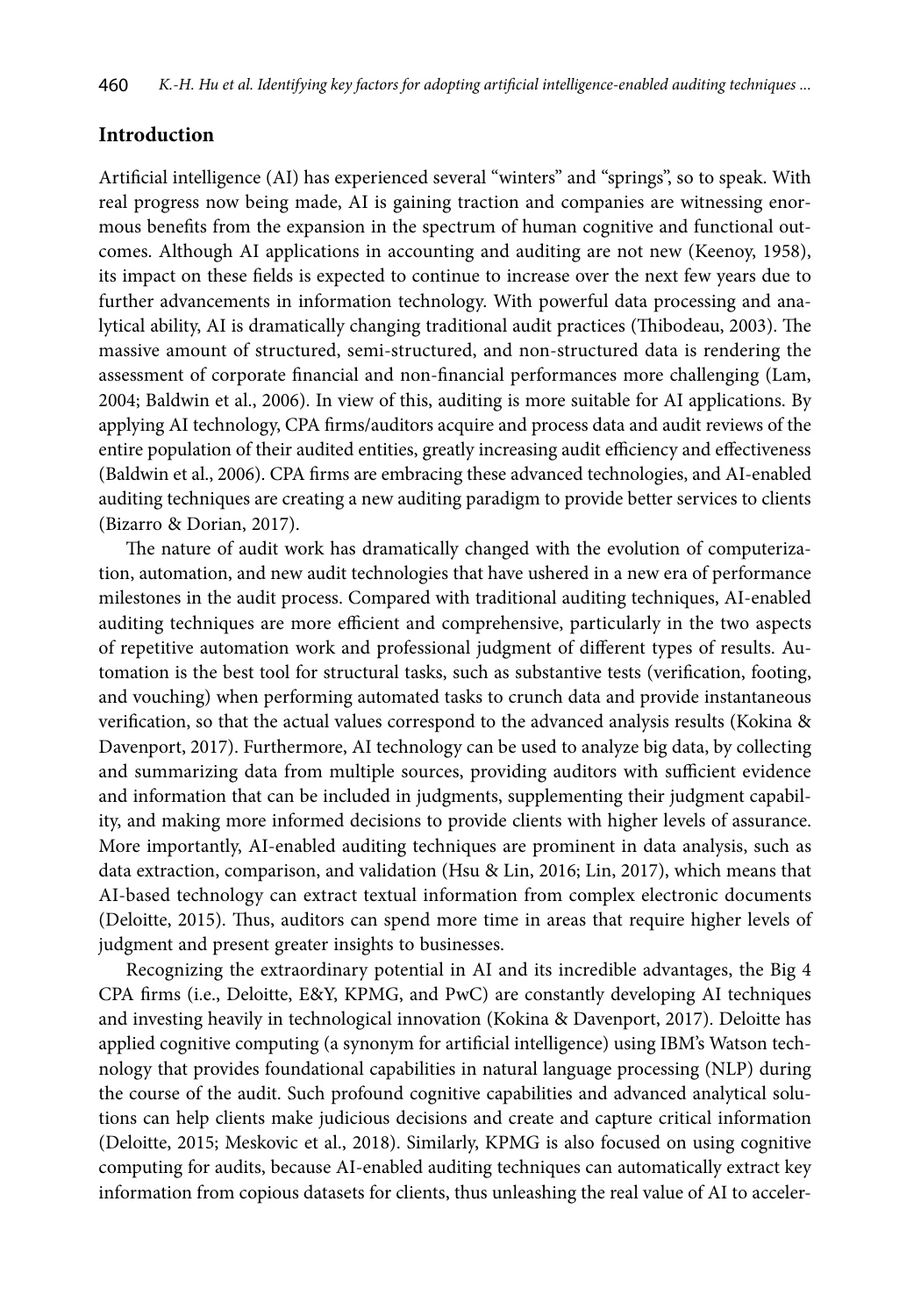ate their decision-making (KPMG, 2016; Meskovic et al., 2018). To drive audit efficiencies, PwC uses "Halo" computing and processing with the aim of providing customers guaranteed services and service models that are closer to the digital age (M2 Presswire, 2016). Ernst and Young (EY) has already adopted AI technology for automating routine tasks in auditing, using its own proprietary Robotic Process Automation (RPA) system for delivering more accurate and effective auditing for its clients (Faggella, 2018).

Although existing research on AI applications is not rare, there are relatively few studies in the area of auditing, and those that do lack empirical and systematical analysis. Therefore, to remedy this lack of literature and provide a proper analytical procedure for CPA firms, we have to realize the dimensions and criteria and their complex interactive influencing relationship in the adoption of AI-enabled auditing techniques (Figure 1), so as to enhance audit quality as well as prevent audit failures. The motivation for this paper is to explore more in-depth the key dimensions and criteria in the application of AI-enabled auditing techniques by CPA firms and to premeditate the decision making of interactive influencing relationships among multiple criteria/attributes (Liou & Tzeng, 2012; Chen, 2015; Hu et al., 2018). As for the complex and influencing relationship for the adoption of AI-enabled auditing techniques, we take a fusion of multi-relational data mining in multiple rule-based decision making (MRDM) (i.e., the joint utilization of soft computing technique and MRDM) as the most appropriate approach for analyzing this issue.

To apply ranking and selection and to establish a performance improvement strategy based on the characteristics of a finite number of attributes, sorting/selecting should be shifted by existing systematic classification methods to find the best way for improving the performance and achieve the business level. In other words, "a systematic approach to exhaustively



Figure 1. Analytic architecture of AI-enabled auditing mutual influence relationship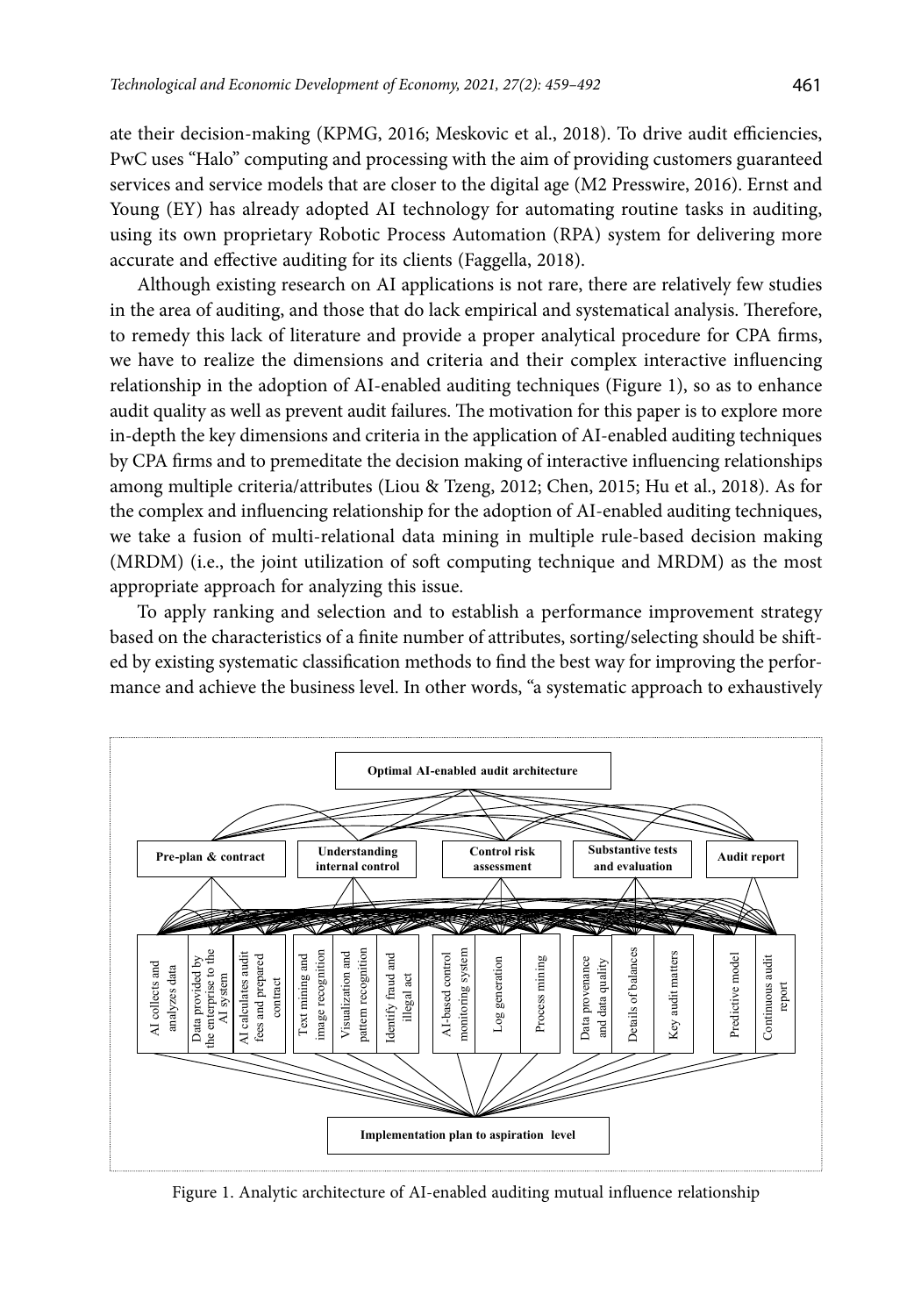address AI-enabled auditing technique adoption issues for CPA firms' performance improvement is what we need" to avoid "just taking expedient measures" (Peng & Tzeng, 2013; Chen & Chi, 2015; Hu et al., 2017, 2018).

The contributions of this study are highlighted as follows: (1) A rule-based technique (i.e., FRST+ACO) is used to determine the essential features from a large amount of datasets without deteriorating the model's forecasting quality as well as speeding up the data processing procedure. (2) The selected features were then fed into D-ANP (DEMATEL-based ANP (Analytic Network Process)) to determine the most influential dimension and criteria. By doing so the dependency and feedback relationship for adopting AI-enabled auditing techniques can be clearly represented. (3) A modified-VIKOR approach assesses the performance gap of each dimension and each criterion for CPA firms to facilitate improvement toward achieving a targeted level. Moreover, it aims to reduce the performance gap for reaching the best improvement strategy. The interactive influential network relationship map (IINRM) can help reach this level. Furthermore, the modified-VIKOR (Tzeng & Shen, 2017; Peng & Tzeng, 2019; Lo et al., 2019; Shen & Tzeng, 2018; Lin et al., 2019; Hu & Tzeng, 2019; Qu et al. 2019; Huang et al., 2019) can be adopted to rank and select criteria as well as to improve performance gaps in AI-based applications in external audits. (4) Sorting the influencing factors can be used as a reference for selecting key criteria for CPA firms to exploit AI when conducting audit procedures. At the same time, the hybrid MRDM model can advance performance improvement from simple sorting and ranking for selecting the best solutions. The research flows in this study are shown in Figure 2.

The remainder of this study is organized as follows. Section 1 reviews the existing literature on the adoption of AI-enabled auditing techniques by CPA firms. Section 2 proposes the research design and methodologies and presents the empirical results. Last Section concludes.

# **1. Framework for adopting AI-enabled auditing techniques**

Efficiency and effectiveness are attributes in an AI-based system that have been introduced in the audit process in lieu of traditional audit trails by large CPA firms, so that formalization of an overall audit framework of AI technology can be implemented in the near future (Meskovic et al., 2018). For enhancing their audit judgments, some CPA firms have already adopted AI to evaluate important clues in contracts, bookkeeping processes, and predictive analysis. With AI, automation technology can unimpeachably search semi-structured and unstructured data across multiple databases, thereby allowing CPA firms (auditors) to focus on providing more in-depth professional services to their clients. To help CPA firms achieve their AI-based performance indicators, this study captures the practical perspectives based on existing research and investigates deeper into the extreme issues. According to the past literature (American Institution of Certified Public Accountants [AICPA], 2015a, 2015b, 2015c, 2015d; Issa et al., 2016; Kokina & Davenport, 2017), interviews with domain experts and brainstorming, and the adoption of AI-enabled auditing techniques, we identify five dimensions as the evaluation framework: (1) pre-plan and contract, (2) understanding internal control, (3) control risk assessment, (4) substantive tests and evaluation, and (5) audit report. Each dimension is outlined in detail below.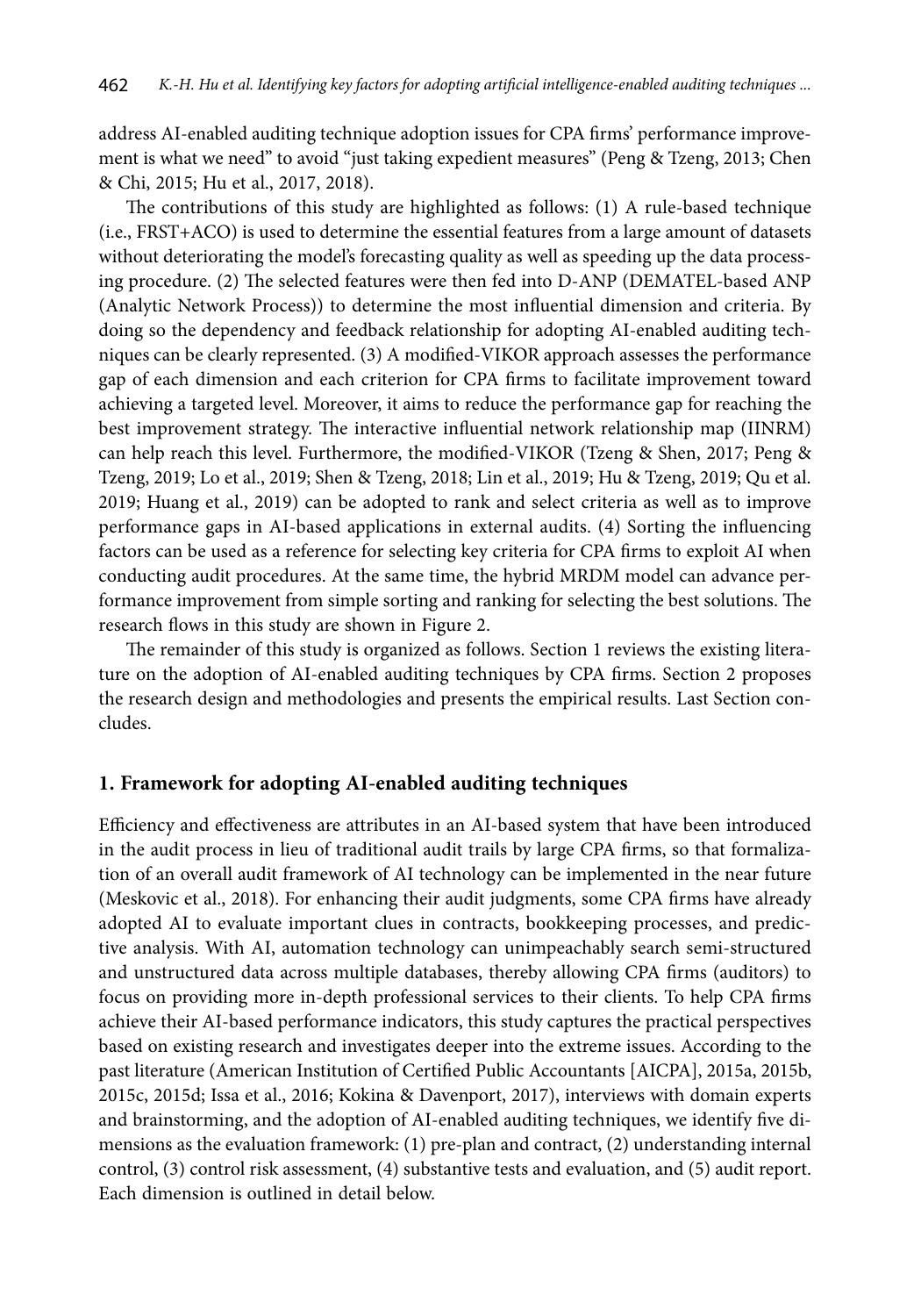

Figure 2. Research flows of AI-enabled auditing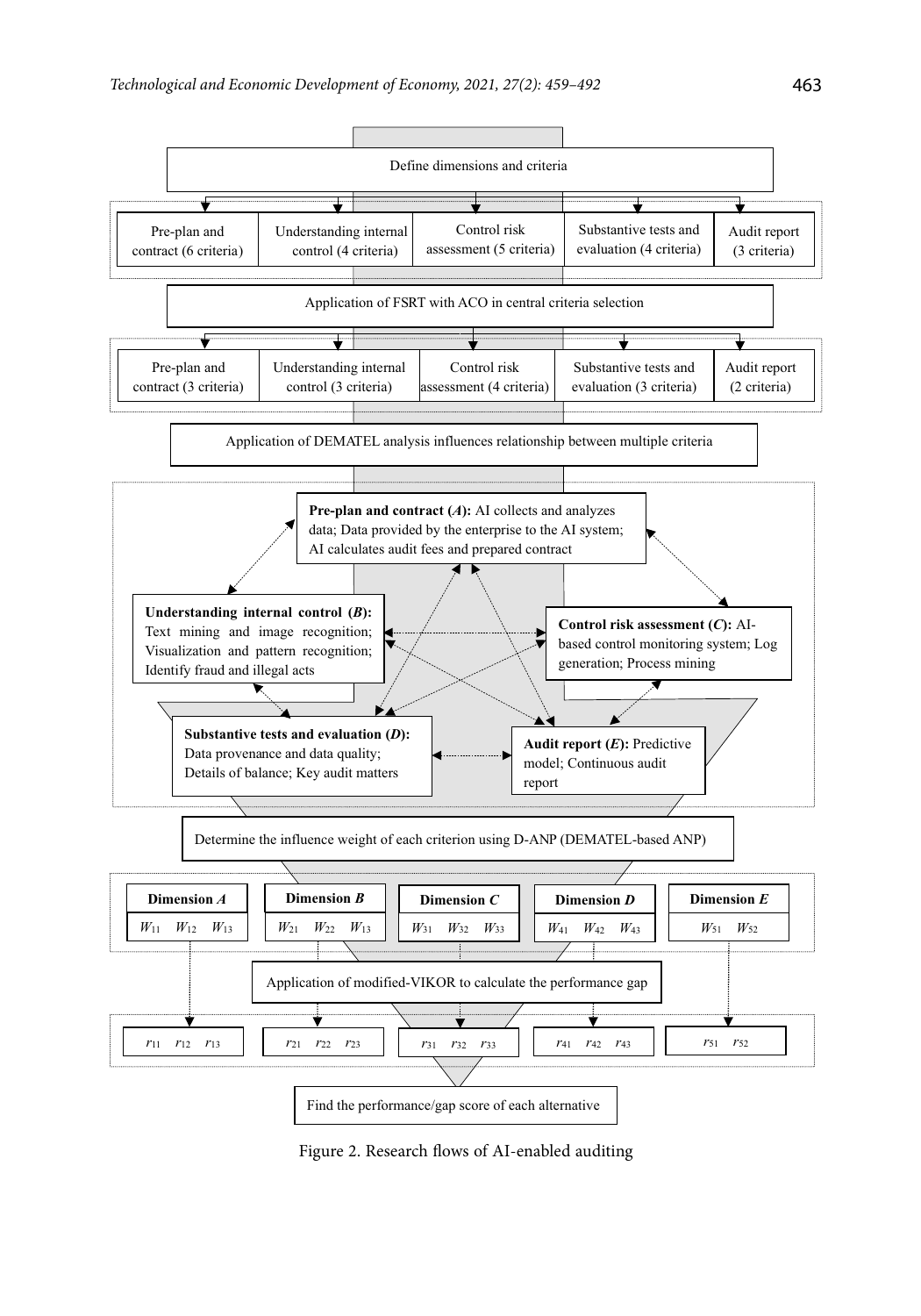# **1.1. Pre-plan and contract**

A pre-plan and contract make up the first phase in the process of adopting an AI-assisted auditing technique, which describes the acquisition of initial knowledge for clients. During the pre-planning and contracting phase, data acquisition is at the core of AI-enabled auditing techniques. Before the enterprise undertakes an official audit, a CPA firm has to ensure the accuracy and alignment of all the information (Davenport & Raphael, 2017). External data structure and accounting and financial systems provided by organizations reliably feed into the AI system. Next, a CPA firm creates a set of communicable APIs (Application Programming Interfaces) to transform a wide range of document types for use in an AI system (Wang et al., 2014; Davenport & Raphael, 2017). As a result, an effective analysis procedure and a correct audit report can be generated. More importantly, to confirm the rights and obligations between the CPA firm and the client, a contract for the adoption of the AI-enabled auditing technique is signed, and audit fees are decided based on the information provided by the client and evaluation of AI (Issa et al., 2016). The CPA firm then submits the audit report with the highest standard requested by the client and in accordance with the service contract content.

# **1.2. Understanding internal control**

Establishing considerable internal control systems, a sound and effective internal operational mechanism not only can be helpful in reducing business risks, but also can deliver value to the business (Cangemi & Taylor, 2018). Most CPA firms have a responsibility for assessing and inspecting the impact of AI on the design and operation of internal control systems on a continuous basis by identifying its adequacy and effectiveness after the introduction of AI. However, owing to a huge amount of unstructured data (i.e., textual data), such as annual reports of public-listed companies, CPA firms can employ considerable and promising "minerals" text mining technology to extract meaningful information from the documents that help supplement the lack of structured data (Faria et al., 2016). In addition, the use of still and moving images is increasing exponentially in everyday life, and the capability to leverage image recognition technology for retrieving meaningful data from these images is turning into a progressively important application (Burgess, 2017). The application of data visualization technology or pattern recognition in auditing provides multiple functionality to help determine illegal acts or any anomalies not easily identified by statistical models, thus gaining better insights for clients (Roscoe & Howorth, 2009; Rehman & Saba, 2014; Sutton et al., 2016).

# **1.3. Control risk assessment**

This dimension of CPA firms is to examine if the design and implementation of the client's internal control system conform to specifications. Continuous auditing automatically focuses on risk assessment and the execution of an internal control. In the current era of big data, a refinement of an entire population of records is the clear trend, and the function of an AIbased continuous control and monitoring system for conducting risk assessment by internal auditors is indispensable (Issa & Kogan, 2014). It is thus crucial to prioritize the level of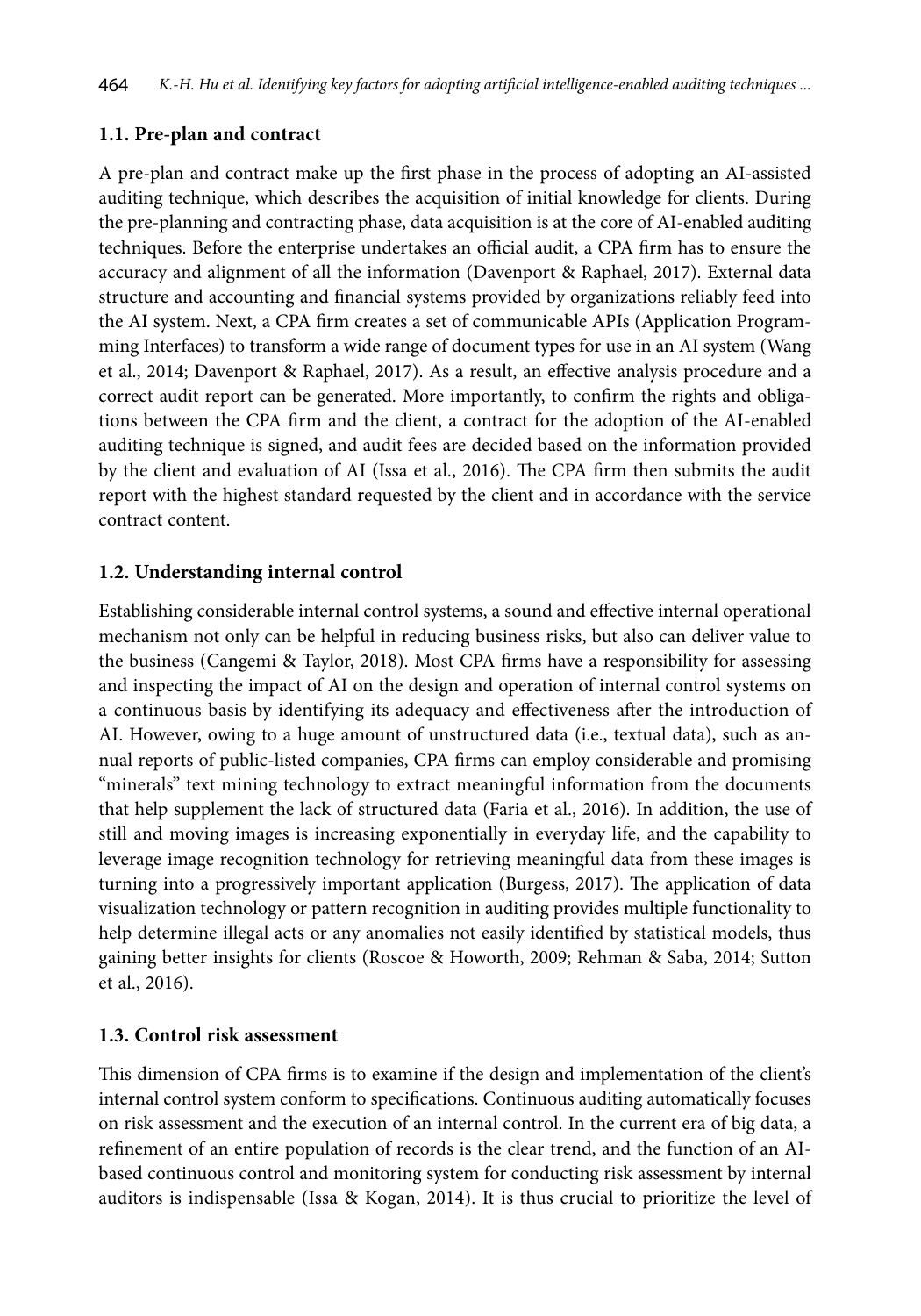riskiness detected if a large number of outliers is detected (Issa et al., 2016). Consequently, corporates can benefit from the use of AI-based continuous auditing technology for improving audit efficiency and effectiveness. To prevent the tampering of audit evidence during the audit process and preclude the user from accessing chronological record of corporate activities, an automatically generated log provides a robust basis for the going-concern audit opinion. However, the process mining technique can be applied to extract pivotal information and identify anomalous outliers from event logs recorded in an audit context (Jans et al., 2014; Whitehouse, 2015) and provide CPA firms with insights on any inconsistencies between a firm's operations and design processes. Therefore, AI-based process mining on the entire sample should be necessary in the current big data environment.

### **1.4. Substantive tests and evaluation**

A substantive testing method is used to examine account balances, and complete and valid test results offer evidence to support the financial records of a company (Quick & Henrizi, 2018). In this perspective, the most significant difference between AI-enabled auditing approaches and traditional auditing approaches is that the former can conduct a review of data provenance and data quality of the population on a continuous basis in real time and improve the reliability of the audit results (Appelbaum et al., 2018). To test the details of balances, AI-based continuous and comprehensive testing technology is appropriate for reducing the likelihood that anomalous records are not discovered (Hooda et al., 2018; Kang et al., 2015). In particular, for a large hybrid dataset, relevant information can be excavated by examining the details of the financial statement balances through AI-assisted auditing techniques. Audit evidence from third parties (such as CPA firms) is often more reliable than audit evidence provided directly by a company (Kang et al., 2015). A substantive test can thus prioritize identified exceptions to draw auditors to pay attention to more suspicious abnormal events (Issa & Kogan, 2014) and propose preventive measures. In order to improve user satisfaction with audit reports, the International Auditing Standards Board (IASB) set up new auditor reporting standards in 2015, in which CPAs have to communicate key audit matters (KAMs) after discovering major deficiencies in the audit risk assessment or verification process. The adoption of IT-related KAMs not only have improved the quality and efficiency of information available for investors or other financial statement users, but also have had positive effects on relevant disclosures and may help professionals interpret complex financial statements when there is information overload (Sneller et al., 2016; Sirois et al., 2018).

#### **1.5. Audit report**

CPA firms have proposed AI-enabled auditing techniques to help design and develop a prediction model as a decision-support framework for the smooth operation of the audit process. Auditors may run continuous tests with different models to anticipate the risk assessment identified with continuing client activities (Sinclair, 2015). The prime function of the prediction model is to execute audit risk prediction, which involves performance evaluation of the prediction model, prediction of a risk class, and fraud prediction. On the completion of an AI-enabled auditing technique adoption, CPA firms deliver a continuous audit report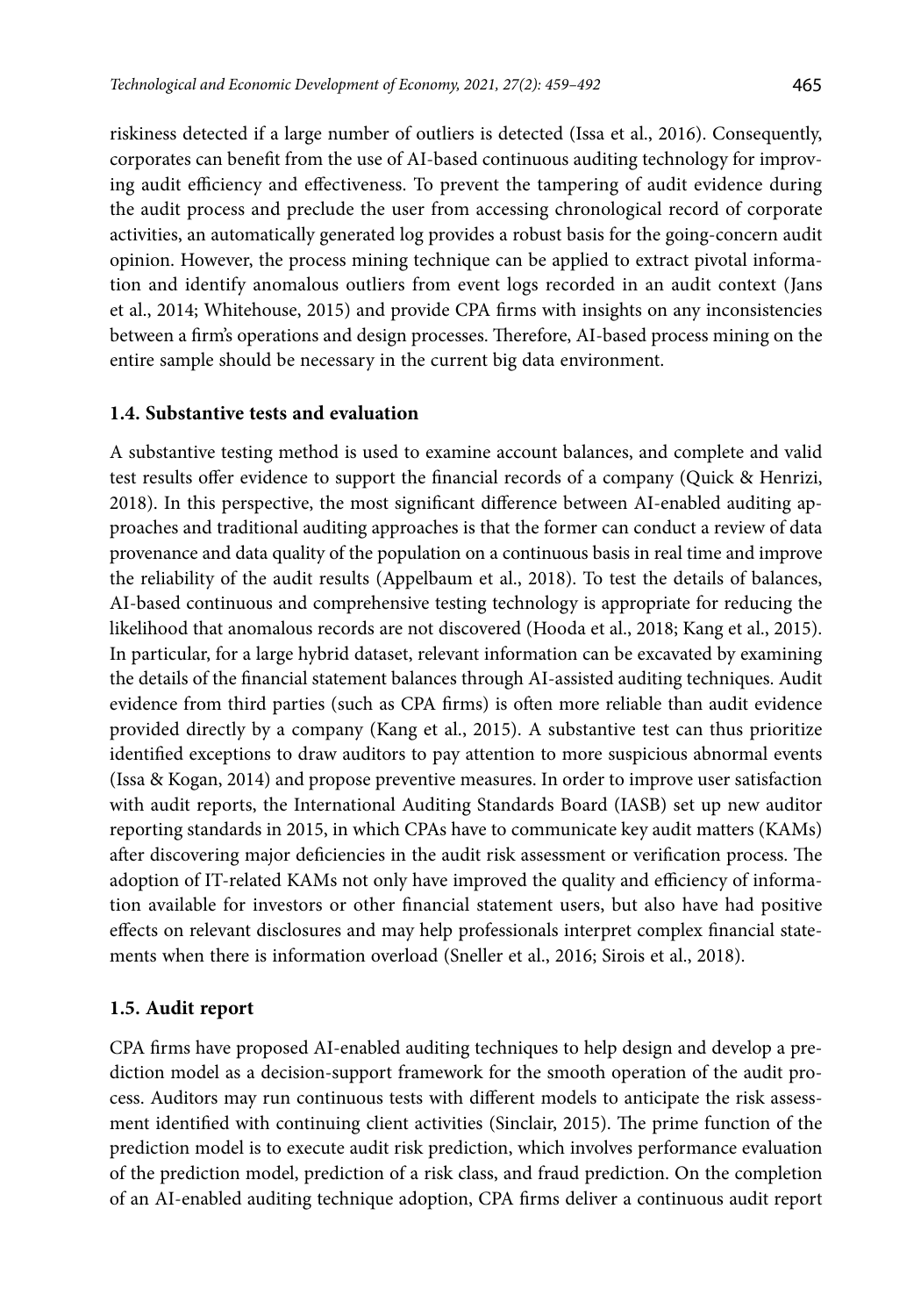called a verdict to a company comprising details of all the findings in the final step (PwC, 2014). The issuance of a traditional audit report is divided into three categories: clean, qualified, and adverse. However, the audit report adopted by AI can be continuous, and the grade could range from 1 to 100, such that the actual situation of the enterprise can be confirmed more clearly and precisely. Several research studies suggest that the audit report results obtained from using AI technologies, achieving a higher level of assurance in an avalanche of datasets, are better versus traditional audit techniques and basic statistical methods.

### **2. Research design and methodology**

China is the second-largest economy in the world and plays a pivotal role in international financial markets. Its stock markets are some of the most important capital markets for global investors. Financial statements issued by enterprises cannot be fully trusted by shareholders due to the presence of information asymmetry. Therefore, the fundamental issue is how to improve the quality of financial statements and protect investors, thus enhancing shareholders' trust in a company. Most CPA firms conduct an external audit, which is widely considered to be the most effective supervisory form of financial reports. However, in this era of big data, CPA firms that perform limited audit procedures through existing audit technology find it difficult to discriminate among the indispensable information given the over-abundance of data. Chinese CPA firms recognize and support the merits of AI-enabled auditing, based on attributes such as facilitating better decision making under an anticipated risk level and reducing the possibility of audit failure and accounting fraudulence. To evaluate the performance of AI-enabled auditing in CPA firms, this research considers the Big 4 CPA firms in China that have adopted AI as an auditing technology over a long period. The performance gap of each criterion and the total performance gap of AI-enabled auditing for these evaluated firms can be clearly understood from the results.

This study uses the hybrid MRDM (Multiple Rule-based Decision Making) method (Tzeng & Shen, 2017; Shen et al., 2019) to evaluate how the external auditing architecture under AI application is effectively implemented and enhanced to offer a more accurate and all-around corporate message for clients and investors. However, the decision on the adoption of an AI-enabled auditing technique is complex, involving many criteria that can easily confuse decision-makers (auditors); thus, data pre-processing (i.e., feature selection) is an inevitable process before model construction. In addition, the pre-processing technique is performed by a rule-based architecture and the inherent decision logics of decision rules can be examined by users so as to increase it applicable capabilities.

Rough set theory (RST) has demonstrated its usefulness in discovering data dependencies, reducing the number of features contained in a dataset, using data without requiring additional information, and handling vague, imprecise, and uncertain information. However, the classical RST cannot work effectively on a real-valued dataset (i.e., it only accepts discrete/ crisp data). Thus, many extension models of RST have been introduced to cope with this problem. The fuzzy rough set theory (FRST) (Dubois & Prade, 1980, 1990), which encapsulates the related but distinct concepts of vagueness (fuzzy set theory) and indiscernibility (rough set theory), appropriately handles datasets both with fuzziness and vagueness with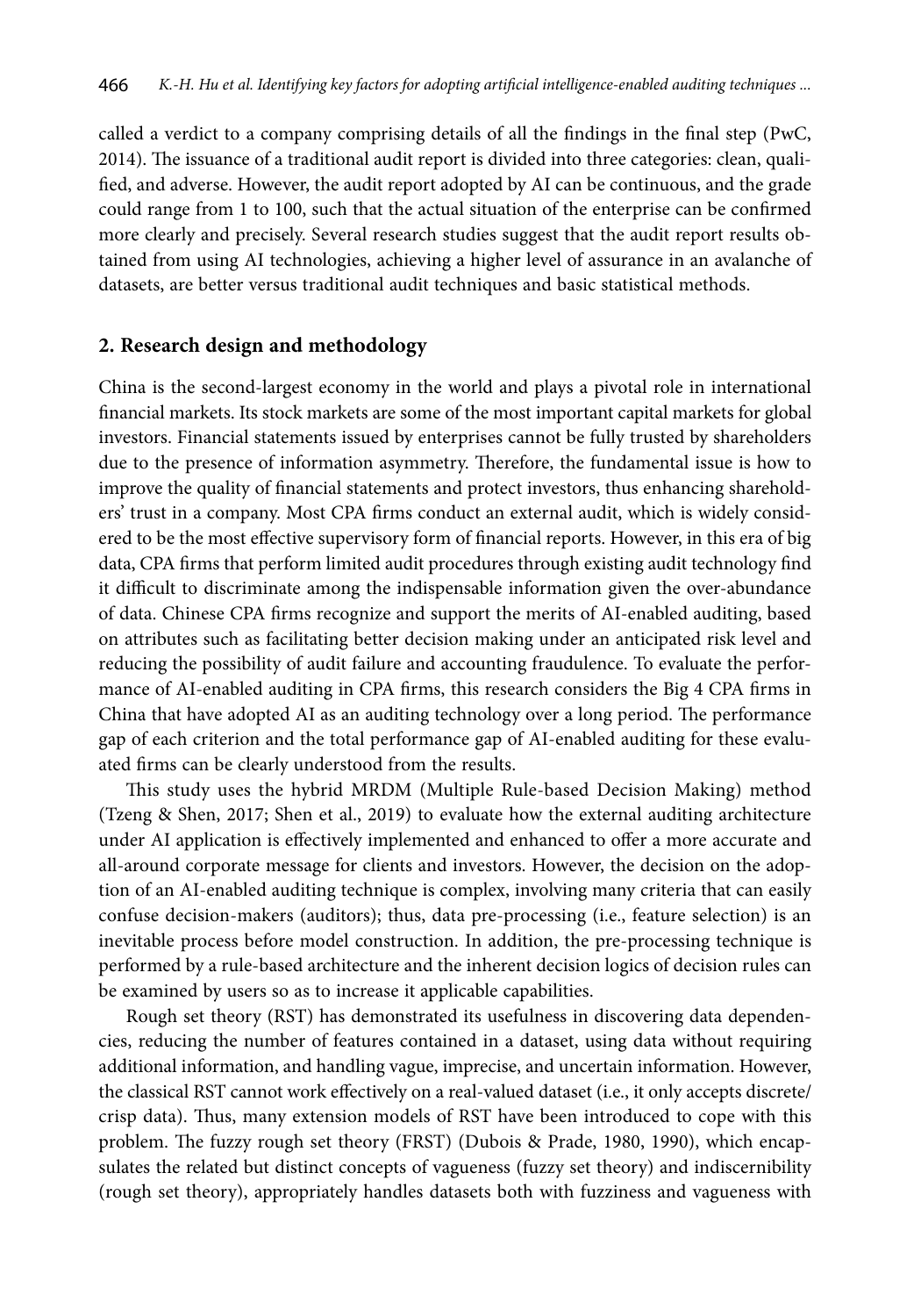continuous features. Many previous studies have implemented the hill-climbing algorithm to determine the best feature subsets for FRST (Cheng, 2018), but this algorithm often leads to the discovery of non-optimal feature subsets, both in terms of the resulting dependency measure and the subset size (Jensen & Shen, 2005; Jensen et al., 2014). Ant colony optimization (ACO) is a population-based algorithm that relies on the foraging behavior of ants for finding optimal paths. It has been applied to a large number of difficult combinatorial tasks successfully, such as the traveling salesman problem (TSP), scheduling problems, and optimization tasks. Thus, we conduct FRST with ACO to handle the task of essential feature subset selection (i.e., the essential criteria).

The selected criteria are then fed into the DEMATEL (decision-making trial and evaluation laboratory) technique to establish an interactive influential network relationship map (IINRM) to address AI-enabled auditing issues. The DEMATEL technique can determine the influence relationship under the interactive degree of factors/criteria, and the effect is more significant under the practical experience of experts (Gopal et al., 2018). Our paper integrates the concept of ANP (Saaty, 1996) into the DEMATEL technique to determine the influence relation matrix and to construct IINRM and identify the influential weights (called "global weights") for the D-ANP (DEMATEL-based analytic network process) dimensions and criteria. Accordingly, D-ANP can effectively and accurately measure the major influencing factors (performance weights) of an audit work for CPA firms in AI applications by submitting the influential weight of each criterion derived by D-ANP into the modified-VIKOR method. We use the "aspiration-worst" of the modified-VIKOR technique to replace the traditional "maxmin" as a benchmark for reducing the performance gap ratio and estimating the integrated performance values in all individual criteria. We use the gaps in each criterion to achieve the aspiration level by diminishing the difference between current situation and target situation and to determine the optimal AI-enabled auditing architecture for CPA firms toward achieving the aspiration level of "avoiding a bunch of rotten apples to find the best apple". Figure 3 illustrates the details of how each technique is synthesized.

## **2.1. Data collection**

This study designed a three-stage questionnaire survey to collect data, including dimensions and criteria determination, a pre-test questionnaire, and an official questionnaire. The firststage acknowledged the 5 dimensions and 21 criteria based on the related literature and professional in-depth reviews by domain experts as shown in Table 1. To ensure consistency and effectiveness of the pairwise comparisons, Saaty (1996) recommended a limited number of factors within a single dimension. In the second stage, these criteria were preliminarily formulated based on Table 1 to create a pre-test questionnaire. The pre-test questionnaire survey consisted of interviews with 15 CPAs and 15 senior engineers from CPA firms have that incorporated AI techniques into their auditing business task in Guangzhou and Shanghai. In the pre-test questionnaire, the respondents were asked to rate the influence of the 21 criteria on AI-based auditing implementation using a 10-point scale (0 extremely unimportant; 5 neutral; and 10 extremely important). Providing a crisp number on the degree of influence between criteria by experts (i.e., CPAs and engineers from CPA firms) is a sophisticated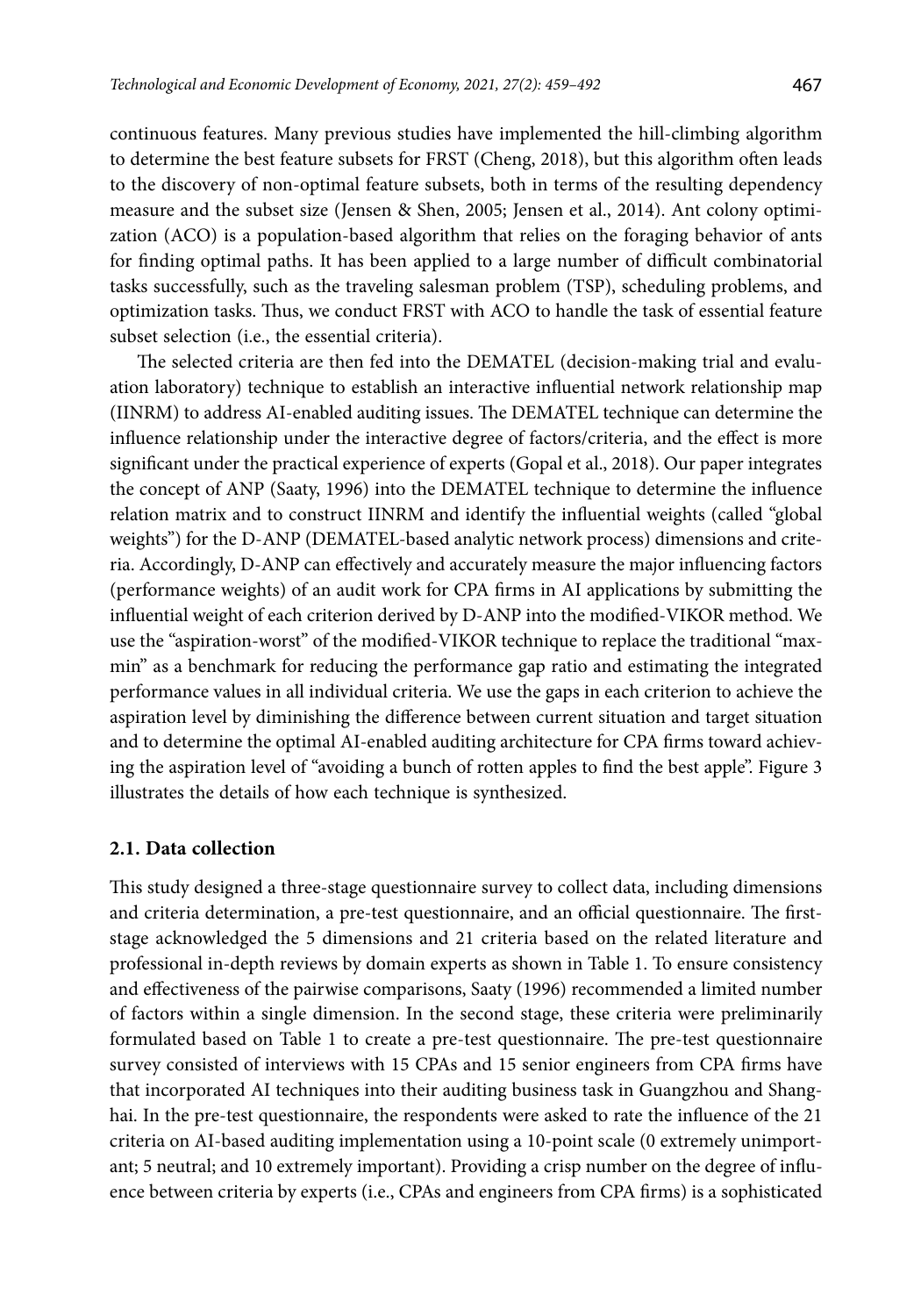and complicated task. Due to the increasing complexity of decision architecture, experts are accustomed to employing confidence levels/linguistic values in their assessments (Si et al., 2017; Ding & Liu, 2018; Salarpour et al., 2019). In addition, not all of the given criteria are familiar to experts due to their limited working experience and knowledge. To combat this, the confidence level is incorporated into a 10-point scale – that is, the experts provided two values: one is for a 10-point scale (i.e., from 0 to 10), and the other is for the confidence level (i.e., from 1% to 100%). For example, if the expert fills the criteria "A1: AI collects and analyzes data" with values 8 and 9, and also provides the confidence level with value 8 at 80% and value 9 at 20 %, then the final score will be 8.2 (i.e.,  $8*80% + 9*20%$ ). Compared to other crisp decision models, the proposed architecture not only can increase the flexibility of the decision process, but also prevent the data from exhibiting distortion (Wang et al., 2017; Du et al., 2019; Çolak et al., 2020).

High dimensionalities (i.e., too many criteria) will confuse users and lead to improper judgments (Hsu, 2019a; Lin et al., 2019; Hsu et al., 2020). To combat this, feature selection (FS) aims at determining the minimal feature subsets from a problem domain while retaining appropriate precision in representing the original data semantics, and thus we consider it in the second stage. FRST has proven its success in FS applications (Lin & Hsu, 2018). Thus, we employ FRST to handle the FS task. Determining the minimal feature subset in FRST is a NPhard problem (Skowron & Rauszer, 1992). Inspired by swarm intelligences, ACO (one type of swarm intelligence algorithm) has superior ability at handling the combinatorial optimization task, and thus we use it. The FRST-ACO method used herein was introduced by Jensen



Figure 3. Integrated techniques and methods of a fusion MRDM model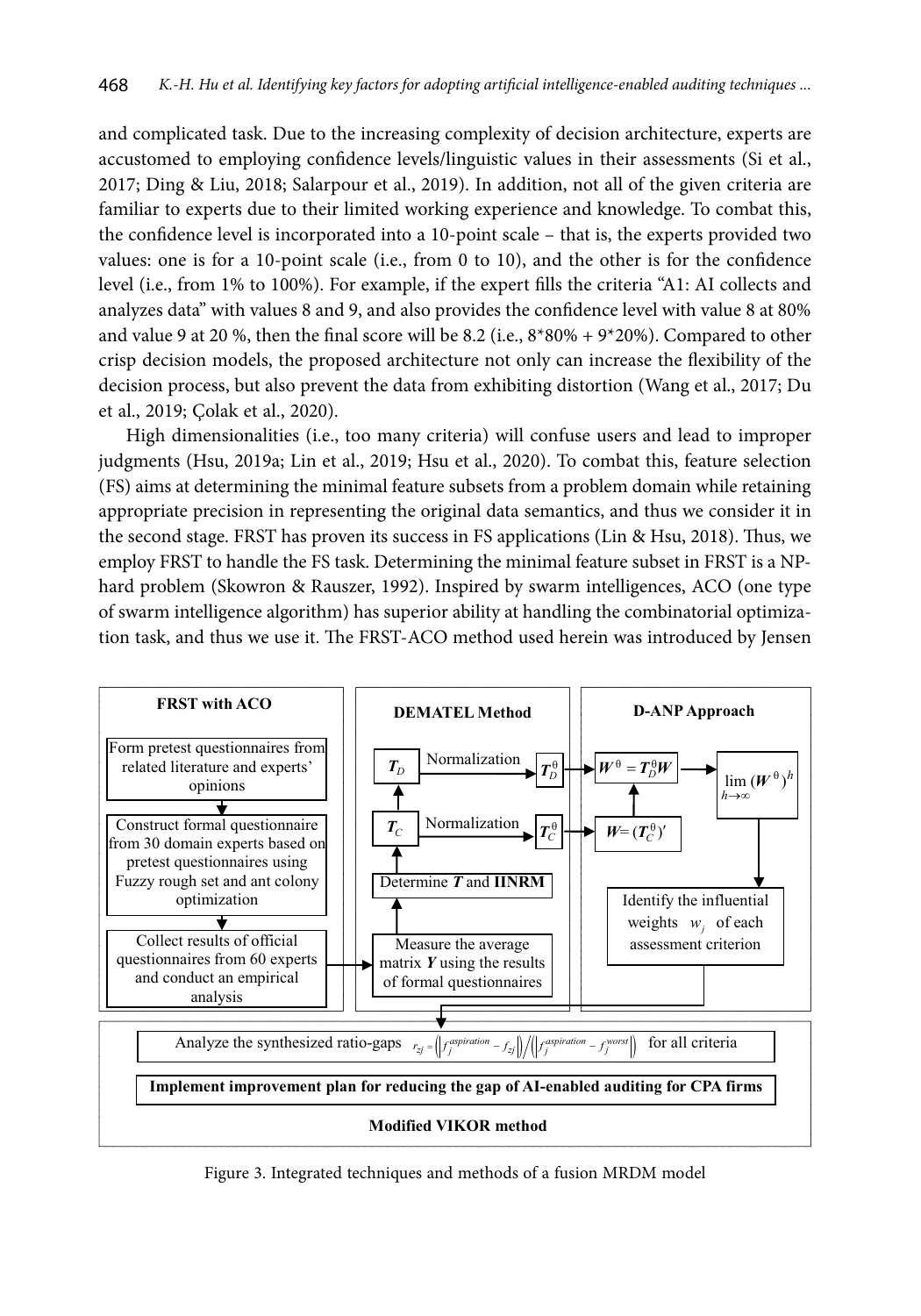and Shen (2005) and is a supervised FS technique. Thus, before implementing FRST-ACO to identify the essential features, the decision attribute has to be provided in advance. In accordance with the study by Thangavel et al. (2005), we apply the K-means algorithm to determine the decision attribute. The main purpose of K-means is to partition all observations into K clusters in which each observation belongs to the cluster with the nearest mean (that is, it minimize the within-cluster sum of squared errors), serving as a prototype of the cluster. The critical issue is how to determine the suitable number of clusters (i.e., K). The trial-and-error strategy was performed. Here, K is set from 1 to 5, and the aggregation of test accuracy and rule coverage (ATARC) is taken as an assessment measure. According to the experiments (see Table 2), K is set to 2 in order to achieve optimal performance (i.e., when K is set to 2, the value of ATARC is the highest among all comparisons). Thus, the number of clusters of this study is set to 2. Table 2 presents the selected criteria/attributes. Table 3 provides detailed descriptions of the selected criteria.

| Dimensions                           | Criteria                                                     |  |  |  |  |
|--------------------------------------|--------------------------------------------------------------|--|--|--|--|
|                                      | A1: AI collects and analyzes data                            |  |  |  |  |
|                                      | A2: Data provided by the enterprise to the AI system         |  |  |  |  |
| Pre-plan and contract (A)            | A3: Client's initial risk level                              |  |  |  |  |
|                                      | A4: The number of hours the engagement                       |  |  |  |  |
|                                      | A5: AI calculates audit fees and prepared contract           |  |  |  |  |
|                                      | B1: Text mining and image recognition                        |  |  |  |  |
| Understanding internal control (B)   | B2: AI analyzes the generated video                          |  |  |  |  |
|                                      | B3: Visualization and pattern recognition                    |  |  |  |  |
|                                      | B4: Identify fraud and illegal acts                          |  |  |  |  |
|                                      | C1: AI-based control monitoring system                       |  |  |  |  |
|                                      | C <sub>2</sub> : Identified violations of level of riskiness |  |  |  |  |
| Control risk assessment (C)          | C3: Logs are automatically generated                         |  |  |  |  |
|                                      | C4: Process mining                                           |  |  |  |  |
|                                      | C5: Response time                                            |  |  |  |  |
|                                      | D1: Data provenance and data quality                         |  |  |  |  |
|                                      | D2: Details of transactions                                  |  |  |  |  |
| Substantive tests and evaluation (D) | D <sub>3</sub> : Details of balances                         |  |  |  |  |
|                                      | D4: Key audit matters                                        |  |  |  |  |
|                                      | E1: Review                                                   |  |  |  |  |
| Audit report (E)                     | E2: Predictive model                                         |  |  |  |  |
|                                      | E3: Continuous audit report                                  |  |  |  |  |

Table 1. Criteria of AI-enabled auditing for the pre-test questionnaire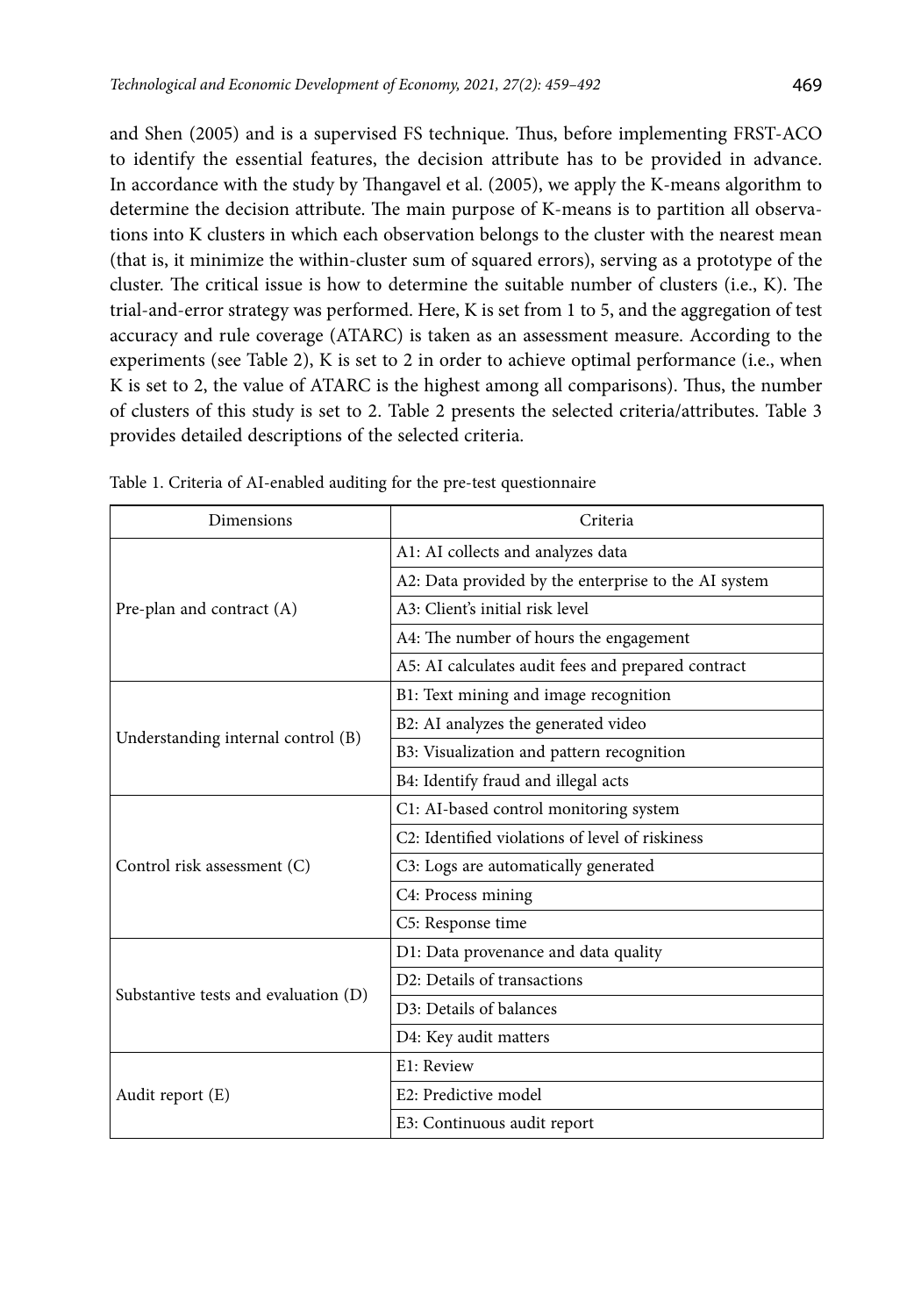| Criteria Subset                                                  | Testing<br>accuracy | Rule<br>coverage | ATARC* |  |  |  |  |  |
|------------------------------------------------------------------|---------------------|------------------|--------|--|--|--|--|--|
| Cluster numbers: $K = 2$                                         |                     |                  |        |  |  |  |  |  |
| Subset 1: A1, A2, B1, B3, B4, C1, C2, C3, D1, D3, E1, E2         | 0.85                | 0.89             | 1.74   |  |  |  |  |  |
| Subset 2: A1, A2, A4, B2, B3, B4, C1, C3, C4, C5, D1, D4, E1, E3 | 0.87                | 0.91             | 1.78   |  |  |  |  |  |
| Subset 3: A1, A2, A5, B1, B3, B4, C1, C3, C4, D1, D3, D4, E2, E3 | 0.93                | 0.92             | 1.85   |  |  |  |  |  |
| Subset 4: A1, A3, A4, B2, B4, C1, C3, C4, C5, D2, D3, D4, E2, E3 | 0.90                | 0.87             | 1.77   |  |  |  |  |  |
| Subset 5: A1, A2, A4, B2, B4, C2, C4, C5, D1, D4, E1, E3         | 0.88                | 0.86             | 1.74   |  |  |  |  |  |
| Cluster numbers: $K = 3$                                         |                     |                  |        |  |  |  |  |  |
| Subset 1: A1, A3, A4, B2, B3, C4, C5, E3                         | 0.75                | 0.79             | 1.54   |  |  |  |  |  |
| Subset 2: A2, A3, B4, C3, C5, D2, D3, E3                         | 0.78                | 0.81             | 1.59   |  |  |  |  |  |
| Subset 3: A1, A4, B4, C2, C4, C5, D4, E2, E3                     | 0.81                | 0.8              | 1.61   |  |  |  |  |  |
| Subset 4: A2, A3, B4, C2, C4, D3, D4, E1, E3                     | 0.82                | 0.82             | 1.64   |  |  |  |  |  |
| Subset 5: A3, A5, B4, C1, C5, D1, D4, E1, E3                     | 0.79                | 0.79             | 1.58   |  |  |  |  |  |
| Cluster numbers: $K = 4$                                         |                     |                  |        |  |  |  |  |  |
| Subset 1: A1, B1, C4, C5, D4, E1, E2                             | 0.69                | 0.72             | 1.41   |  |  |  |  |  |
| Subset 2: A1, A5, B3, D1, D4, E1, E3                             | 0.71                | 0.74             | 1.45   |  |  |  |  |  |
| Subset 3: A2, B1, B4, C1, C5, D3, E2                             | 0.7                 | 0.73             | 1.43   |  |  |  |  |  |
| Cluster numbers: $K = 5$                                         |                     |                  |        |  |  |  |  |  |
| Subset 1: A2, B3, C1, D3, E1                                     | 0.65                | 0.68             | 1.33   |  |  |  |  |  |
| Subset 2: A1, B1, C1, C4, D4, E1                                 | 0.68                | 0.7              | 1.38   |  |  |  |  |  |
| Subset 3: A1, B2, B4, C3, C5, D4, E3                             | 0.66                | 0.67             | 1.33   |  |  |  |  |  |

# Table 2. The selected criteria by FRST-ACO

*Note*: \*ATARC: The aggregation of testing accuracy and rule coverage.

Table 3. The descriptions of selected criteria

| Dimensions/Criteria                                             | Descriptions                                                                                                                  | Sources                                                |  |  |  |  |  |  |  |
|-----------------------------------------------------------------|-------------------------------------------------------------------------------------------------------------------------------|--------------------------------------------------------|--|--|--|--|--|--|--|
|                                                                 | Pre-plan and contract $(A)$                                                                                                   |                                                        |  |  |  |  |  |  |  |
| A1: AI collects and analyzes<br>data $(a_1)$                    | AI can receive big data across<br>multiple-source databases.                                                                  | Davenport and Raphael<br>(2017)                        |  |  |  |  |  |  |  |
| A2: Data provided by the<br>enterprise to the AI system $(a_2)$ | AI can incorporate any information<br>and operating system provided by<br>the enterprise.                                     | Wang et al. (2014);<br>Davenport and Raphael<br>(2017) |  |  |  |  |  |  |  |
| A5: AI calculates audit fees and<br>prepared contract $(a_3)$   | AI calculates audit fees, and CPA<br>firms and client signed an AI-<br>prepared contract.                                     | Issa et al. (2016)                                     |  |  |  |  |  |  |  |
|                                                                 | Understanding internal control (B)                                                                                            |                                                        |  |  |  |  |  |  |  |
| B1: Text mining and image<br>recognition $(b_1)$                | Text mining and image recognition<br>technology of AI can analyze client-<br>provided semi-structured and<br>structured data. | Faria et al. (2016);<br>Burgess (2017)                 |  |  |  |  |  |  |  |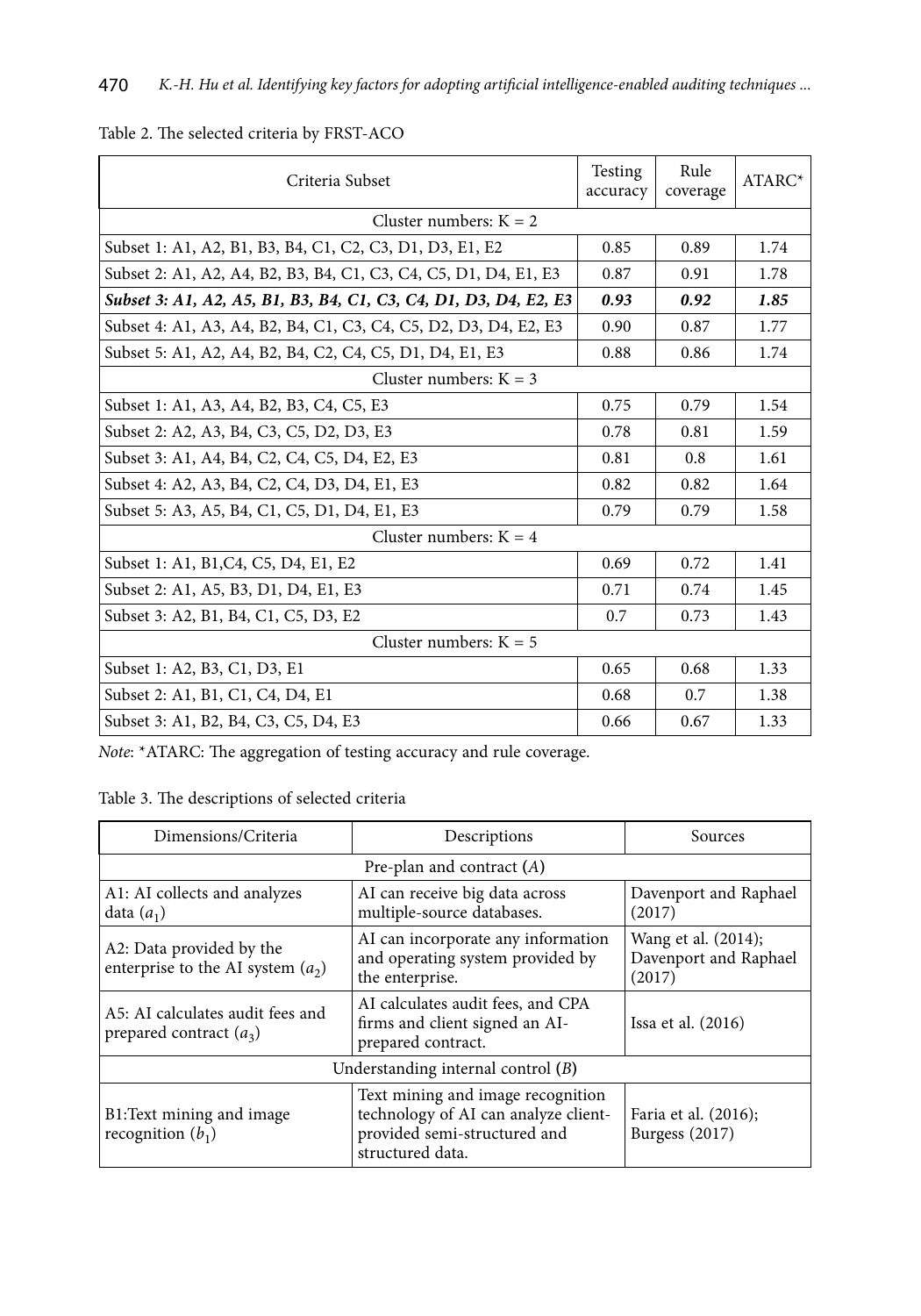|  |  | End of Table 3 |  |
|--|--|----------------|--|
|--|--|----------------|--|

| Dimensions/Criteria                                  | Descriptions                                                                                                                                                                                               | Sources                                                                                                       |  |  |  |  |  |  |  |
|------------------------------------------------------|------------------------------------------------------------------------------------------------------------------------------------------------------------------------------------------------------------|---------------------------------------------------------------------------------------------------------------|--|--|--|--|--|--|--|
| B3: Visualization and pattern<br>recognition $(b_2)$ | AI utilizes visualization and pattern<br>recognition to determine risk factors.                                                                                                                            | Roscoe and Howorth,<br>(2009); Sutton et al.<br>(2016)                                                        |  |  |  |  |  |  |  |
| B4: Identify fraud and illegal<br>acts $(b_3)$       | AI applied aggregated information<br>to identify fraud and illegal act.                                                                                                                                    | Rehman and Saba<br>(2014); Meskovic et al.<br>(2018)                                                          |  |  |  |  |  |  |  |
|                                                      | Control risk assessment (C)                                                                                                                                                                                |                                                                                                               |  |  |  |  |  |  |  |
| C1:AI-based control monitoring<br>system $(c_1)$     | An AI-based continuous control<br>monitoring system can effectively<br>review the level of riskiness and<br>assess the priority of its violations.                                                         | Issa and Kogan (2014);<br>Issa et al. (2016)                                                                  |  |  |  |  |  |  |  |
| C3:Log generation $(c_2)$                            | Logs are generated automatically<br>to ensure the integrity of a<br>chronological work record of<br>the audit process and to prevent<br>unauthorized tampering such as<br>audit evidence and audit report. | Jans et al. (2014);<br>Whitehouse (2015)                                                                      |  |  |  |  |  |  |  |
| C4:Process mining $(c_3)$                            | Big data mining using the AI<br>running process not only ensures<br>that the internal control system<br>is properly designed but can<br>also be correctly configured and<br>implemented.                   | Jans et al. (2014)                                                                                            |  |  |  |  |  |  |  |
|                                                      | Substantive tests and evaluation $(D)$                                                                                                                                                                     |                                                                                                               |  |  |  |  |  |  |  |
| D1:Data provenance and data<br>quality $(\bar{d}_1)$ | AI examined continuously to ensure<br>reliability of data sources and data<br>quality in real time.                                                                                                        | Appelbaum et al. (2018);<br>Hooda et al. (2018)                                                               |  |  |  |  |  |  |  |
| D3: Details of balances $(d_2)$                      | Reduce undetected abnormal<br>conditions with continuous and<br>comprehensive test of details of<br>balances.                                                                                              | Appelbaum et al. (2018);<br>Hooda et al. (2018);<br><b>Ouick and Henrizi</b><br>(2018); Kang et al.<br>(2015) |  |  |  |  |  |  |  |
| D4: Key audit matters $(d_3)$                        | CPAs provide a professional<br>judgment, including disclosing<br>company-specific information<br>and considerable risks of material<br>misstatements, in the audit report.                                 | Sneller (2016); Sirois<br>(2018)                                                                              |  |  |  |  |  |  |  |
| Audit report $(E)$                                   |                                                                                                                                                                                                            |                                                                                                               |  |  |  |  |  |  |  |
| E2: Predictive model $(e_1)$                         | AI uses predictive model to evaluate<br>all the risks identified based on<br>collected evidence.                                                                                                           | Sinclair (2015)                                                                                               |  |  |  |  |  |  |  |
| E3: Continuous audit report $(e_2)$                  | Issuance of continuous audit report<br>based on the complete audit process<br>is under AI.                                                                                                                 | PwC (2014)                                                                                                    |  |  |  |  |  |  |  |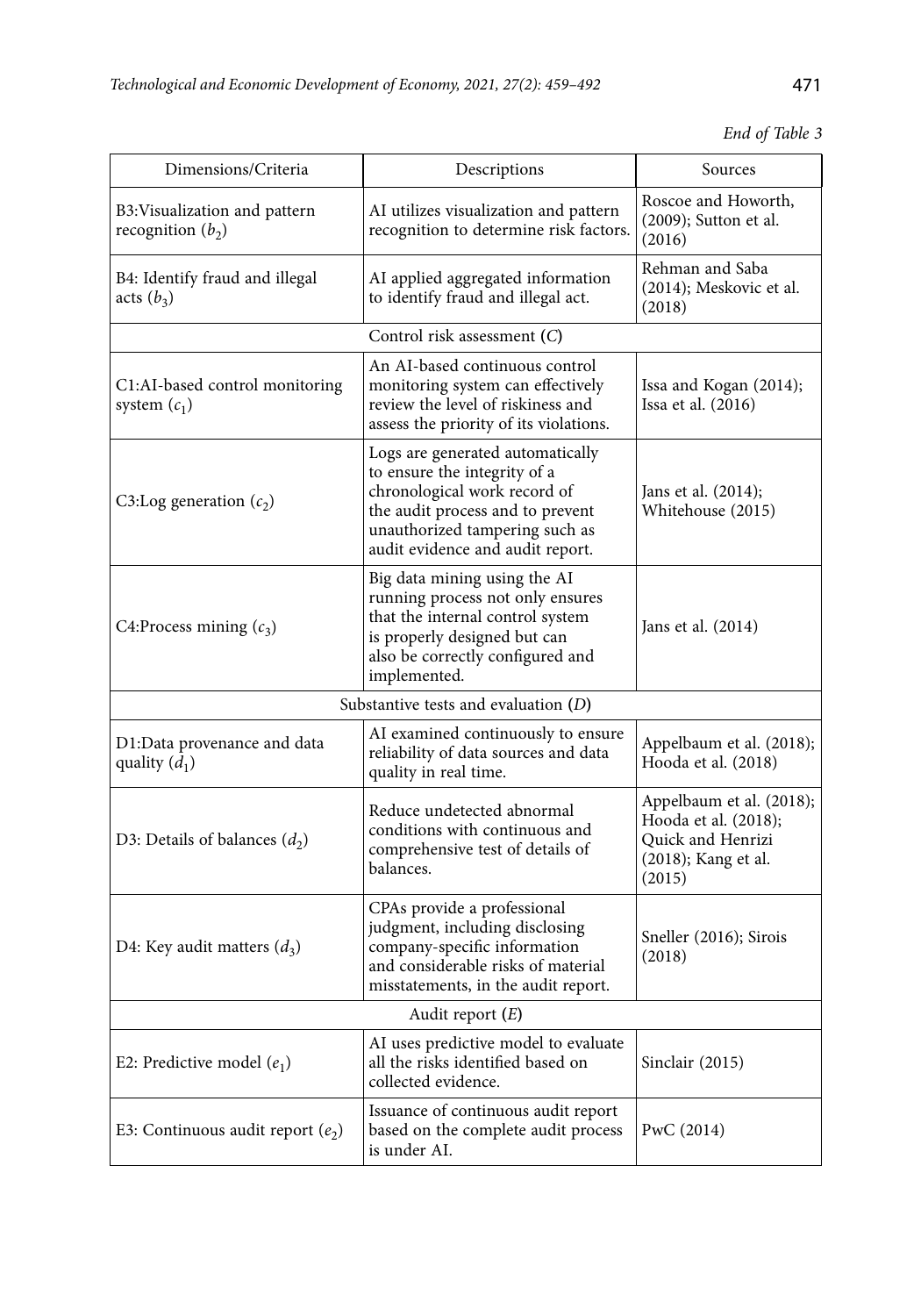The third stage constructed the formal questionnaire based on Table 3 and collected the results of the experts' reviews. The respondents were invited to complete comparison levels of 14 criteria and their satisfaction level of the criteria at this stage. The interviewed population consisted of 32 CPAs and 28 senior engineers belonging to the information technology (IT) department of the Big 4 CPA firms in Guangzhou and Shanghai. Respondents included CPAs who are a senior partner or a partner and senior engineers with at least 10 years of work experience in the IT department. The questionnaires were administered through faceto-face interviews lasting over 90 minutes between March and December 2018. The score assessment on the influence of a pair-comparison was conducted on a scale of 0 (absolutely no influence) to 4 (very high influence) based on the experts' thoughts and opinions. In addition, the performance questionnaire was scored from "very bad/extreme dissatisfaction (0)" to "very good/extreme satisfaction (10) by domain experts. Each domain expert simultaneously evaluated the performance values of each alternative (each Big 4 CPA firm). Finally, 60 completed expert forecasting questionnaires were submitted for the research methods depicted herein as the basis for empirical analysis.

## **2.2. Creation of an IINRM by DEMATEL**

This study found 14 relatively important criteria in an AI-enabled auditing evaluation framework of CPA firms using a pre-test significance. The DEMATEL method was used to construct IINRM, which illustrated the mutual relationships among the 14 criteria and 5 dimensions. The influential weights of D-ANP were determined by relaxing the AHP assumption that the factors presented in the hierarchical structure are independent; however, this assumption is inappropriate in the dynamic environment. The ANP proposed by Saaty (1996) addresses the dependence and feedback issues between the dimensions/clusters or criteria (inner dimensions/clusters) through a diagonal matrix (Zhou et al., 2016). The ANP is based on the assumption that independence of factors of AHP can be eliminated and that the measurement of the dependency among the factors helps in the decision making process (Jing et al., 2018). Therefore, we propose a hybrid MRDM model that involves FRST with ACO, the DEMATEL technique, D-ANP (DEMATEL-based ANP) in IINRM, and the modified-VIKOR method for improving the performance toward achieving the targeted level. Briefly, FRST is used with ACO to screen important variables from the pre-test questionnaire to create an official questionnaire. Next, the DEMATEL technique was applied to construct IINRM of the influential relationship matrix from an official questionnaire survey of domain experts. The D-ANP influential weights based on the basic concepts of ANP are better able to deal with real-world problems than AHP. Therefore, according to the processes of constructing an average matrix and finding the direct-effect matrix (Appendix A, stage 1), we determine the IINRM and D-ANP influential weights. Figure 4 illustrates the process of empirical analysis.

The 60 domain experts from the Big 4 CPA firms in Guangzhou and Shanghai were invited to score the cause-effect relationship of each criterion on the other criteria, and so the initial influence matrix was created by a pairwise comparison. To identify the reliability of the sample collection, a random selection of 59 questionnaires was used to analyze the consensus level with an average gap ratio of 1.01% < 5% (i.e., consensus ratio is 98.99%, or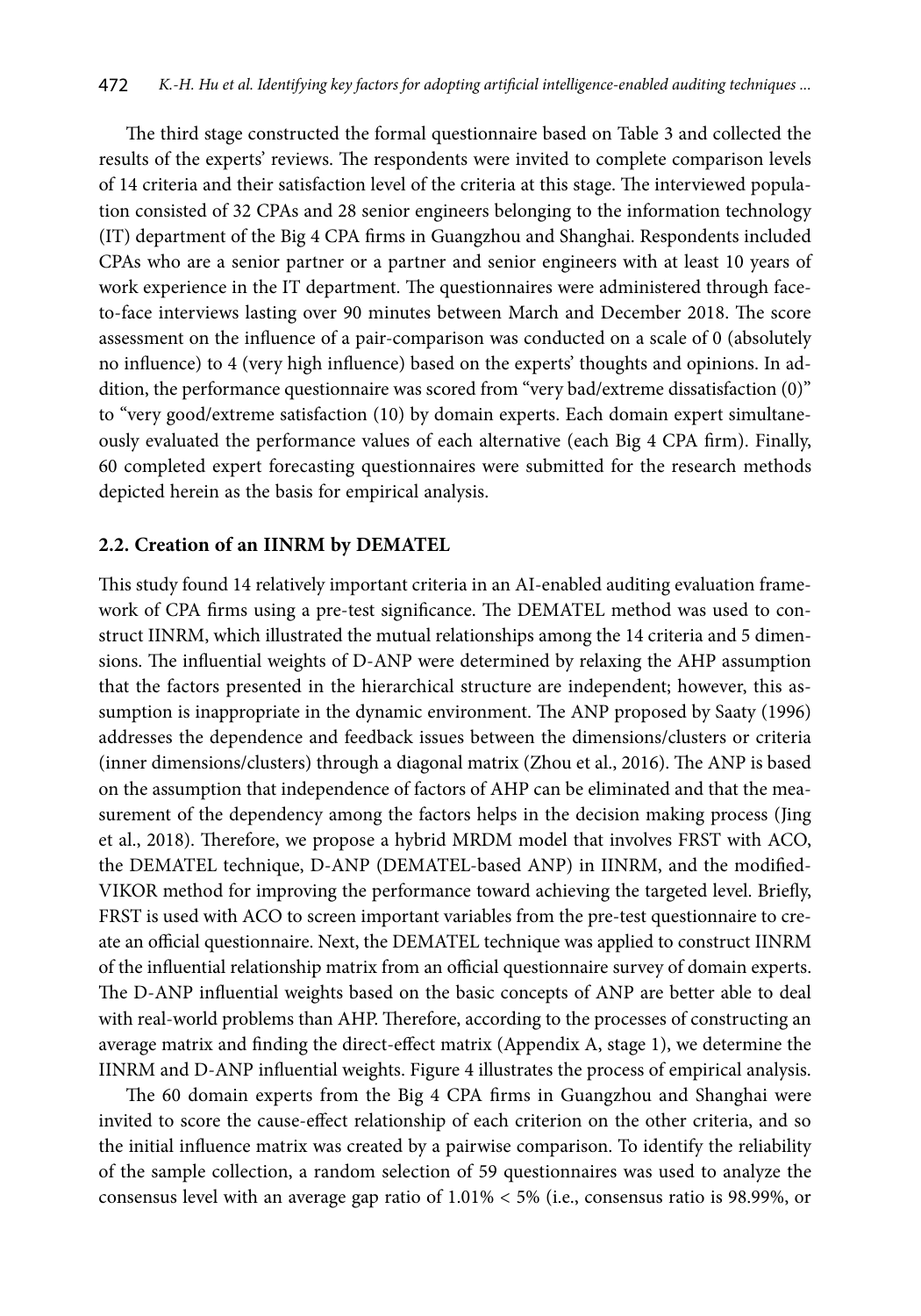

Figure 4. Process of the empirical case

more than 95% confidence), indicating consensus (see Note in Table 4). After the average matrix is normalized, a direct-influence relation matrix can be measured.

Using Eqs (A.4) (Appendix A, stage 1), the total impact relationship matrix *T* (Table 4) is calculated, and the construction of IINRM among the dimensions and criteria is accomplished. The IINRM of the structural relation influence matrix is composed of the relationship between the total influence row vector  $\mathbf{r} = (..., r, ...)$  and the column vector  $\mathbf{s} = (..., s, ...)$ . The vector  $r = (..., r_i, ...)$  was used to determine the extent of the direct and indirect effects of the criterion/factor *i* on other criteria/factors. The vector  $s = (..., s_i,...)$  is the measurement of the total direct and indirect influences of criterion *j* by other criteria. Therefore, the vector  $(r<sub>i</sub> + s<sub>i</sub>)$  shows the degree of the major between the sum total of influences of criterion *i* and other criteria; the vector  $(r_i - s_i)$  offers a causal cluster among the criteria (or called factors). If the vector  $(r_i - s_i)$  is positive, then criterion (dimension) *i* is part of the causal cluster affecting other criteria, and if the vector  $(r_i - s_i)$  is negative, then criterion (dimension) *i* is an influenced cluster affected by the other criteria. The results of the total influence (direct and indirect) relation matrix *T* are listed in Table 4.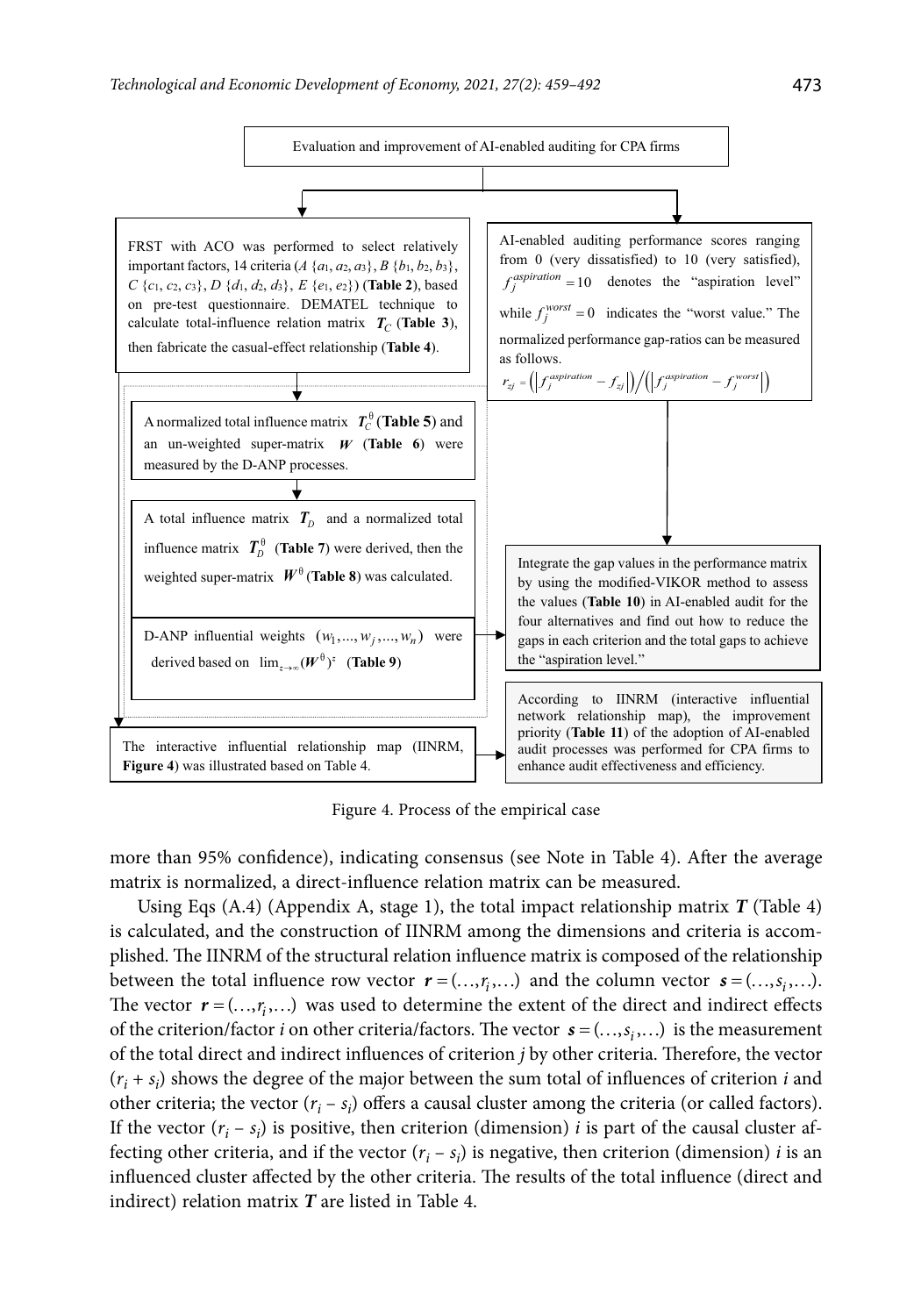| Criteria       | $a_1$ | a <sub>2</sub> | $a_3$ | b <sub>1</sub> | b <sub>2</sub> | $b_3$ | c <sub>1</sub> | $c_2$ | $c_3$ | $d_1$ | d <sub>2</sub> | $d_3$ | $e_1$ | e <sub>2</sub> |
|----------------|-------|----------------|-------|----------------|----------------|-------|----------------|-------|-------|-------|----------------|-------|-------|----------------|
| a <sub>1</sub> | 0.081 | 0.135          | 0.101 | 0.116          | 0.091          | 0.121 | 0.098          | 0.129 | 0.136 | 0.133 | 0.141          | 0.089 | 0.097 | 0.100          |
| a <sub>2</sub> | 0.127 | 0.095          | 0.104 | 0.132          | 0.109          | 0.150 | 0.100          | 0.129 | 0.128 | 0.120 | 0.136          | 0.103 | 0.131 | 0.125          |
| $a_3$          | 0.206 | 0.213          | 0.094 | 0.171          | 0.143          | 0.167 | 0.127          | 0.157 | 0.173 | 0.163 | 0.174          | 0.125 | 0.148 | 0.126          |
| b <sub>1</sub> | 0.146 | 0.156          | 0.115 | 0.087          | 0.108          | 0.142 | 0.107          | 0.145 | 0.148 | 0.125 | 0.145          | 0.114 | 0.123 | 0.121          |
| b <sub>2</sub> | 0.176 | 0.183          | 0.132 | 0.183          | 0.087          | 0.198 | 0.135          | 0.178 | 0.175 | 0.156 | 0.179          | 0.137 | 0.146 | 0.139          |
| $b_3$          | 0.121 | 0.129          | 0.100 | 0.111          | 0.086          | 0.079 | 0.093          | 0.123 | 0.138 | 0.115 | 0.126          | 0.088 | 0.107 | 0.105          |
| c <sub>1</sub> | 0.188 | 0.207          | 0.151 | 0.176          | 0.151          | 0.192 | 0.093          | 0.203 | 0.207 | 0.180 | 0.191          | 0.125 | 0.161 | 0.157          |
| c <sub>2</sub> | 0.103 | 0.111          | 0.084 | 0.090          | 0.074          | 0.098 | 0.081          | 0.068 | 0.112 | 0.106 | 0.120          | 0.088 | 0.094 | 0.093          |
| c <sub>3</sub> | 0.100 | 0.096          | 0.078 | 0.095          | 0.083          | 0.107 | 0.087          | 0.107 | 0.068 | 0.091 | 0.097          | 0.082 | 0.087 | 0.083          |
| $d_1$          | 0.132 | 0.138          | 0.103 | 0.122          | 0.100          | 0.124 | 0.107          | 0.135 | 0.142 | 0.081 | 0.142          | 0.101 | 0.122 | 0.116          |
| d <sub>2</sub> | 0.089 | 0.096          | 0.077 | 0.073          | 0.060          | 0.072 | 0.055          | 0.088 | 0.086 | 0.077 | 0.057          | 0.070 | 0.078 | 0.078          |
| $d_3$          | 0.212 | 0.228          | 0.168 | 0.191          | 0.160          | 0.203 | 0.151          | 0.194 | 0.195 | 0.214 | 0.223          | 0.100 | 0.183 | 0.171          |
| e <sub>1</sub> | 0.182 | 0.189          | 0.160 | 0.181          | 0.152          | 0.192 | 0.155          | 0.180 | 0.180 | 0.169 | 0.180          | 0.129 | 0.105 | 0.143          |
| e <sub>2</sub> | 0.223 | 0.236          | 0.178 | 0.210          | 0.177          | 0.223 | 0.168          | 0.210 | 0.230 | 0.210 | 0.215          | 0.168 | 0.235 | 0.119          |

Table 4. Normalized direct influence relationship matrix *T* through Eq. (4)

*Note:* Average gap ratio (%) =  $\frac{1}{n \times (n-1)} \sum_{i=1}^{n} \sum_{j=1}^{n} (\left| \overline{y}_{ij}^{60} - \overline{y}_{ij}^{59} \right| / \overline{y}_{ij}^{60}) \times 100\% = 1.01\% < 5\%.$  This result indicates that significant confidence of consensus is 98.99%, where  $\bar{y}_{ij}^{59}$  and  $\bar{y}_{ij}^{60}$  are the average scores of the experts for 59 and 60, respectively; *n* is number of critical criteria (factors), here  $n = 14$  and *n*×*n* matrix.

As Table 5 shows, of the five dimensions, dimension *A* (understanding internal control) had the greatest degree of influence  $(r_i - s_i = 0.036)$ , whereas dimensions *A* (pre-plan and contract,  $r_i - s_i = -0.007$ ) and *C* (control risk assessment,  $r_i - s_i = -0.034$ ) are influenced the least among all the dimensions. The strongest influence relationship  $(r_i + s_i)$  with other criteria is measured for criterion  $a_3$  (AI calculates audit fees and the prepared contract) at 0.812, whereas the value of  $e_1$  (predictive model) at 0.406 has the weakest relationship. In the criteria evaluation of AI-enabled auditing factors, criteron  $d_3$  (key audit matters) has the highest  $(r_i - s_i)$  influence, indicating it is the most important criterion from the perspective of CPA firms. Criterion  $d_2$  (details of balances) has the lowest  $(r_i - s_i)$  influence among all the criteria, representing that CPA firms are concerned by it the least.

We construct IINRM by measuring the degree of mutual influence and the important degree of AI-enabled auditing among the five dimensions and 14 criteria using the DEMATEL technique, as shown in Figure 5. The horizontal axis  $(r_i + s_i)$  and the vertical axis  $(r_i - s_i)$  in Figure 5 represent the degree of relationship between the criteria and the degree of causality between the variables, respectively. The IINRM of dimensions and criteria in this study allow us to clearly pinpoint the interdependence in influential relationship between the criteria for the adoption of AI-enabled auditing for CPA firms. Dimensions *A* and *C* are below the horizontal axis, indicating that they are influencing dimensions to CPA firms. However, Dimensions *B*, *E*, and *D* are above the horizontal axis, representing that they affect other dimensions. Dimension *B* (understanding internal control) acknowledges the direct effect on other dimensions; Dimension *E* (Audit report) also has a strong influence on dimensions *D* (substantive tests and evaluation), *A* (pre-plan and contract), and *C* (control risk assessment). In other words, based on the degree of impact of the dimensions on IINRM, the recommend-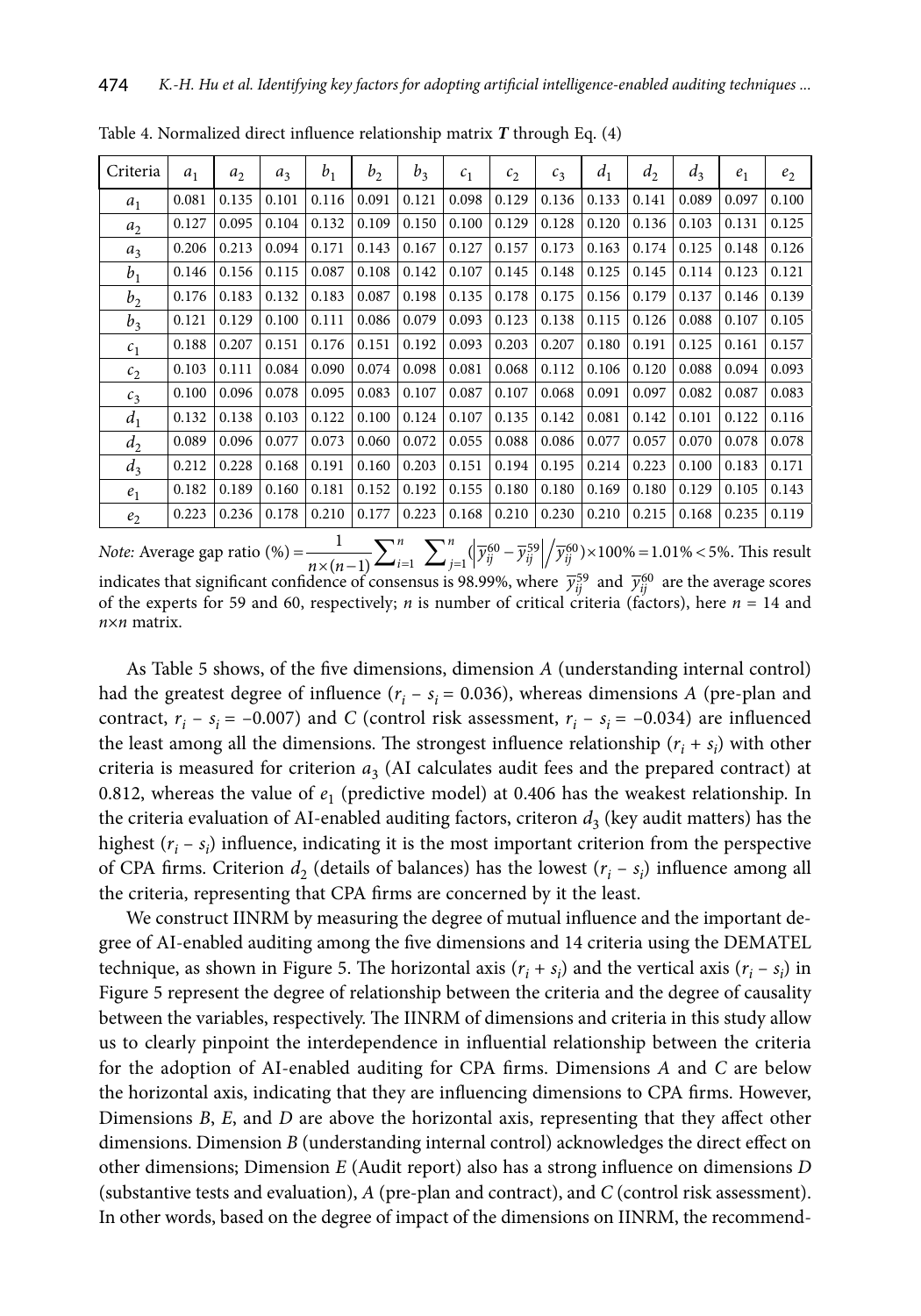| Dimensions/Criteria                                      | Row<br>sum $(r_i)$ | Column<br>sum $(s_i)$ | $r_i + s_i$ | $r_i - s_i$ |
|----------------------------------------------------------|--------------------|-----------------------|-------------|-------------|
| Pre-plan and contract $(A)$                              | 0.524              | 0.531                 | 1.055       | $-0.007$    |
| AI collects and analyzes data $(a_1)$                    | 0.318              | 0.414                 | 0.732       | $-0.096$    |
| Data provided by the enterprise to the AI system $(a_2)$ | 0.326              | 0.443                 | 0.768       | $-0.117$    |
| AI calculates audit fees and prepared contract $(a_3)$   | 0.513              | 0.300                 | 0.812       | 0.213       |
| Understanding internal control (B)                       | 0.530              | 0.494                 | 1.024       | 0.036       |
| Text mining and image recognition $(b_1)$                | 0.337              | 0.381                 | 0.717       | $-0.044$    |
| Visualization and pattern recognition $(b_2)$            | 0.468              | 0.281                 | 0.749       | 0.187       |
| Identify fraud and illegal acts $(b_3)$                  | 0.275              | 0.419                 | 0.695       | $-0.144$    |
| Control risk assessment (C)                              | 0.477              | 0.511                 | 0.988       | $-0.034$    |
| AI-based control monitoring system $(c_1)$               | 0.503              | 0.261                 | 0.764       | 0.242       |
| Log generation $(c_2)$                                   | 0.261              | 0.378                 | 0.639       | $-0.117$    |
| Process mining $(c_3)$                                   | 0.262              | 0.387                 | 0.649       | $-0.125$    |
| Substantive tests and evaluation $(D)$                   | 0.507              | 0.502                 | 1.009       | 0.005       |
| Data provenance and data quality $(d_1)$                 | 0.325              | 0.373                 | 0.698       | $-0.048$    |
| Details of balances $(d_2)$                              | 0.205              | 0.423                 | 0.627       | $-0.218$    |
| Key audit matters $(d_3)$                                | 0.537              | 0.271                 | 0.808       | 0.266       |
| Audit report $(E)$                                       | 0.750              | 0.725                 | 1.475       | 0.025       |
| Predictive model $(e_1)$                                 | 0.247              | 0.159                 | 0.406       | 0.088       |
| Continuous audit report $(e_2)$                          | 0.354              | 0.200                 | 0.554       | 0.154       |

Table 5. Sum of cause  $(r_i)$ -effect  $(s_i)$  relationships among the key dimensions (phases) and criteria (steps)

ed improvements should be prioritized as *B*, *E*, *D*, *A*, and *C*. Analysis of the straightforward interactive influential relationship among criteria within the dimensions recommends that criteria  $a_3$  (AI calculates audit fees and prepared contract),  $b_2$  (visualization and pattern recognition),  $c_1$  (AI-based control monitoring system),  $d_3$  (key audit matters), and  $e_2$  (continuous audit report) have a significant effect on each dimension. These five criteria are the core of each dimension in the system having a powerful effect on the sustainability and affirmation of the criteria in their dimensions. Consequently, this result demonstrates that a healthy and strong understanding of internal control of AI-enabled auditing is the most conclusive aspect for the sustainability of audit tasks in CPA firms.

# **2.3. Evaluation of influential weights by the D-ANP method**

The basic assumption in AHP is that the relationship among criteria (inner clusters) and dimensions (outer clusters) is independent; however, ANP commits to the relationship and correlation between dimensions and between criteria through a diagonal matrix until it converges to a null matrix (independent) or an identity matrix (diag (1,1,…,1)). The influential weights (called "global weights") among the criteria are calculated by the D-ANP technology on the DEMATEL basis ANP can indicate. The specific process refers to Stage 2 in Appendix A.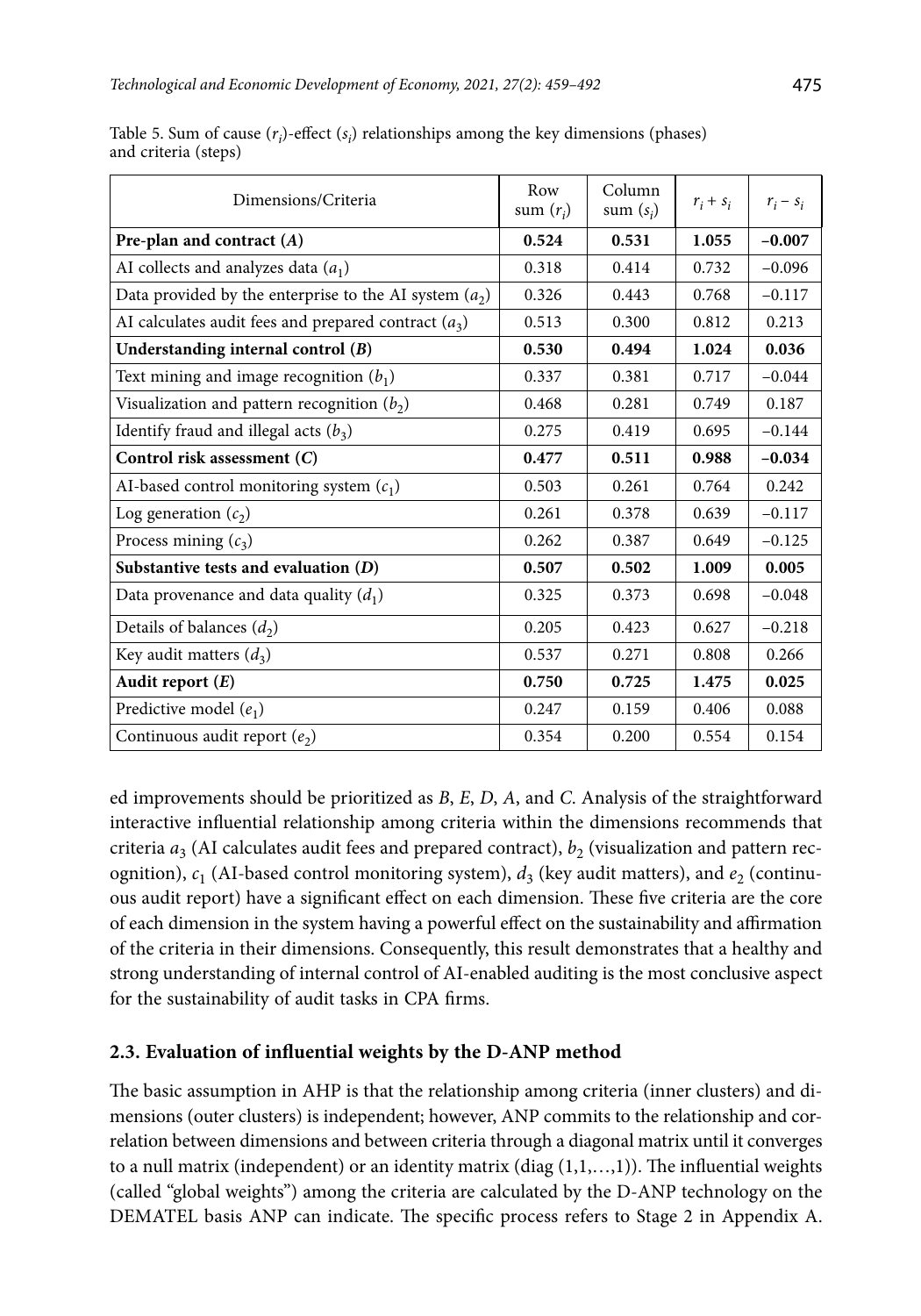

Figure 5. The IINRM of influence relationships based on DEMATEL within AI-enabled auditing adoption

Using Eqs (A.5) and (A.6) (Stage 2 in Appendix A), the total influence relationship matrix  $T_C$  and the normalized total influence matrix  $T_C^{\theta}$  for the criteria are obtained. Using Eq. (A.7), the unweighted super-matrix *W* is estimated by transposing the normalized total matrix  $T^0$ . Total influence relationship matrix  $T_D$  and the normalized total matrix  $T_D^{\theta}$  for the dimensions are demonstrated using Eqs (A.8) and (A.9). Next, the weighted super-matrix  $W^{\theta}$  can be derived through Eq. (A.10). Subsequently, through self-multiplication of the super-weighted matrix among the criteria, the infinite power of the limit is taken until it converges and emerges as a long-term stable pattern (Table 6), which is the D-ANP influential weights.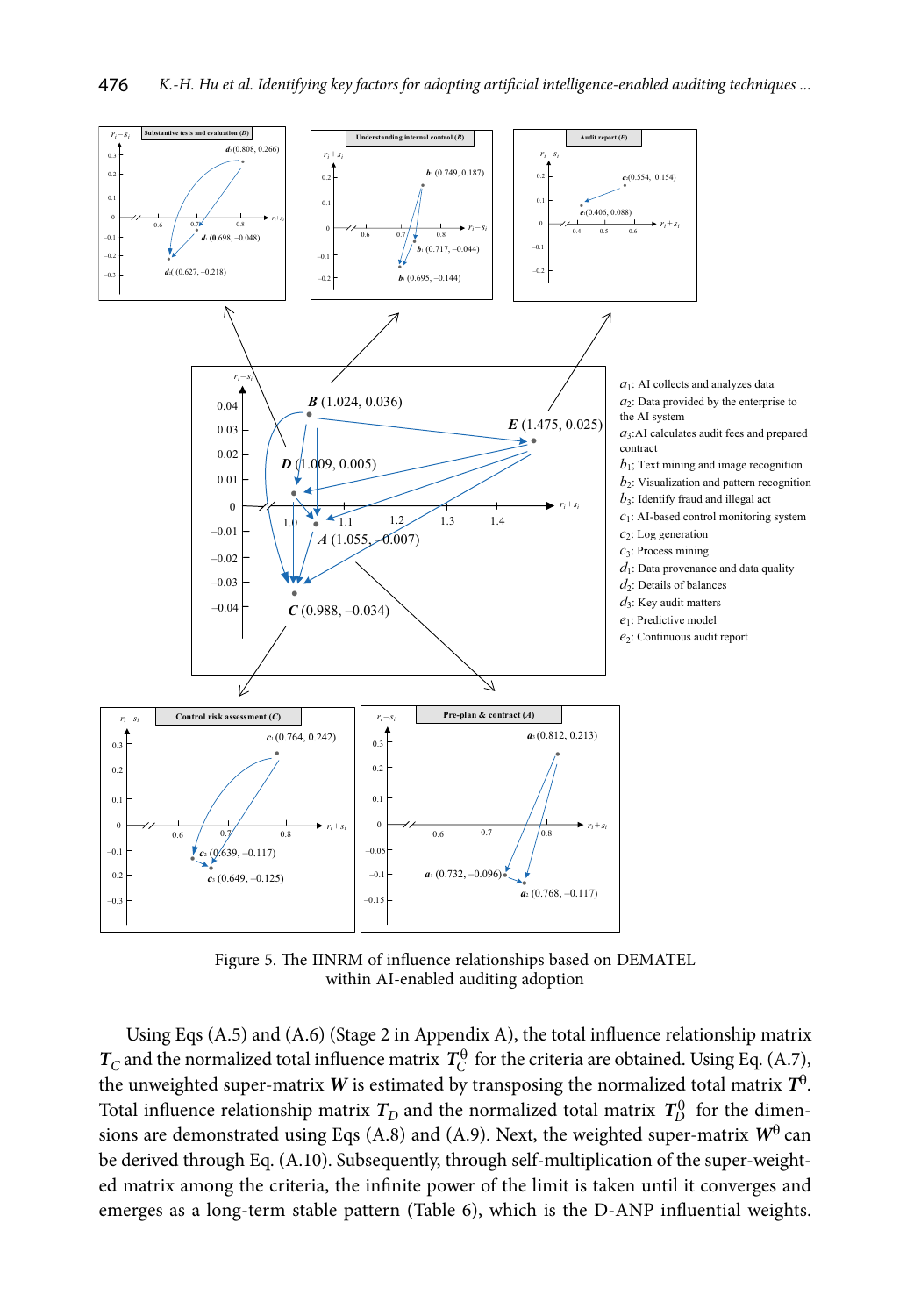| Criteria       | a <sub>1</sub> | a <sub>2</sub> | $a_3$ | b <sub>1</sub> | b <sub>2</sub> | $b_3$ | c <sub>1</sub> | c <sub>2</sub> | c <sub>3</sub> | $d_1$ | d <sub>2</sub> | $d_3$ | e <sub>1</sub> | e <sub>2</sub> |
|----------------|----------------|----------------|-------|----------------|----------------|-------|----------------|----------------|----------------|-------|----------------|-------|----------------|----------------|
| $a_1$          | 0.079          | 0.083          | 0.064 | 0.073          | 0.060          | 0.078 | 0.060          | 0.077          | 0.080          | 0.073 | 0.080          | 0.059 | 0.069          | 0.065          |
| a <sub>2</sub> | 0.079          | 0.083          | 0.064 | 0.073          | 0.060          | 0.078 | 0.060          | 0.077          | 0.080          | 0.073 | 0.080          | 0.059 | 0.069          | 0.065          |
| $a_3$          | 0.079          | 0.083          | 0.064 | 0.073          | 0.060          | 0.078 | 0.060          | 0.077          | 0.080          | 0.073 | 0.080          | 0.059 | 0.069          | 0.065          |
| b <sub>1</sub> | 0.079          | 0.083          | 0.064 | 0.073          | 0.060          | 0.078 | 0.060          | 0.077          | 0.080          | 0.073 | 0.080          | 0.059 | 0.069          | 0.065          |
| b <sub>2</sub> | 0.079          | 0.083          | 0.064 | 0.073          | 0.060          | 0.078 | 0.060          | 0.077          | 0.080          | 0.073 | 0.080          | 0.059 | 0.069          | 0.065          |
| $b_3$          | 0.079          | 0.083          | 0.064 | 0.073          | 0.060          | 0.078 | 0.060          | 0.077          | 0.080          | 0.073 | 0.080          | 0.059 | 0.069          | 0.065          |
| c <sub>1</sub> | 0.079          | 0.083          | 0.064 | 0.073          | 0.060          | 0.078 | 0.060          | 0.077          | 0.080          | 0.073 | 0.080          | 0.059 | 0.069          | 0.065          |
| c <sub>2</sub> | 0.079          | 0.083          | 0.064 | 0.073          | 0.060          | 0.078 | 0.060          | 0.077          | 0.080          | 0.073 | 0.080          | 0.059 | 0.069          | 0.065          |
| $c_3$          | 0.079          | 0.083          | 0.064 | 0.073          | 0.060          | 0.078 | 0.060          | 0.077          | 0.080          | 0.073 | 0.080          | 0.059 | 0.069          | 0.065          |
| $d_1$          | 0.079          | 0.083          | 0.064 | 0.073          | 0.060          | 0.078 | 0.060          | 0.077          | 0.080          | 0.073 | 0.080          | 0.059 | 0.069          | 0.065          |
| $d_2$          | 0.079          | 0.083          | 0.064 | 0.073          | 0.060          | 0.078 | 0.060          | 0.077          | 0.080          | 0.073 | 0.080          | 0.059 | 0.069          | 0.065          |
| $d_3$          | 0.079          | 0.083          | 0.064 | 0.073          | 0.060          | 0.078 | 0.060          | 0.077          | 0.080          | 0.073 | 0.080          | 0.059 | 0.069          | 0.065          |
| $e_1$          | 0.079          | 0.083          | 0.064 | 0.073          | 0.060          | 0.078 | 0.060          | 0.077          | 0.080          | 0.073 | 0.080          | 0.059 | 0.069          | 0.065          |
| e <sub>2</sub> | 0.079          | 0.083          | 0.064 | 0.073          | 0.060          | 0.078 | 0.060          | 0.077          | 0.080          | 0.073 | 0.080          | 0.059 | 0.069          | 0.065          |

Table 6. D-ANP influential weights (Global weights) of system factors by  $\lim_{h\to\infty} (W^{\theta})^h$ .

The D-ANP influential weights, among the dimensions/criteria, are transformed into the local weights of the criteria for applying to the modified-VIKOR and to evaluate the performance gap ratio  $r_{Z_i}$  of each criterion, as well as making an overall assessment.

#### **2.4. Measurement of performance using the modified-VIKOR**

The AI-enabled auditing model was scored using 14 filtered criteria, with each criterion's rating scales ranging from 0 to 10 based on a formal questionnaire:  $0 = \text{very dissatisfied}$ ,  $10 =$ very satisfied. The new benchmark for the modified-VIKOR method using "aspiration-worst" is thus set as  $f_j^{worst} = 0$  for the worst value and  $f_j^{aspiration} = 10$  as the aspiration level in criterion *j*, where  $j = 1, 2, ..., n$ . The normalized performance matrix (values)  $[f_{zi}]_{Z \times n}$  is used to yield the performance ratio-gap  $[r_{zi}]_{Z \times n}$ , thus avoiding the choice of a seemingly best solution among the inferior options/alternatives (Opricovic & Tzeng, 2004), as measured based on Appendix A, Stage 3 Eq. (A.11).

The minimal gap (called group utility)  $S_z$  and the maximal gap (called maximal regret)  $Q_z$ are derived by Eqs  $(A.12)$  and  $(A.13)$ . The comprehensive performance indicator  $R<sub>z</sub>$  is then measured using  $S_Z$ ,  $Q_Z$  and  $S_Z^{aspiration} = Q_Z^{aspiration} = 0$ ,  $S_Z^{aspiration} = Q_Z^{aspiration} = 0$  (the aspiration level), where  $S_Z^{worst} = Q_Z^{worst} = 1$  (the worst value). Accordingly, Eq. (A.14) for  $R_Z$  can be re-written as  $R_z = vS_z + (1 - v)Q_z$ , where  $0 \le v \le 1$ . The average gap can be minimized when the weight  $\nu = 1$ ; the maximum gap can be determined when the weight  $\nu = 0$  for improvement priority. In most cases,  $v = 0.5$  is employed; however, it can be adjusted dependent on the AI-enabled auditing experts. The details of the procedures for the modified-VIKOR method are illustrated in Stage 3 of Appendix A.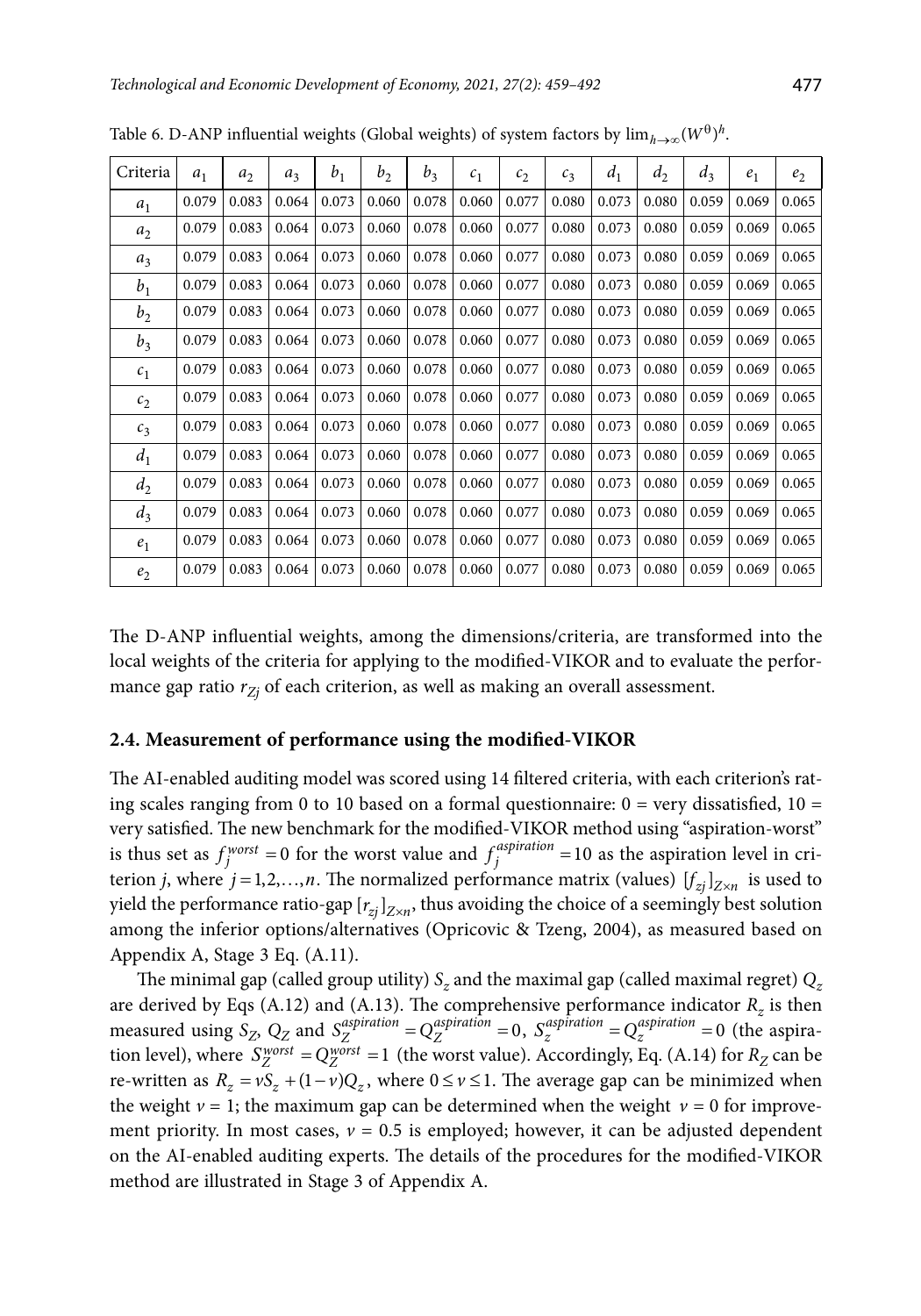According to the above description and Stage 3 of Appendix A, the performance values of the Big 4 CPA firms can be assessed through the modified-VIKOR method, as shown in Table 7. The decision maker defines the aspiration level (zero gaps) as a benchmark in this approach, and the gap-weighted measurements indicate the improvement between the Big 4 CPA firms (alternatives) and the benchmark (aspiration levels). The results can help CPA firms to capture the gaps between actual performance and aspiration levels, determine the improvement goals and priorities, and enhance their auditing efficiency and competitiveness.

Our results clearly indicate that CPA firm  $A_1$  has the lowest total gap (0.215) among the Big 4 CPA firms, indicating that this firm has the best outcome for the adoption of AI-enabled auditing as unanimously advocated by the panel of experts. This also means that its performance is the easiest to achieve over other companies. For the dimension, the results of the indicated gaps demonstrate that "Audit report (*E*)" has the lowest performance gap for

| Dimensions/      | Local             | Global |                   | Alternative $A_1$ |                          | Alternative $A_2$ |                          | Alternative $A_3$        |                   | Alternative $A_4$ |  |
|------------------|-------------------|--------|-------------------|-------------------|--------------------------|-------------------|--------------------------|--------------------------|-------------------|-------------------|--|
| Criteria         | weight            | weight | Score             | Gap               | Score                    | Gap               | Score                    | Gap                      | Score             | Gap               |  |
| $\boldsymbol{A}$ | 0.225             |        | 7.870             | 0.213             | 7.830                    | 0.217             | 7.610                    | 0.239                    | 7.340             | 0.266             |  |
| $a_1$            | 0.349             | 0.079  | 8.429             | 0.271             | 8.429                    | 0.157             | 7.714                    | 0.229                    | 7.286             | 0.271             |  |
| a <sub>2</sub>   | 0.369             | 0.083  | 7.143             | 0.286             | 7.571                    | 0.243             | 7.857                    | 0.214                    | 7.429             | 0.257             |  |
| $a_3$            | 0.282             | 0.064  | 8.143             | 0.186             | 7.429                    | 0.257             | 7.143                    | 0.286                    | 7.000             | 0.300             |  |
| $\boldsymbol{B}$ | 0.212             |        | 7.640             | 0.236             | 7.730                    | 0.227             | 7.450                    | 0.255                    | 8.300             | 0.170             |  |
| b <sub>1</sub>   | 0.346             | 0.073  | 8.143             | 0.186             | 7.714                    | 0.229             | 8.429                    | 0.157                    | 8.143             | 0.186             |  |
| b <sub>2</sub>   | 0.285             | 0.060  | 7.286             | 0.271             | 6.857                    | 0.314             | 6.857                    | 0.314                    | 7.571             | 0.243             |  |
| $b_3$            | 0.368             | 0.078  | 7.429             | 0.257             | 8.429                    | $0.157\,$         | 7.000                    | 0.300                    | 9.000             | 0.100             |  |
| $\mathcal{C}$    | 0.217             |        | 7.740             | 0.226             | 7.680                    | 0.232             | 6.920                    | 0.308                    | 8.100             | 0.190             |  |
| c <sub>1</sub>   | 0.275             | 0.060  | 8.000             | 0.200             | 6.286                    | 0.371             | 6.714                    | 0.329                    | 8.143             | 0.186             |  |
| c <sub>2</sub>   | 0.357             | 0.077  | 7.714             | 0.229             | 8.143                    | 0.186             | 7.429                    | 0.257                    | 7.429             | 0.257             |  |
| $c_3$            | 0.368             | 0.080  | 7.571             | 0.243             | 8.286                    | 0.171             | 6.571                    | 0.343                    | 8.714             | 0.129             |  |
| D                | 0.213             |        | 7.960             | 0.204             | 7.990                    | 0.231             | 8.050                    | 0.195                    | 7.450             | 0.255             |  |
| $d_1$            | 0.344             | 0.073  | 8.143             | 0.186             | 7.429                    | 0.257             | 8.857                    | 0.114                    | 7.286             | 0.271             |  |
| $d_2$            | 0.376             | 0.080  | 7.857             | 0.214             | 7.286                    | 0.271             | 7.571                    | 0.243                    | 7.286             | 0.271             |  |
| $d_3$            | 0.279             | 0.059  | 7.857             | 0.214             | 8.571                    | 0.143             | 7.714                    | 0.229                    | 7.857             | 0.214             |  |
| $\boldsymbol{E}$ | 0.134             |        | 8.150             | 0.185             | 8.000                    | 0.200             | 8.000                    | 0.200                    | 8.010             | 0.199             |  |
| e <sub>1</sub>   | 0.513             | 0.069  | 8.429             | 0.157             | 7.857                    | 0.214             | 8.143                    | 0.186                    | 8.286             | 0.171             |  |
| e <sub>2</sub>   | 0.487             | 0.065  | 7.857             | 0.214             | 8.143                    | 0.186             | 7.857                    | 0.214                    | 7.714             | 0.229             |  |
|                  | Total performance |        | 7.850             | $\qquad \qquad -$ | 7.770                    |                   | 7.570                    | $\overline{\phantom{0}}$ | 7.800             |                   |  |
|                  | Total gap $(S_z)$ |        | $\qquad \qquad -$ | 0.215             | $\overline{\phantom{0}}$ | 0.223             | $\overline{\phantom{0}}$ | 0.243                    | $\qquad \qquad -$ | 0.220             |  |

Table 7. Gap-ratio value of AI-enabled audit for Big 4 CPA firms by modified-VIKOR

*Note*: For example, CPA firm *A*1, Audit report (*E*): 0.185 = (0.513×0.157) + (0.487×0.214), and total gap-ratio value: 0.215 = (0.225×0.253) + (0.212×0.236) + (0.217×0.226) + (0.213×0.204) + (0.134×0.185). The gap-ratio  $S_z$  is calculated by  $L_z^{h=1}$  $-1$   $j=1$  $\left(\left|f_i^{aspration} - f_{zi}\right|\right) / \left(\left|f_i^{aspration} - f_i^{worst}\right|\right)$  $h_z^{h=1} = S_z = \sum^n w_j r_{zj} = \sum^n w_j (|f_j^{aspiration} - f_{zj}|) / (|f_j^{aspiration} - f_{j}^{worst})$ *j j*  $L_z^{h=1} = S_z = \sum w_i r_{zi} = \sum w_i (|f_i^{aspiration} - f_{zi}|) / (|f_i^{aspiration} - f_{zi}|)$  $= S_z = \sum_{j=1} w_j r_{zj} = \sum_{j=1} w_j (|f_j^{aspiration} - f_{zj}|) / (|f_j^{aspiration}$ for CPA firms (alternatives)  $z = 1, 2, ..., m$  and criteria  $j = 1, 2, ..., n$ .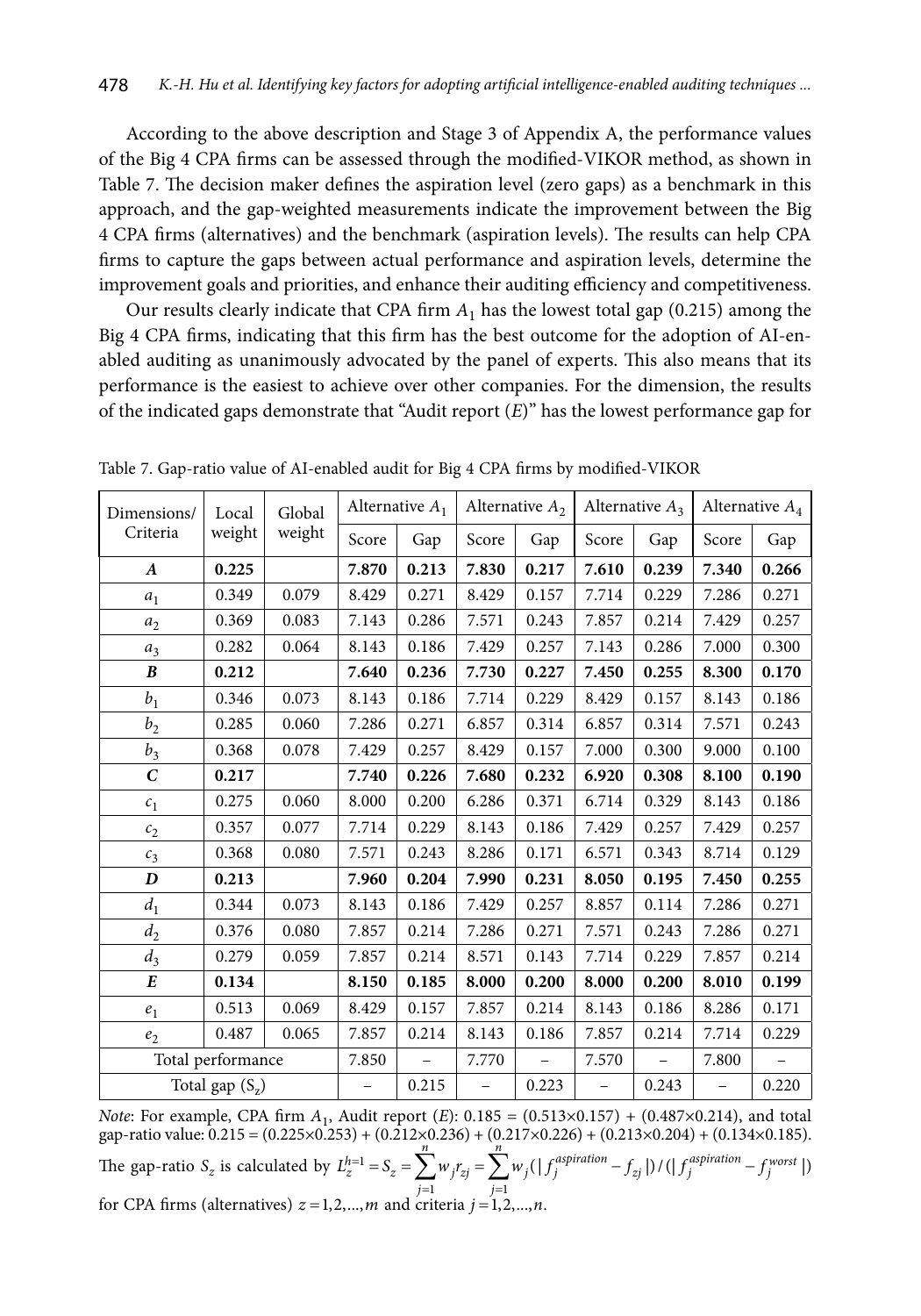firms  $A_1$  and  $A_2$ , while firms  $A_3$  and  $A_4$  are the "Substantive tests and evaluation (*D*)" and "Understanding internal control (*B*)," respectively. From the assessment criteria, the Big 4 CPA firms present different results, with firms  $A_1$ ,  $A_2$ ,  $A_3$ , and  $A_4$  for "Data provided by the enterprise to the AI system  $(a_2)$ ," "AI-based control monitoring system  $(c_1)$ ," "Process mining  $(c_3)$ ," and "AI calculates audit fees and prepares contract  $(a_3)$ " showing the highest gaps, respectively. The results also reveal that the firms have already adopted AI-enabled auditing for corporates and have different weakest aspects in experts' opinions. Accordingly, our model can also aid companies to achieve the given targeted/desired level for each criterion and for improving overall performance.

### **2.5. Discussions and implications**

This study has examined the information congregated from the experiences and knowledge of domain experts using the DEMATEL method to construct IINRM (Figure 5). The causeeffect relationships among the systems (dimensions) and sub-systems (criteria) are illustrated in Figure 5 for assessing AI-enabled auditing for CPA firms. According to the magnitude of the influence, the priority for improvement of dimensions is: understanding internal control (*B*), audit report (*E*), substantive tests and evaluation (*D*), pre-plan and contract (*A*), and control risk assessment (*C*). The results also indicate that understanding internal control (*B*) reveals the most important and immediate influence relationship on other dimensions – that is, if the CPA firms choose "understanding internal control" as a priority improvement objective, then this will have a multiplication effect on audit quality. The main purpose of internal control is to ameliorate the capacity of risk prevention, and it requires involvement of top-level management in enterprises, thereby creating and realizing operational efficiencies and financial performance. Effective internal controls can strengthen the risk prevention and control mechanisms by identifying, assessing, managing, and controlling risks and by managing corporate risks within the defined risk capacity and risk tolerance, thereby reducing risk losses without eroding corporate profit. To avoid audit risks that can emerge via major financial misstatements, underreporting, or false statements made by a company, it is essential for CPA firms/auditors to understand the internal control systems of the enterprise (the audited entity).

A wide range of non-traditional data sources is available that have a profound impact on the value of enterprises. However, the identification of risk factors is the most important part of internal control. For CPA firms, traditional audit techniques are unable to collect complete audit evidence beyond traditional data, conduct comprehensive audit reviews, or control audit risk to an acceptable level. According to COSO (Committee of Sponsoring Organizations) of the Treadway Commission's Internal Control-Integrated Framework (2013), we can understand that the internal control system of an enterprise is complex and uncontrollable. Therefore, CPA firms have a clear understanding of the internal control system when they sign an audit engagement with the audited entity, which can effectively prevent high levels of fraud attempts. It is the most important dimension in AI-enabled auditing. The criteria also have the same network influence effect on individual dimensions, such as AI calculating audit fees and the prepared contract  $(a_3)$ , visualization and pattern recognition  $(b_2)$ , AI-based control monitoring system  $(c_1)$ , key audit matters  $(d_3)$ , and continuous audit report  $(e_2)$ .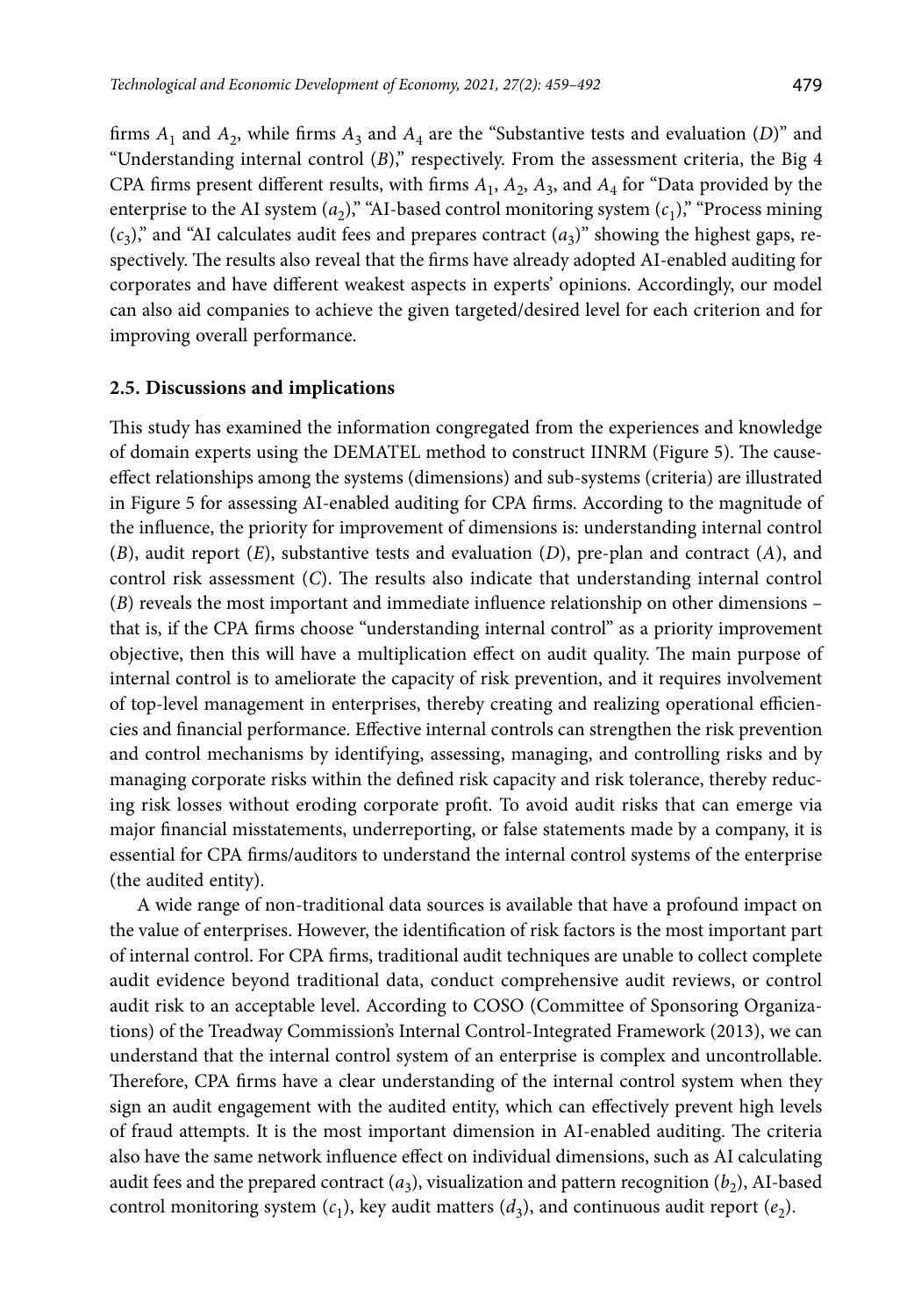Among all the criteria, key audit matters  $(d_3)$  has the highest importance and influence on other criteria. It indicates that when AI-enabled auditing is built and adopted by CPA firms, KAMs (key audit matters) are the most important during the audit procedures. According to the Auditing Standard ASA 701 released by International Auditing and Assurance Standards Board [IAASB] (2015), CPA firms are required to communicate KAMs in the auditor's report attached to the company's financial statements. Highly relevant matters are first identified in the audit report, such as significant misrepresentation of risks, accounting estimates of high estimation uncertainty, and events or transactions that have a significant impact on the audit, which are listed as KAMs. However, due to the increasing complexity of financial information, corporate information disclosure is growing (KPMG, 2011), and it is difficult for users to extract key information from the excess information available in financial statements (Public Company Accounting Oversight Board [PCAOB], 2014).

Based on understanding the industry and the company, the planning process for audit risk assessment, and major flaws found in the verification process, from their professional judgment CPAs put forward KAMs that are unique to the company and the user. Accordingly, the CPA's audit report is no longer immutable and can provide customized information content for clients, thus echoing the new trend of the external audit report in recent years. In addition, compared with past audit reports, the audit report from joining KAMs can apply the responsibility of the company (client) and the CPA to the text and clearly define the responsibilities for each other. Thus, KAMs provide better reliability and conciseness than the disclosure of underlying financial statements. This can increase users' attention to prominent information and utilize it as a substitute for corporate information disclosure (IAASB, 2012). With KAMs, users can still have better navigation capabilities even for complex financial reports. The finding is consistent with the previous studies. Furthermore, CPA firms can consider the relationships among multiple criteria and initiate improvement strategies (see Table 8) to advance an integrated AI-enabled audit framework.

| Formula                                                                              | Strategy<br>(the priority of improvement targets)                                                                                                              |
|--------------------------------------------------------------------------------------|----------------------------------------------------------------------------------------------------------------------------------------------------------------|
| F1: Interactive influential relationship of dimensions                               | B E D A C                                                                                                                                                      |
| F2: Interactive influential relationship of criteria<br>within individual dimensions | B: $(b_2)$ (b <sub>1</sub> ) (b <sub>3</sub> )<br>$E: (e_2)$ $(e_1)$<br>D: $(d_3)$ $(d_1)$ $(d_2)$<br>A: $(a_3)$ $(a_1)$ $(a_2)$<br>C: $(c_1)$ $(c_2)$ $(c_3)$ |

Table 8. AI-enabled auditing implementation improvement plan for CPA firms based on DEMATEL method

*Note*: 1. Dimensions: Pre-plan and contract (*A*), Understanding internal control (*B*), Control risk assessment (C), Substantive tests and evaluation (*D*), Audit report (*E*). 2. Criteria (factors): AI collects and analyzes data  $(a_1)$ , Data provided by the enterprise to the AI system  $(a_2)$ , AI calculates audit fees and prepared contract  $(a_3)$ , Text mining and image recognition  $(b_1)$ , Visualization and pattern recognition  $(b_2)$ , Identify fraud and illegal acts  $(b_3)$ , AI-based control monitoring system  $(c_1)$ , Log generation  $(c_2)$ , Process mining ( $c_3$ ), Data provenance and data quality ( $d_1$ ), Details of balances ( $d_2$ ), Key audit matters  $(d_3)$ , Predictive model  $(e_1)$ , Continuous audit report  $(e_2)$ .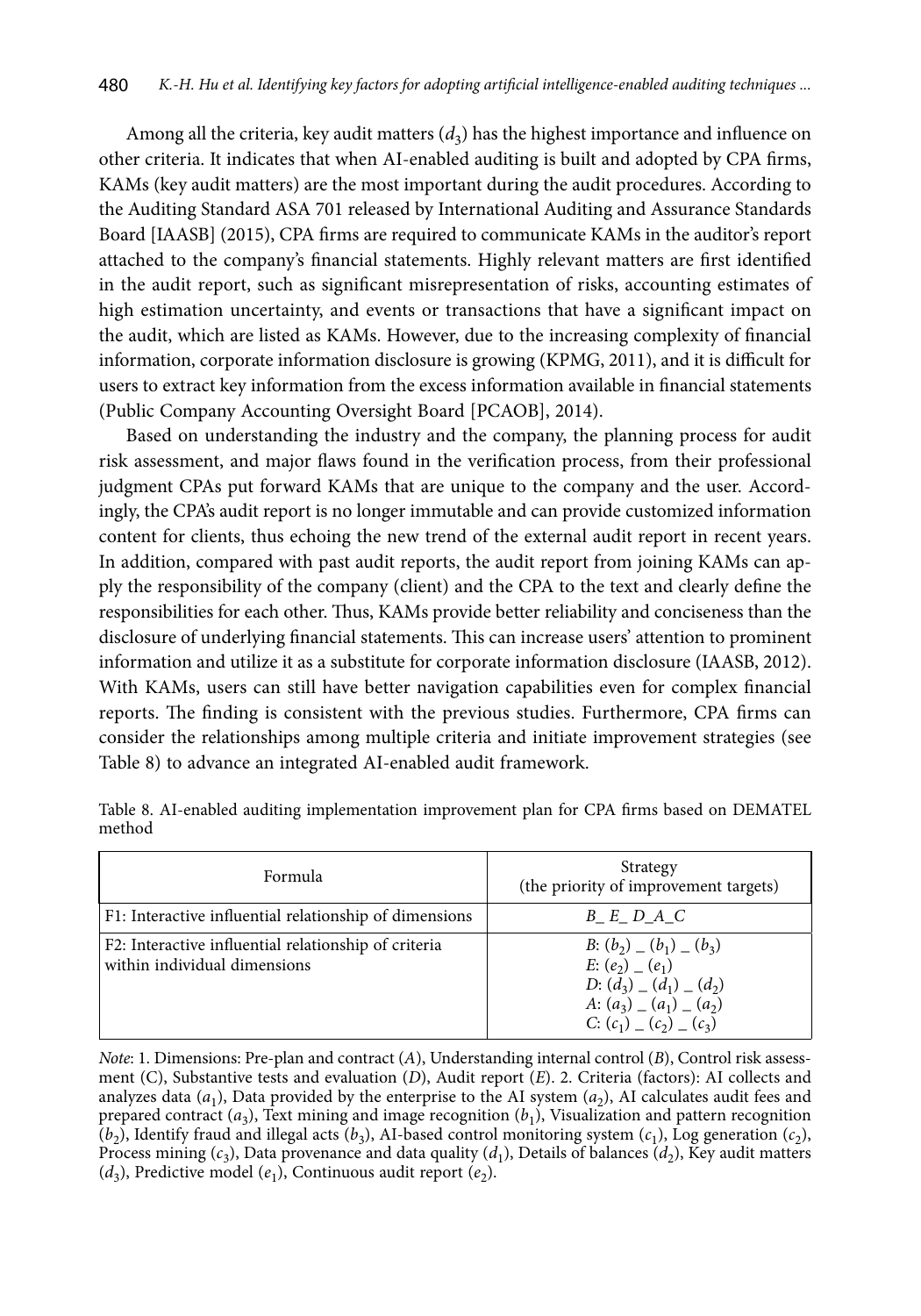# **Conclusions**

This research proposes a synthesized improvement strategy for AI-enabled external auditing that can serve as a reference when CPA firms adopt AI-enabled auditing techniques. A promising decision model formulated herein integrates FRST with ACO, DEMATEL, D-ANP, and modified-VIKOR methods, so as to address the inter-relationships on IINRM between the influenced criteria/factors. FRST with ACO not only has the ability to handle data with uncertainty and vagueness and to determine the optimal feature subset without impeding its discriminant ability, but also can prevent loss of information encountered by RST as well as provide suitable suggestions for users to form an appropriate judgment. The selected core criteria are fed into the DEMATEL technique to construct IINRM, which can be used to navigate the evaluation and improvement direction based on the influential network relation map of the AI-enabled auditing framework. The D-ANP (DEMATEL-based ANP) approach simultaneously considers the problems of interdependence and feedback relationships among the criteria to measure the mutual influential weights of the criteria. The modified-VIKOR method measures the total performance and criteria gaps for the adoption of AI-enabled auditing techniques by China's Big 4 CPA firms, with the expectation for how to reduce the gaps between actual and aspiration performance when targeting a goal level based on the proposed technique.

For dimensions, the magnitude of this finding is based on diverse expert opinions, and the improvement priorities include understanding internal control, audit reports, substantive tests, evaluation, pre-plan and contract, and control risk assessment. The synthetic methodology described herein can be used to resolve and evaluate complex dynamic tasks related to the adoption of AI-enabled auditing techniques in China. The research findings not only provide implications for senior supervisors, but their insights can also help in creating pragmatic problem-solving strategies and structures in the era of AI, by assisting through effective, efficient, and intelligent audit approaches. This generalized model can be extended to other countries to aid CPA firms in constructing their best AI-based auditing architecture.

While this study has built a successful evaluation practice-audit model for CPA firms, there are still some interesting ideas worth developing for future research. The evaluation framework proposed herein is based on the American Institute of CPA (AICPA) reports, and the selection of experts is not comprehensive enough. It is recommended that future research consider the choice of more samples and examples (top 10 vs. other CPA firms) so that the development of AI can become broader and more mature to provide reliable and versatile results. Future research should make comparisons of this approach with other ranking methods not only as a means to see how it outperforms against other rankings, but also in terms of identifying the appropriateness of the AI-based audit problem discussed here for reaching a target level.

## **Acknowledgements**

The authors would like to thank the 13th five-year plan of philosophy and social sciences of Guangdong Province, China, and Ministry of Science and Technology, Taiwan, R.O.C. for financially supporting this work under contracts No. GD18CLJ02; 108-2410-H-034 -050 -MY2 and No. 108-2410-H-034 -056 -MY2.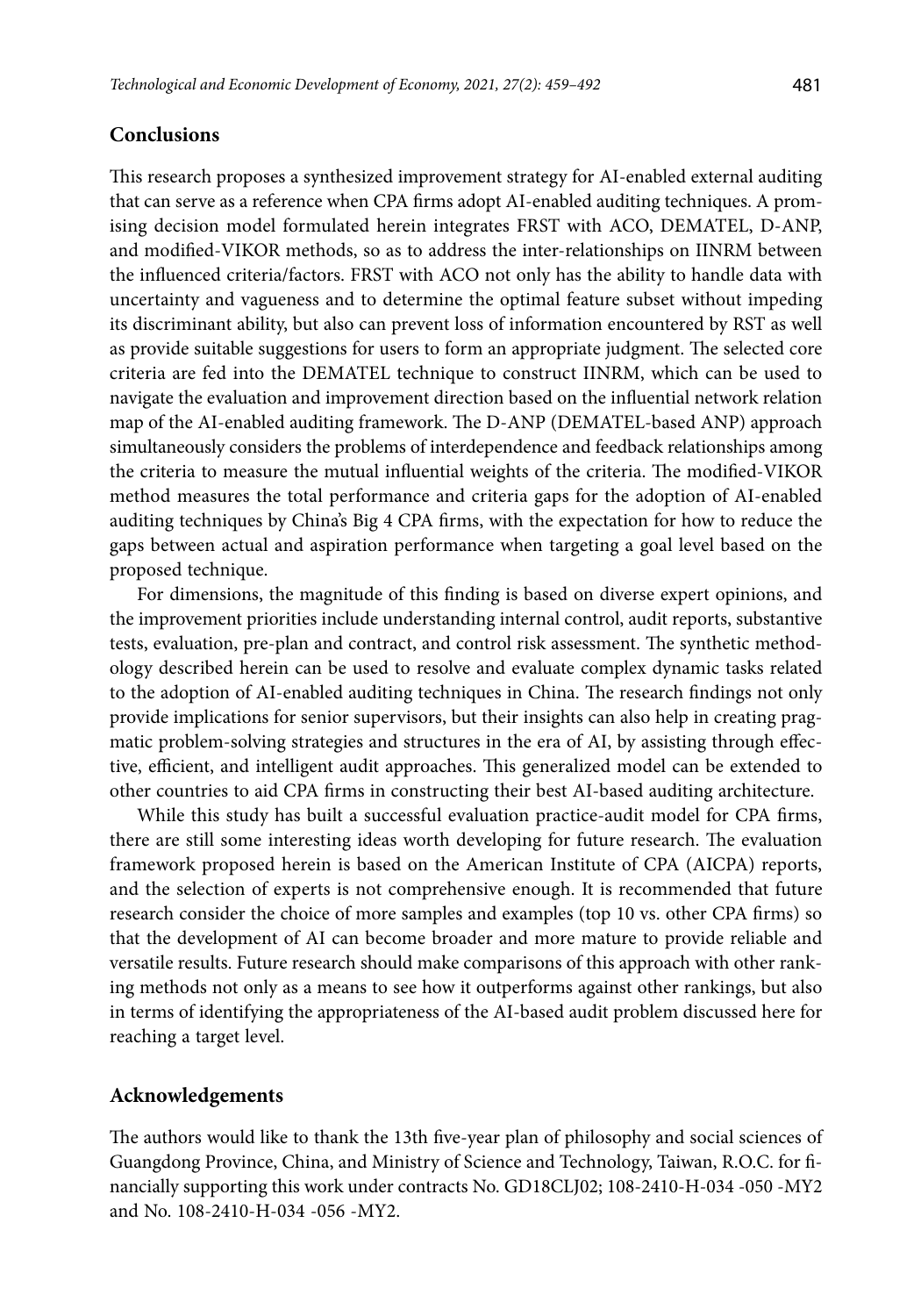## **References**

American Institution of Certified Public Accountants. (2015a). *Audit Data Standards-Based Standard.* 

- American Institution of Certified Public Accountants. (2015b). *Audit Data Standards-General Ledger Standard*.
- American Institution of Certified Public Accountants. (2015c). *Audit Data Standards-Order to Cash Sub-ledger Standard*.
- American Institution of Certified Public Accountants. (2015d). *Audit Data Standards Procure to Pay Standard*.
- Appelbaum, D. A., Kogan, A., & Vasarhelyi, M. A. (2018). Analytical procedures in external auditing: A comprehensive literature survey and framework for external audit analytics. *Journal of Accounting Literature*, *40*, 83–101. <https://doi.org/10.1016/j.acclit.2018.01.001>
- Baldwin, A. A., Brown, C. E., & Trinkle, B. S. (2006). Opportunities for artificial intelligence development in the accounting domain: The case for auditing. *Intelligent Systems in Accounting*, *Finance and Management*, *14*, 77–86. <https://doi.org/10.1002/isaf.277>
- Bizarro, P. A., & Dorian, M. (2017). Artificial intelligent: the future of auditing. *Internal Auditing*, (September/October), 21–26.
- Bonabeau, E., Dorigo, M., & Theraulez, G. (1999). *Swarm intelligence: From natural to artificial systems*. Oxford University Press Inc.
- Burgess, A. (2017). *The executive guide to artificial intelligence-How to identify and implement applications for AI in your organization*. Palgrave Macmillan.
- Cangemi, M. P., & Taylor, P. (2018). Harnessing artificial intelligence to deliver real-time intelligence and business process improvements. *EDPACS*, *57*(4), 1–6. <https://doi.org/10.1080/07366981.2018.1444007>
- Chen, F. S. (2015). Application of a hybrid dynamic MCDM to explore the key factors for the internal control of procurement circulation. *International Journal of Production Research*, *53*(10), 2951–2969. <https://doi.org/10.1080/00207543.2014.961210>
- Chen, M., Zhang, S., Zhang, W., & Lin, J. (2019). Collaborative vehicle routing problem with rough location using extended ant colony optimization algorithm. *Journal of Intelligent* & *Fuzzy Systems*, *37*(2), 2385–2402. <https://doi.org/10.3233/JIFS-182715>
- Cheng, Y. (2018). Dynamic maintenance of approximations under fuzzy rough sets. *International Journal of Machine Learning and Cybernetics*, *9*, 2011–2026. <https://doi.org/10.1007/s13042-017-0683-7>
- Chen, F. S., & Chi, D. J. (2015). Application of a new DEMATEL to explore key factors of China's corporate social responsibility: evidence from accounting experts. *Quality* & *Quantity*, *49*(1), 135–154. <https://doi.org/10.1007/s11135-013-9978-2>
- Çolak, M., Kaya, İ., Özkan, B., Budak, A., & Karaşan, A. (2020). A multi-criteria evaluation model based on hesitant fuzzy sets for blockchain technology in supply chain management. *Journal of Intelligent*  & *Fuzzy Systems*, *38*(1), 935–946. <https://doi.org/10.3233/JIFS-179460>
- Davenport, T. H., & Raphael, J. (2017). Creating a cognitive audit. *CFO.Com*.
- Deloitte. (2015). *Disruption ahead: Deloitte's point of view on IBM Watson*. [https://www2.deloitte.com/](https://www2.deloitte.com/content/dam/Deloitte/us/Documents/about-deloitte/us-ibm-watson-client.pdf) [content/dam/Deloitte/us/Documents/about-deloitte/us-ibm-watson-client.pdf](https://www2.deloitte.com/content/dam/Deloitte/us/Documents/about-deloitte/us-ibm-watson-client.pdf)
- Dubois, D., & Prade, H. (1980). *Fuzzy sets and systems: Theory and applications*. Academic Press.
- Dubois, D., & Prade, H. (1990). Rough fuzzy sets and fuzzy rough sets. *International Journal of General Systems*, *17*(2–3), 191–209. <https://doi.org/10.1080/03081079008935107>
- Du, S., Li, H., & Sun, B. (2019). Hybrid Kano-fuzzy-DEMATEL model based risk factor evaluation and ranking of cross-border e-commerce SMEs with customer requirement. *Journal of Intelligent*  & *Fuzzy Systems*, *37*(6), 8299–8315. <https://doi.org/10.3233/JIFS-190830>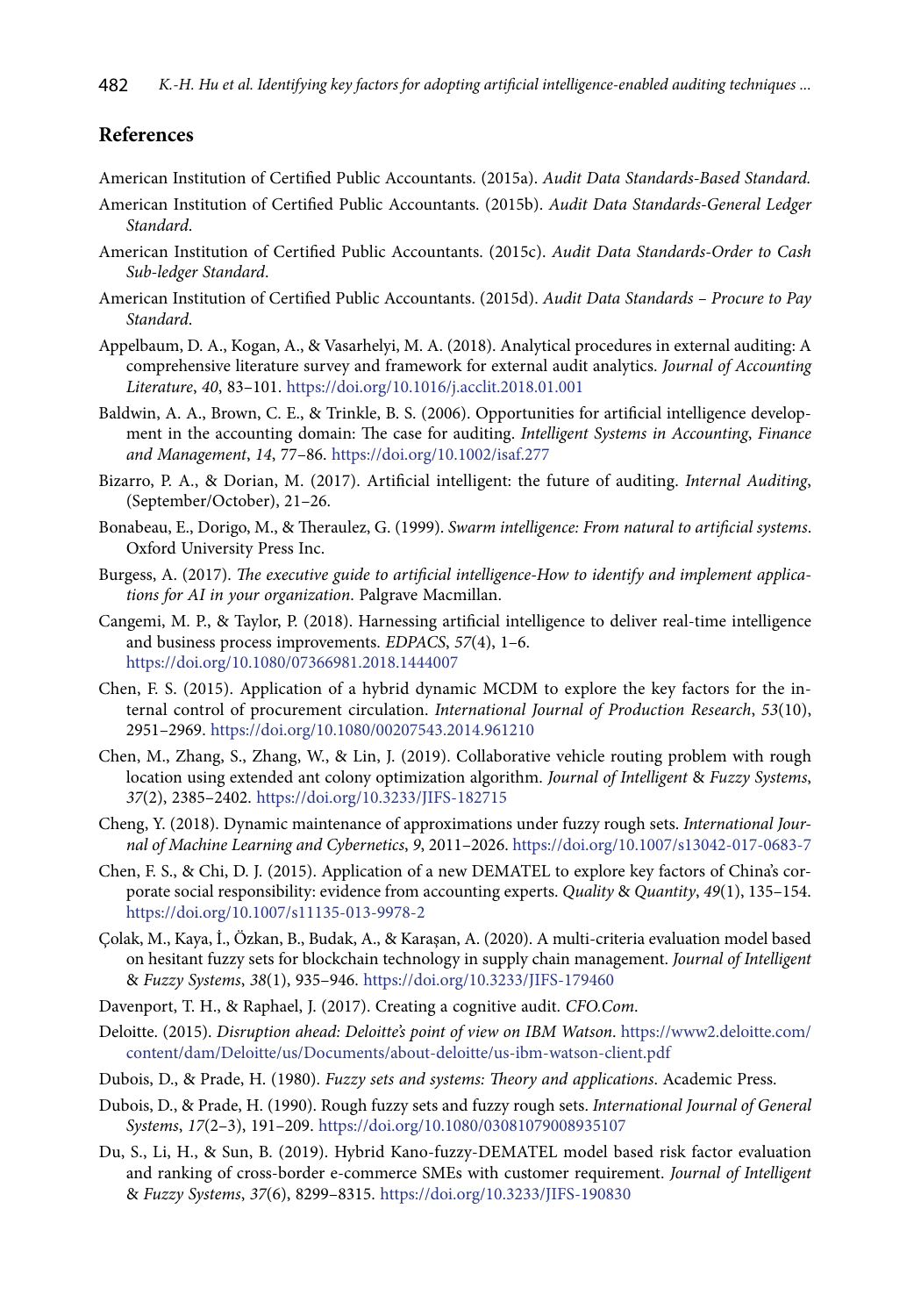- Ding, X. F., & Liu, H. C. (2018). A 2-dimension uncertain linguistic DEMATEL method for identifying critical success factors in emergency management. *Applied Soft Computing*, *71*, 386–395. <https://doi.org/10.1016/j.asoc.2018.07.018>
- Faria, E. R., Gonçalves, I. J. C. R., de Carvalho, A. C. P. L. F., & Gama, J. (2016). Novelty detection in data streams. *Artificial Intelligence Review*, *45*(2), 235–269. <https://doi.org/10.1007/s10462-015-9444-8>
- Faggella, D. (2018). *AI in the accounting big four comparing Deloitte*, *PwC*, *KPMG*, *and EY*. Emerj.
- Gupta, S., Upadhyaya, V., Singh, A., Varshney, P., & Srivastava, S. (2018). Modeling of fractional order chaotic systems using artificial bee colony optimization and ant colony optimization. *Journal of Intelligent* & *Fuzzy Systems*, *35*(5), 5337–5344. <https://doi.org/10.3233/JIFS-169816>
- Gopal, J., Sangaiah, A. K., Basu, A., & Gao, X. Z. (2018). Integration of fuzzy DEMATEL and FMCDM approach for evaluating knowledge transfer effectiveness with reference to GSD project outcome. *International Journal of Machine Learning and Cybernetics*, *9*, 225–241. <https://doi.org/10.1007/s13042-015-0370-5>
- Hooda, N., Bawa, S., & Rana, P. S. (2018). Fraudulent firm classification: A case study of an external audit. *Applied Artificial Intelligence*, *32*, 48–64. <https://doi.org/10.1080/08839514.2018.1451032>
- Hsu, Y. S., & Lin, S. J. (2016). An emerging hybrid mechanism for information disclosure forecasting. *International Journal of Machine Learning and Cybernetics*, *7*, 943–952. <https://doi.org/10.1007/s13042-014-0295-4>
- Hsu, M. F. (2019a). A fusion mechanism for management decision and risk analysis. *Cybernetics and Systems*, *50*(6), 497–515. <https://doi.org/10.1080/01969722.2018.1541596>
- Hsu, M. F. (2019b). Integrated multiple-attribute decision making and kernel-based mechanism for risk analysis and evaluation. *Journal of Intelligent* & *Fuzzy Systems*, *36*(3), 2895–2905. <https://doi.org/10.3233/JIFS-171366>
- Hsu, M. F., Chang, T. M., & Lin, S. J. (2020). News-based soft information as a corporate competitive advantage. *Technological and Economic Development of Economy*, *26*(1), 48–70. <https://doi.org/10.3846/tede.2019.11328>
- Hu, K. H., Wei, J., & Tzeng, G. H. (2017). Risk Factor Assessment improvement for China's cloud computing auditing using a new hybrid MADM model. *International Journal of Information Technology and Decision Making*, *16*(3), 737–777. <https://doi.org/10.1142/S021962201750016X>
- Hu, K. H., Wei, J., & Tzeng, G. H. (2018). Improving China's regional financial center modernization development using a new hybrid MADM model. *Technological and Economic Development of Economy*, *24*(2), 429–466. <https://doi.org/10.3846/20294913.2016.1213195>
- Huang, J. Y., Shen, K. Y., Shieh, J. C. P., & Tzeng, G. H. (2019). Strengthen financial holding companies' business sustainability by using a hybrid corporate governance evaluation model. *Sustainability*, *11*(3), 582. <https://doi.org/10.3390/su11030582>
- Hu, S. K., & Tzeng, G. H. (2019). A hybrid multiple-attribute decision-making model with modified promethee for identifying optimal performance-improvement strategies for sustainable development of a better life. *Social Indicators Research*, *144*, 1021–1053. <https://doi.org/10.1007/s11205-018-2033-x>
- International Auditing and Assurance Standards Board. (2012). *Invitation to Comment: Improving the Auditor's Report*. International Federation of Accountants.
- International Auditing and Assurance Standards Board. (2015). *International Standard on Auditing*  (*ISA*) *701* (*NEW*), *Communicating Key Audit Matters in the Independent Auditor's Report*.
- Issa, H., Sun, T., & Vasarhelyi, M. A. (2016). Research ideas for artificial intelligence in auditing: The formalization of audit and workforce supplementation. *Journal of Emerging Technologies in Accounting*, *13*(2), 1–20. <https://doi.org/10.2308/jeta-10511>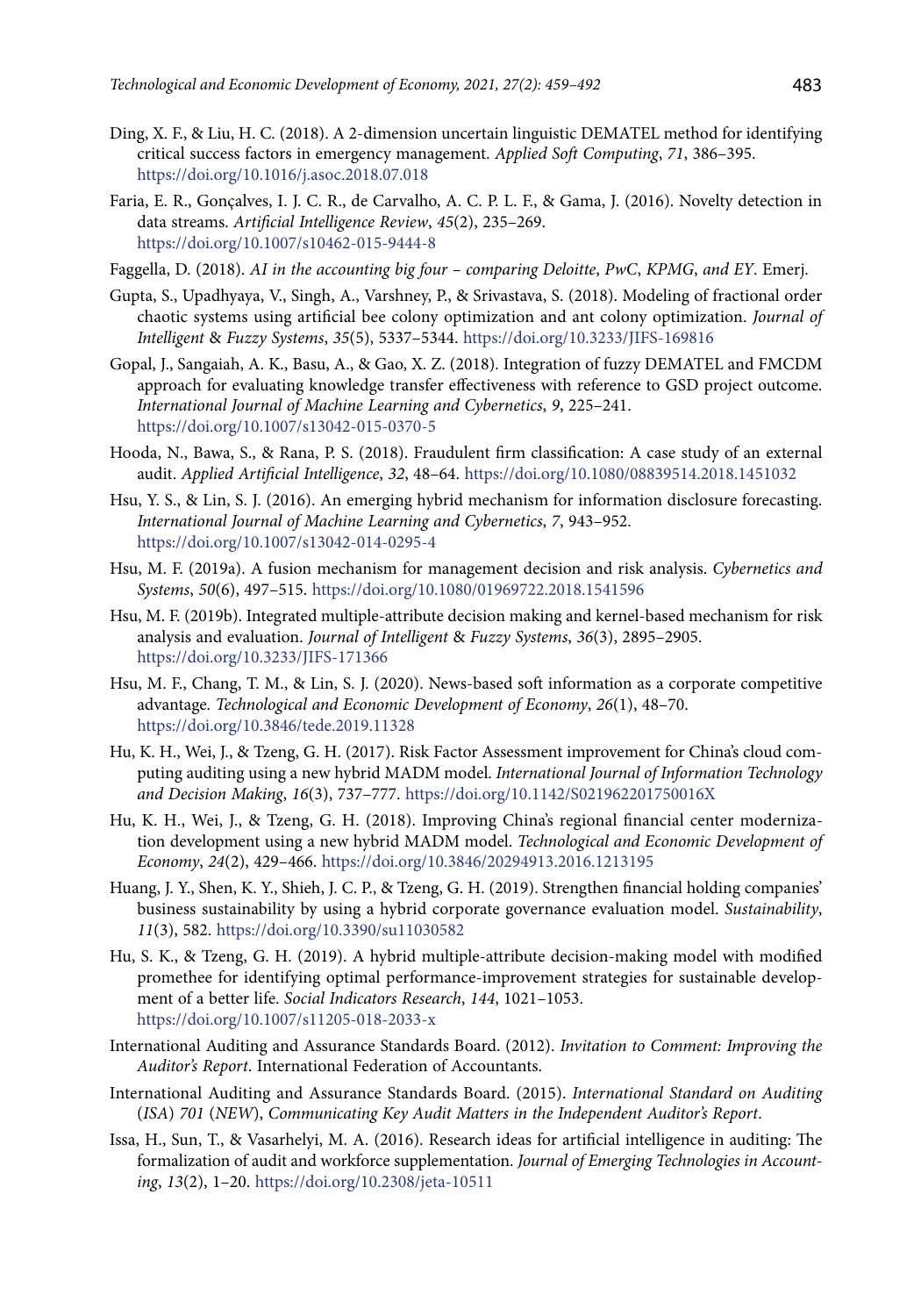- Issa, H., & Kogan, A. (2014). A predictive ordered logistic regression model as a tool for quality review of control risk assessments. *Journal of Information Systems*, *28*(2), 209–229. <https://doi.org/10.2308/isys-50808>
- Jans, M., Alles, M., & Vasarhelyi, M. (2014). A field study on the use of process mining of event logs as an analytical procedure in auditing. *Accounting Review*, *89*(5), 1751–1773. <https://doi.org/10.2308/accr-50807>
- Jensen, R., & Shen, Q. (2005). Fuzzy-rough data reduction with ant colony optimization. *Fuzzy Sets and Systems*, *149*(1), 5–20. <https://doi.org/10.1016/j.fss.2004.07.014>
- Jensen, R., & Shen, Q. (2009). New approaches to fuzzy-rough feature selection. *IEEE Transactions on Fuzzy Systems*, *17*(4), 824–838. <https://doi.org/10.1109/TFUZZ.2008.924209>
- Jensen, R., Tuson, A., & Shen, Q. (2014). Finding rough and fuzzy-rough set reducts with SAT. *Information Sciences*, *255*, 100–120. <https://doi.org/10.1016/j.ins.2013.07.033>
- Jing, M., Jie, Y., Shou-yi, L., & Lu, W. (2018). Application of fuzzy analytic hierarchy process in the risk assessment of dangerous small-sized reservoirs. *International Journal of Machine Learning and Cybernetics*, *9*, 113–123. <https://doi.org/10.1007/s13042-015-0363-4>
- Kang, M., Kim, J. W., Lee, H. Y., & Lee, M. G. (2015). Financial statement comparability and audit efficiency: Evidence from South Korea. *Applied Economic*, *47*(4), 358–373. <https://doi.org/10.1080/00036846.2014.972543>
- Keenoy, C. L. (1958). The impact of automation on the field of accounting. *Accounting Review*, *33*(2), 230–236.
- Ke, L., Feng, Z., & Ren, Z. (2008). An efficient ant colony optimization approach to attribute reduction in rough set theory. *Pattern Recognition Letters*, *29*(9), 1351–1357. <https://doi.org/10.1016/j.patrec.2008.02.006>
- Kokina, J., & Davenport, T. H. (2017). The emergence of artificial intelligence: how automation is changing auditing. *Journal of Emerging Technologies in Accounting*, *14*(1), 115–122. <https://doi.org/10.2308/jeta-51730>
- KPMG. (2011). *Disclosure overload and complexity: hidden in plain sight*. Financial Executives Research Foundation, Inc.
- KPMG. (2016). *Game changer: The impact of cognitive technology on business and financial reporting*.
- Lam, M. (2004). Neural network techniques for financial performance prediction: integrating fundamental and technical analysis. *Decision Support Systems*, *37*(4), 567–581. [https://doi.org/10.1016/S0167-9236\(03\)00088-5](https://doi.org/10.1016/S0167-9236(03)00088-5)
- Lin, P. J, Shiue, Y. C., Tzeng, G. H., & Huang, S. L. (2019). Developing a sustainable long-term ageing health care system using the DANP-mV model: Empirical case of Taiwan. *International Journal of Environmental Research and Public Health*, *16*(8), 1349. <https://doi.org/10.3390/ijerph16081349>
- Lin, S. J. (2017). Integrated artificial intelligence-based resizing strategy and multiple criteria decision making technique to form a management decision in an imbalanced environment. *International Journal of Machine Learning and Cybernetics*, *8*, 1981–1992. <https://doi.org/10.1007/s13042-016-0574-3>
- Lin, S. J., & Hsu, M. F. (2018). Decision making by extracting soft information from CSR news report. *Technological and Economic Development of Economy*, *24*(4), 1344–1361. <https://doi.org/10.3846/tede.2018.3121>
- Lin, S. J., Chang, T. M., & Hsu, M. F. (2019). An emerging online business decision making architecture in a dynamic economic environment. *Journal of Intelligent* & *Fuzzy Systems*, *37*(2), 1893–1903. <https://doi.org/10.3233/JIFS-179251>
- Liou, J. J. H., & Tzeng, G. H. (2012). Comments on "Multiple criteria decision making (MCDM) methods in economics: an overview". *Technological and Economic Development of Economy*, *18*(4), 672–695. <https://doi.org/10.3846/20294913.2012.753489>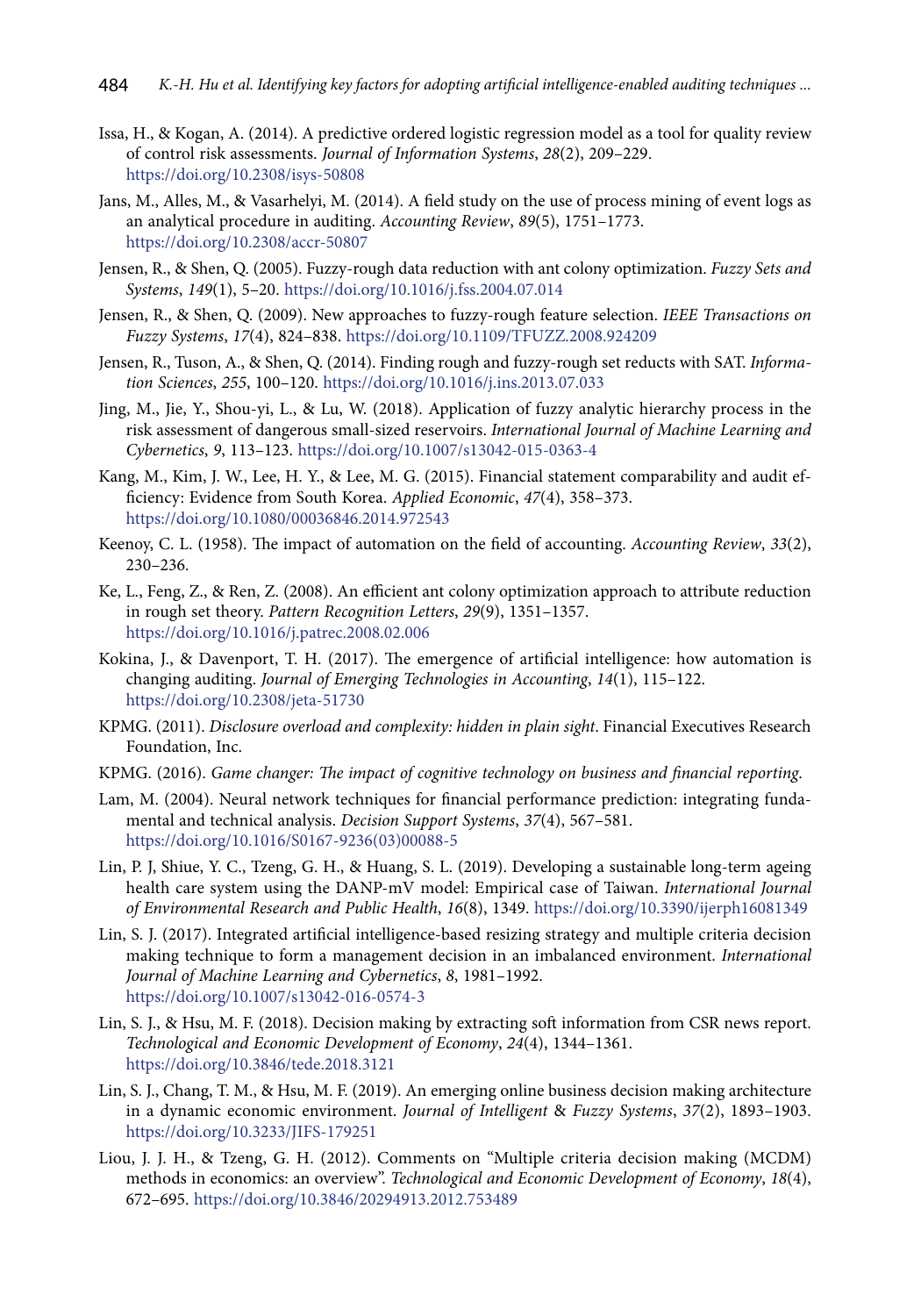- Lo, H. W, Liou, J. J. H, & Tzeng, G. H. (2019). Comments on "Sustainable recycling partner selection using fuzzy DEMATEL-AEW-FVIKOR: A case study in small-and-medium enterprises". *Journal of Cleaner Production*, *228*, 1011–1012. <https://doi.org/10.1016/j.jclepro.2019.04.376>
- M2 Presswire. (2016). *PwC Wins ''Audit Innovation of the Year'' at the accountant* & *international accounting bulletin awards*. <https://www.m2.com/m2/web/story.php/20166219039>
- Meskovic, E., Garrison, M., Ghezal, S., & Chen, Y. (2018). Artificial intelligence: Trends in business and implications for the accounting profession. *Internal Auditing*, (May/June), 5–11.
- Opricovic, S., & Tzeng, G. H. (2004). Compromise solution by MCDM methods: A comparative analysis of VIKOR and TOPSIS. *European Journal of Operational Research*, *156*, 445–455. [https://doi.org/10.1016/S0377-2217\(03\)00020-1](https://doi.org/10.1016/S0377-2217(03)00020-1)
- Parthaláin, N. M., & Jensen, R. (2010). Measures for unsupervised fuzzy-rough feature selection. *International Journal of Hybrid Intelligent Systems*, *7*, 249–259. <https://doi.org/10.3233/HIS-2010-0118>
- Parthaláin, N. M., & Jensen, R. (2013). Unsupervised fuzzy-rough set-based dimensionality reduction. *Information Sciences*, *229*, 106–121. <https://doi.org/10.1016/j.ins.2012.12.001>
- Pawlak, Z. (1982). Rough sets. *International Journal of Computer and Information Sciences*, *11*(5), 341– 356. <https://doi.org/10.1007/BF01001956>
- Peng, K. H., & Tzeng, G. H. (2013). A hybrid dynamic MADM model for problems-improvement in economics and business. *Technological and Economic Development of Economy*, *19*(4), 638–660. <https://doi.org/10.3846/20294913.2013.837114>
- Peng, K. H., & Tzeng, G. H. (2019). Exploring heritage tourism performance improvement for making sustainable development strategies using the hybrid-modified MADM model. *Current Issues in Tourism*, *22*(8), 921–947. <https://doi.org/10.1080/13683500.2017.1306030>
- Public Company Accounting Oversight Board. (2014). *Transcript of the Public Company Accounting Oversight Board's April 2*, *2014 Public Meeting on the Auditor's Reporting Model* [*unofficial*]. Public Company Accounting Oversight Board, 381, Washington, D.C.
- PwC. (2014). *Sizing the prize What's the real value of AI for your business and how can you capitalise*?
- Qu, G. B., Zhao, T. Y., Zhu, B. W., Tzeng, G. H., & Huang, S. L. (2019). Use of a modified DANP-mV model to improve quality of life in rural residents: The empirical case of xingshisi village, China. *International Journal of Environmental Research and Public Health*, *16*(1), 153. <https://doi.org/10.3390/ijerph16010153>
- Quick, R., & Henrizi, P. (2018). Review of managerial science experimental evidence on external auditor reliance on the internal audit. *Review of Managerial Science*, *13*, 1143–1176. <https://doi.org/10.1007/s11846-018-0285-0>
- Radzikowska, A. M., & Kerre, E. E. (2002). A comparative study of fuzzy rough sets. *Fuzzy Sets and Systems*, *126*(2), 137–155. [https://doi.org/10.1016/S0165-0114\(01\)00032-X](https://doi.org/10.1016/S0165-0114(01)00032-X)
- Rehman, A., & Saba, T. (2014). Evaluation of artificial intelligent techniques to secure information in enterprises. *Artificial Intelligence Review*, *42*, 1029–1044.<https://doi.org/10.1007/s10462-012-9372-9>
- Roscoe, P., & Howorth, C. (2009). Identification through technical analysis: A study of charting and UK non-professional investors. *Accounting*, *Organizations and Society*, *34*(2), 206–221. <https://doi.org/10.1016/j.aos.2008.05.003>
- Saaty, T. L. (1996). *Decision making with dependence and feedback: Analytic network process*. RWS Publications.
- Salarpour, H., Ghodrati A. G., & Meysam, M. (2019). A hierarchical group decision approach based on DEMATEL and dynamic hesitant fuzzy sets to evaluate sustainability criteria for strategic management of housing market problem. *Journal of Intelligent* & *Fuzzy Systems*, *37*(1), 821–833. <https://doi.org/10.3233/JIFS-181482>
- Shen, K. Y., & Tzeng, G. H. (2018). Advances in multiple criteria decision making for sustainability: Modeling and applications. *Sustainability*, *10*(5), 1600. <https://doi.org/10.3390/su10051600>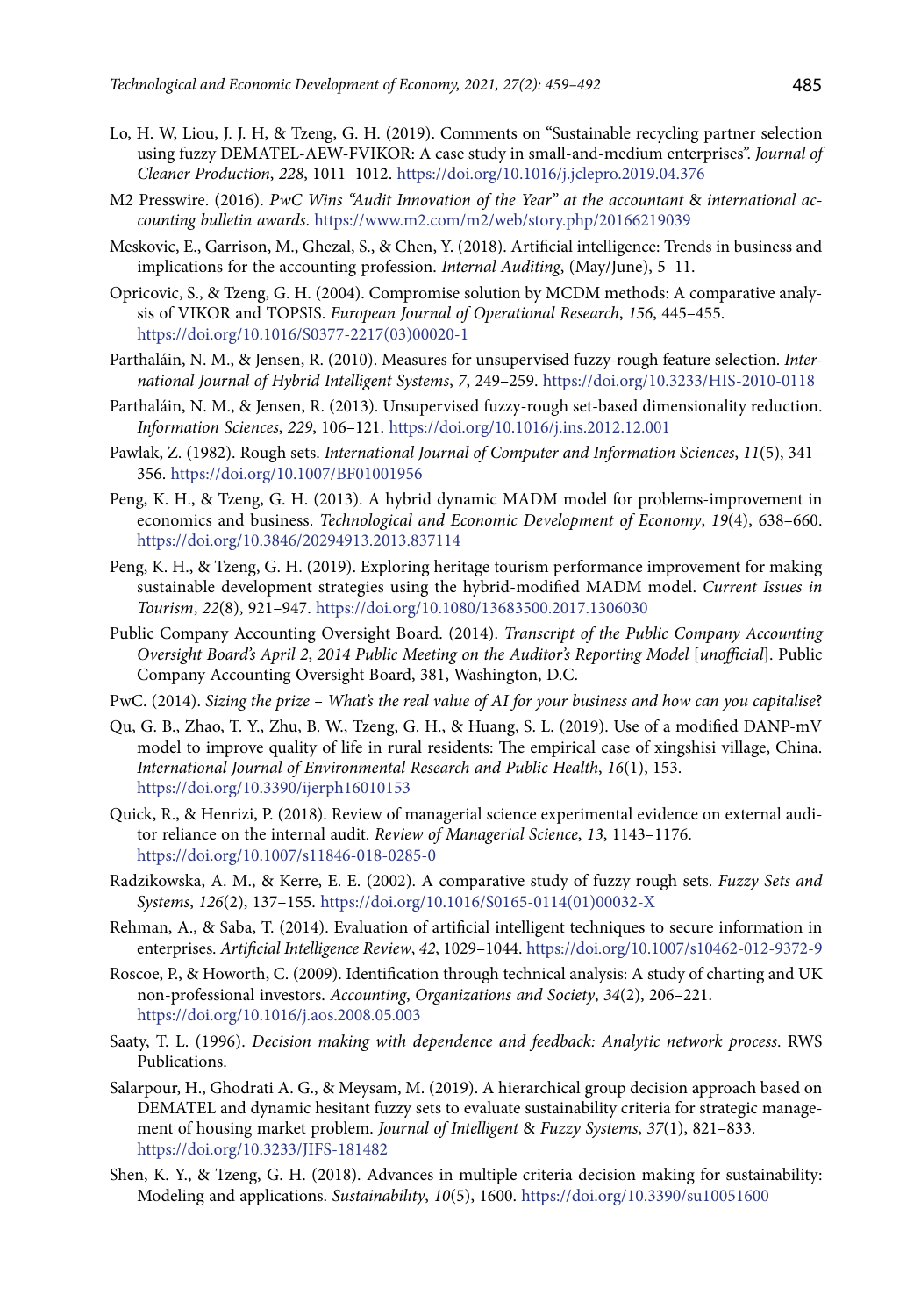- Shen, K. Y., Sakai, H., & Tzeng, G. H. (2019). Comparing two novel hybrid MRDM approaches to consumer credit scoring under uncertainty and fuzzy judgments. *International Journal of Fuzzy Systems*, *21*(1), 194–212. <https://doi.org/10.1007/s40815-018-0525-0>
- Shen, K. Y., Zavadskas, E. K., & Tzeng, G. H. (2018). Updated discussions on 'Hybrid multiple criteria decision-making methods: a review of applications for sustainability issues'. *Economic Research-Ekonomska Istraživanja*, *31*(1), 1437–1452. <https://doi.org/10.1080/1331677X.2018.1483836>
- Skowron, A., & Rauszer, C. (1992). The discernibility matrices and functions in information systems. In R. Slowinski (Ed.), *Intelligent decision support: Handbook of applications and advances of rough sets theory* (pp. 331–362)*.* Kluwer Academic Publishers. [https://doi.org/10.1007/978-94-015-7975-9\\_21](https://doi.org/10.1007/978-94-015-7975-9_21)
- Siemiński, A., & Kopel, M. (2019). Solving dynamic TSP by parallel and adaptive ant colony communities. *Journal of Intelligent* & *Fuzzy Systems*, *37*(6), 7607–7618. <https://doi.org/10.3233/JIFS-179366>
- Sinclair, N (2015, October 27). How KPMG is using Formula 1 to transform audit. *CA Today*.
- Sirois, L. P., Bédard, J., & Bera, P. (2018). The informational value of key audit matters in the auditor's report: evidence from an Eye-tracking study. *Accounting Horizons*, *32*(2), 141–162. <https://doi.org/10.2308/acch-52047>
- Si, S. L., You, X. Y., Liu, H. C., & Huang, J. (2017). Identifying key performance indicators for holistic hospital management with a modified DEMATEL approach. *International Journal of Environmental Research and Public Health*, *14*(8), 934. <https://doi.org/10.3390/ijerph14080934>
- Sneller, L., Bode, R., & Klerkx, A. (2016). Do IT matters matter? IT-related key audit matters in Dutch annual reports. *International Journal of Disclosure and Governance*, *14*(2), 139–151. <https://doi.org/10.1057/s41310-016-0017-0>
- Sutton, S. G., Holt, M., & Arnold, V. (2016). The reports of my death are greatly exaggerated Artificial intelligence research in accounting. *International Journal of Accounting Information Systems*, *22*, 60–73. <https://doi.org/10.1016/j.accinf.2016.07.005>
- Thangavel, K., Karnan, M., & Pethalakshmi, A. (2005). Performance analysis of rough reduct algorithms in mammogram. *International Journal on Global Vision and Image Processing*, *5*(8), 13–21.
- Thibodeau, J. C. (2003). The development and transferability of task knowledge. *Auditing: A Journal of Practice and Theory*, *22*(1), 47–67. <https://doi.org/10.2308/aud.2003.22.1.47>
- Tzeng, G. H., & Shen, K. Y. (2017). *New concepts and trends of hybrid multiple criteria decision making*. CRC Press, Taylor & Francis Group, Chapman & Hall Book. <https://doi.org/10.1201/9781315166650>
- Uthayakumar, J., Metawa, N., Shankar, K., & Lakshmanaprabu, S. K. (2018). Financial crisis prediction model using ant colony optimization. *International Journal of Information Management*, *50*, 538–556. <https://doi.org/10.1016/j.ijinfomgt.2018.12.001>
- Wang, X. Y., Choi, T. M., Liu, H. K., & Yue, X. H. (2018). A novel hybrid ant colony optimization algorithm for emergency transportation problems during post-disaster scenarios. *IEEE Transactions on Systems Man Cybernetics-Systems*, *48*(4), 545–556. <https://doi.org/10.1109/TSMC.2016.2606440>
- Wang, W., Guyet, T., Quiniou, R., Cordier, M. O., Masseglia, F., & Zhang, X. (2014). Autonomic intrusion detection: Adaptively detecting anomalies over unlabeled audit data streams in computer networks. *Knowledge-Based Systems*, *70*, 103–117. <https://doi.org/10.1016/j.knosys.2014.06.018>
- Wang, J. Q., Cao, Y. X., & Zhang, H. Y. (2017). Multi-criteria decision-making method based on distance measure and Choquet integral for linguistic z-numbers. *Cognitive Computation*, *9*(6), 827– 842. <https://doi.org/10.1007/s12559-017-9493-1>
- Whitehouse, T. (2015, December 1). The technology transforming your annual audit. *Compliance Week*.
- Zhou, J., Wang, Q., Tsai, S. B., Xue, Y. Z., & Dong, W. W. (2016). How to evaluate the job satisfaction of development personnel. *IEEE Transactions on Systems*, *Man*, *and Cybernetics: Systems*, *47*(11), 2809–2816. <https://doi.org/10.1109/TSMC.2016.2519860>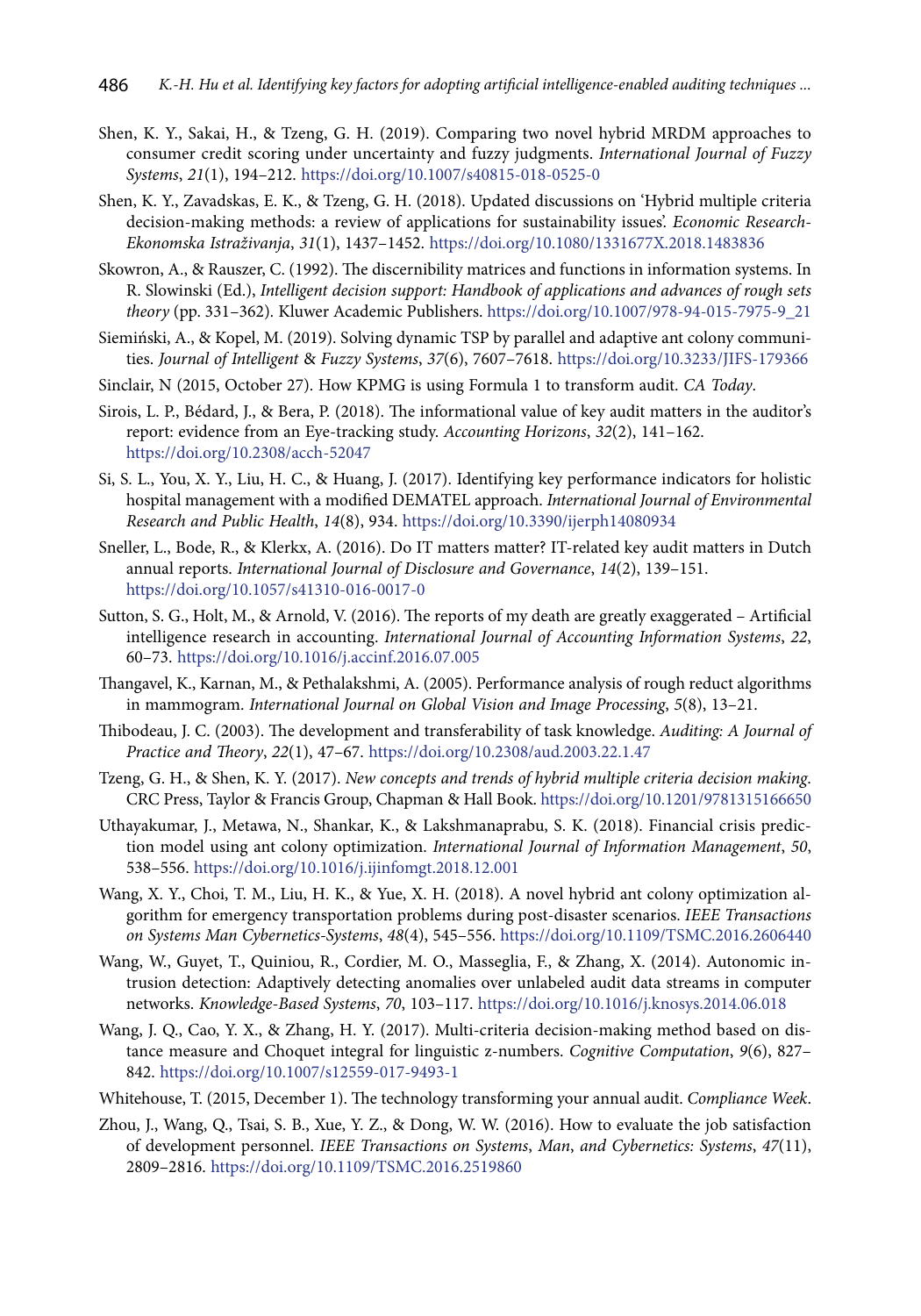## **APPENDIX**

### **A fusion multiple rule-based decision making (MRDM) model**

#### **Stage 1: Fuzzy rough set theory with ant colony optimization: FRST-ACO**

It is often desirable to collect as much information as possible for any given domain, so as to realize the underlying realities of that domain (Parthaláin & Jensen, 2013; Hsu, 2019b). However, most information from annual reports or narrative documents may be contaminated by some degree of errors, which in turn can confuse users and lead to biased decisions when performing AI techniques for information retrieval. Feature selection (FS) (an information retrieval technique) looks to determine the feature subsets that are rich in information and to retain the original semantics of the features following the reduction. Removing noisy, irrelevant, or redundant information improves data quality and leads to a more reliable and precise outcome. Introduced by Pawlak (1982), rough set theory (RST) is a mathematical approach that handles data with uncertain, vague, and imprecise characteristics and can deal with the FS task, which has gained so much success in numerous domains. A brief description of RST runs as follows.

We let  $H = (\mathfrak{R}, N)$  be an information system,  $\mathfrak R$  denotes a non-empty set of finite objects, and *N* denotes a non-empty finite set of attributes, such that  $b : \Re \rightarrow V_h$  for every  $b \in N$ . For any attribute set  $P \subseteq N$ , the associated indiscernibility relation can be defined by:

$$
IND(P) = \{(x, y) \in \mathbb{R}^2 \, \big| \forall \, b \in P, b(x) = b(y) \}.
$$
 (A.1)

Based on *IND*(P), the partition of  $\Re$  can be determined as  $\Re / IND(P)$ . If  $(x, y) \in IND(P)$ , then *x* and *y* are indispensable by attribute from *P*. We denote an equivalence class of *P*– indiscernibility relation containing *x* as  $\lceil x \rceil_n$ . The indiscernibility relation is the fundamental concept of RST (Parthaláin & Jensen, 2013).

RST has two important operations: lower and upper approximations. Given an arbitrary set  $X \subseteq \mathfrak{R}$ , we define the *P*-lower approximation of *X* as *PX*, which is the set of all elements of ℜ that can be precisely discriminated as elements of *X* relying on the attribute set *P*. The *P*-upper approximation of *X*, denoted as *PX*, is the set of all elements of  $\Re$  that can be possibly discriminated as elements of *X* by relying on the attribute set *P* (Jensen & Shen, 2005). The mathematical formulations of these two concepts are as follows.

$$
\underline{PX} = \left\{ x | [x]_P \subseteq X \right\};\tag{A.2}
$$

$$
\overline{P}X = \left\{ x \middle| \left[ x \right]_P \cap X \neq \emptyset \right\}.
$$
\n(A.3)

Let *P* and *G* be the equivalence relation over  $\Re$ . Thus, the positive region can be determined.

$$
POS_{P}(G)=\bigcup_{X\in\mathfrak{R}/G}\underline{P}X.\tag{A.4}
$$

The positive region contains all objects of  $\Re$  that can be accurately classified to the classes of ℜ/*G* by means of the information in attribute *P*. Based on this concept, we determine the degree of dependency between *P* and *G*.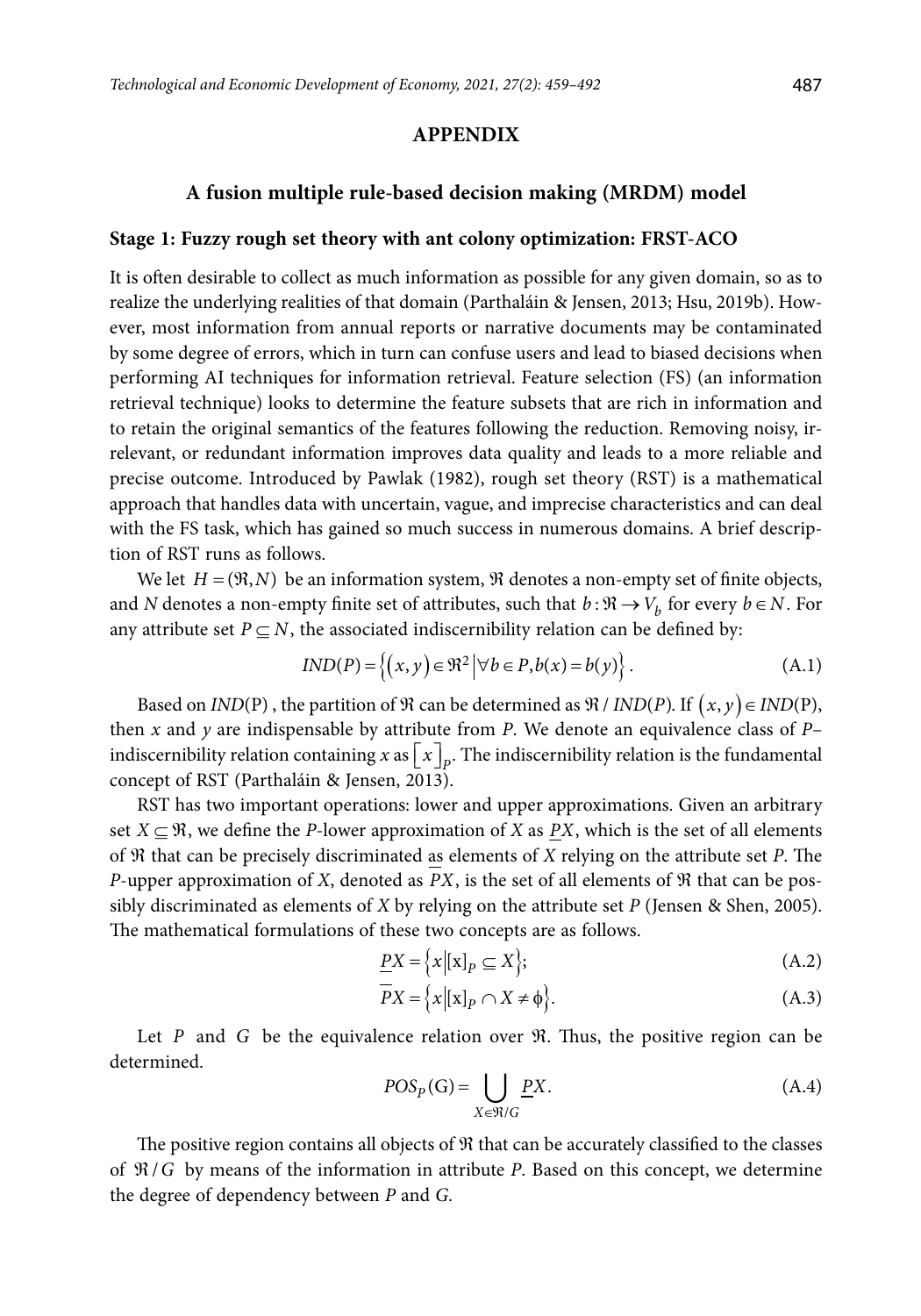$$
k = r_p(\mathbf{G}) = \left| POS_p(\mathbf{G}) \right| / |\mathfrak{R}|. \tag{A.5}
$$

Attribute reduction (or feature selection) can be achieved through a comparison of the degree of dependency generated by sets of attributes.

Although RST has numerous benefits (such as it requires no external information and no human input), it still comes with some weakness: (1) it cannot handle real-valued data, and (2) it incurs considerable computational costs to reach the minimal reduct (that is, minimal feature subsets) (Ke et al., 2008; Jensen et al., 2014). In order to tackle these problems, a number of extensions to RST has emerged. To prevent information loss due to data discretization, fuzzy rough set theory (FRST) encapsulates the membership function from fuzzy set theory (FST) in RST in order to extend its flexibility in handing uncertainty (Jensen and Shen, 2005). Radzikowska and Kerre (2002) identified the fuzzy lower and upper approximations, and a t-transitive fuzzy similarity relation is then applied to depict the fuzzy concept *X*.

$$
\underbrace{\theta R_p X(x)}_{y \in \mathfrak{R}} = \inf_{y \in \mathfrak{R}} \pi(\theta_{R_p}(x, y), \theta_X(y));
$$
\n(A.6)

$$
\theta \overline{R_P} X(x) = \sup_{y \in \mathfrak{R}} \tau(\theta_{R_P}(x, y), \theta_X(y)).
$$
\n(A.7)

The fuzzy implicator and t-norm are denoted here as  $\pi$  and  $\tau$ , respectively. On the basis of features *P*, the fuzzy similarity relation can be defined as  $R_p$ .

$$
R_P(x, y) = \tau_{a \in P} \left\{ \Theta_{R_a}(x, y) \right\}.
$$
 (A.8)

In the same way as conventional RST, the fuzzy positive region is represented in Eq. (9) (Jensen & Shen, 2009).

$$
\Theta_{pos_p(B)}(x) = \sup_{X \in \mathfrak{R}/B} \Theta_{\underline{R}_p X}(x).
$$
\n(A.9)

From attribute subset *P*, we express the fuzzy-rough degree of dependency of *B* as:

$$
r'_{P}(B) = \frac{\sum_{x \in \mathfrak{R}} \theta_{pos_{P}(B)}(x)}{|\mathfrak{R}|}.
$$
 (A.10)

Based on Eq. (10), we construct the minimal subset of features (i.e., minimal reduct) by performing the hill-climbing method. As with the original method (i.e., hill-climbing method), for a dimensionality of *n*, the worst case dataset results in  $(n^2 + n)/2$  assessments of the dependency function. This method is not appropriate for minimal feature subset selection (i.e., feature selection) when the dataset's dimensionality is very large (Jensen & Shen, 2005). If the minimal feature subset selection can be transformed into a combinatorial optimization problem, then the meta-heuristic algorithm can be applied to combat this.

This study executed a meta-heuristic algorithm, ant colony optimization (ACO), due to its superior searching capability and considerable generalization ability (Gupta et al., 2018; Chen et al., 2019; Siemiński & Kopel, 2019). We take the dependency measure as an assessing measurement to determine which attribute subsets are more informative than the others. We then utilize the heuristic desirability of traversal and edge pheromone levels to form probabilistic transition rules (Bonabeau et al., 1999), representing the probability of an ant at attribute *i* choosing to travel to attribute *k* at time *t*.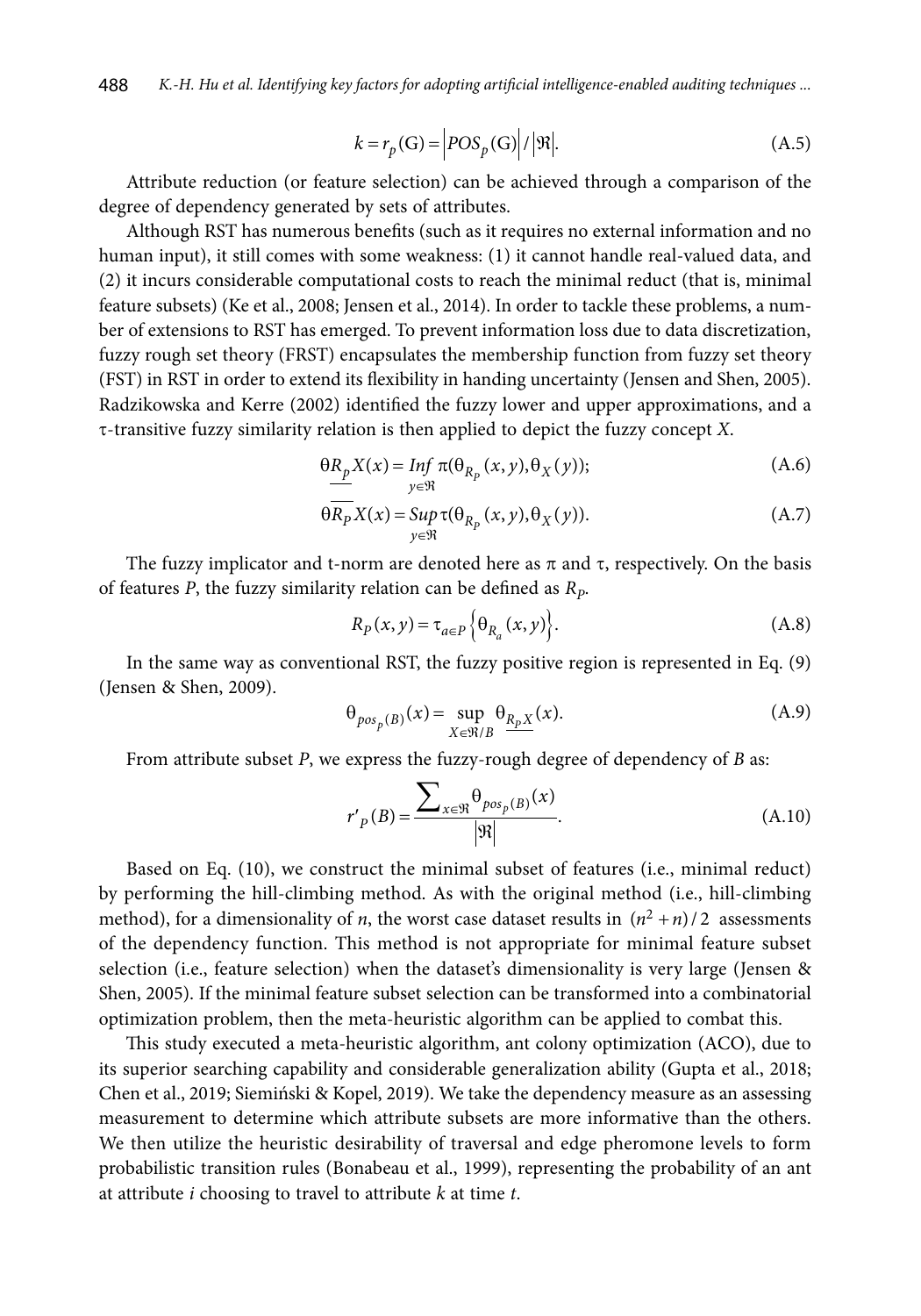*Technological and Economic Development of Economy, 2021, 27(2): 459–492* 489

$$
q_{ij}^{k}(t) = \frac{[\omega_{ij}(t)]^{\alpha} \cdot [\varepsilon_{ij}]^{\beta}}{\sum_{\sigma \in J_{i}^{k}} [\omega_{i\sigma}(t)]^{\alpha} \cdot [\varepsilon_{i\sigma}]^{\beta}}.
$$
(A.11)

In the above equation, *k* denotes the number of ants,  $J_i^k$  denotes the set of ant *k*'s unvisited attributes, e*ij* denotes the heuristic desirability of selecting attribute *j* when at attribute *i*, and  $ω_{ij}(t)$  denotes the amount of pheromone on edge  $(i, j)$ . We decide  $α$  and  $β$  experimentally. The pheromone on each edge is updated based on the following equation.

$$
\omega_{ij}(t+1) = (1 - \xi) \cdot \omega_{ij}(t) + \Delta \omega_{ij}(t); \tag{A.12}
$$
  
Here,  $\Delta \omega_{ij}(t) = \sum_{k=1}^{n} (r'(D^k)/|D^k|).$ 

If edge  $(i, j)$  has been traversed, then  $\Delta\omega_{ij}(t)$  is 0. Moreover,  $\xi$  denotes a decay constant applied to simulate the evaporation of the pheromone, and  $D<sup>k</sup>$  is the attribute subset found by ant *k*. Through joint utilization of FRST and ACO, the most important attributes can now be determined. More detailed illustrations of FRST and ACO can be seen in Jensen and Shen (2005), Ke et al. (2008), Parthalain and Jensen (2010), and Parthalain and Jensen (2013).

## **Stage 2: Measuring the interrelations among criteria using the DEMATEL technique**

**Step 1: Constructing an average matrix** *Y***.** The scoring ranges from 0 (absolutely no influence) to 4 (very high influence) and determine the degree of mutual influence using pairwise comparison. Then, an average matrix *Y* (called the initial direct relation matrix) was directly constructed through 60 domain experts in AI-enabled audit, as shown in Eq. (A.13):

$$
\mathbf{Y} = \begin{bmatrix} y_{11} & \cdots & y_{1j} & \cdots & y_{1n} \\ \vdots & & \vdots & & \vdots \\ y_{i1} & \cdots & y_{ij} & \cdots & y_{in} \\ \vdots & & \vdots & & \vdots \\ y_{n1} & \cdots & y_{nj} & \cdots & y_{nn} \end{bmatrix} .
$$
 (A.13)

**Step 2: Finding the direct-effect matrix** *G***.** The normalized direct influence relationship *G* can be acquired from the average matrix  $Y = [y_{ij}]_{n \times n}$  by using Eqs (A.14) and (A.15):

$$
G = \pi \cdot Y; \tag{A.14}
$$

$$
\pi = \min \left\{ \frac{1}{\max_{1 \le i \le n} \sum_{j=1}^{n} y_{ij}}, \frac{1}{\max_{1 \le j \le n} \sum_{i=1}^{n} y_{ij}} \right\}.
$$
 (A.15)

**Step 3: Calculate the total-influence matrix** *T***.** The total-influence relationship matrix  $T = \begin{bmatrix} t_{ij} \end{bmatrix}$  is obtained using Eq. (A.16).

$$
T = G + G2 + ... + Gl = G(I - G), \text{ when } \lim_{l \to \infty} Gl = [0]_{n \times n}, \qquad (A.16)
$$

where  $G = [g_{ij}]_{n \times n}$ ,  $0 \le g_{ij} < 1$ ,  $0 < \sum_{i=1}^{n} g_{ij} \le 1$ , and  $0 < \sum_{j=1}^{n} g_{ij} \le 1$ .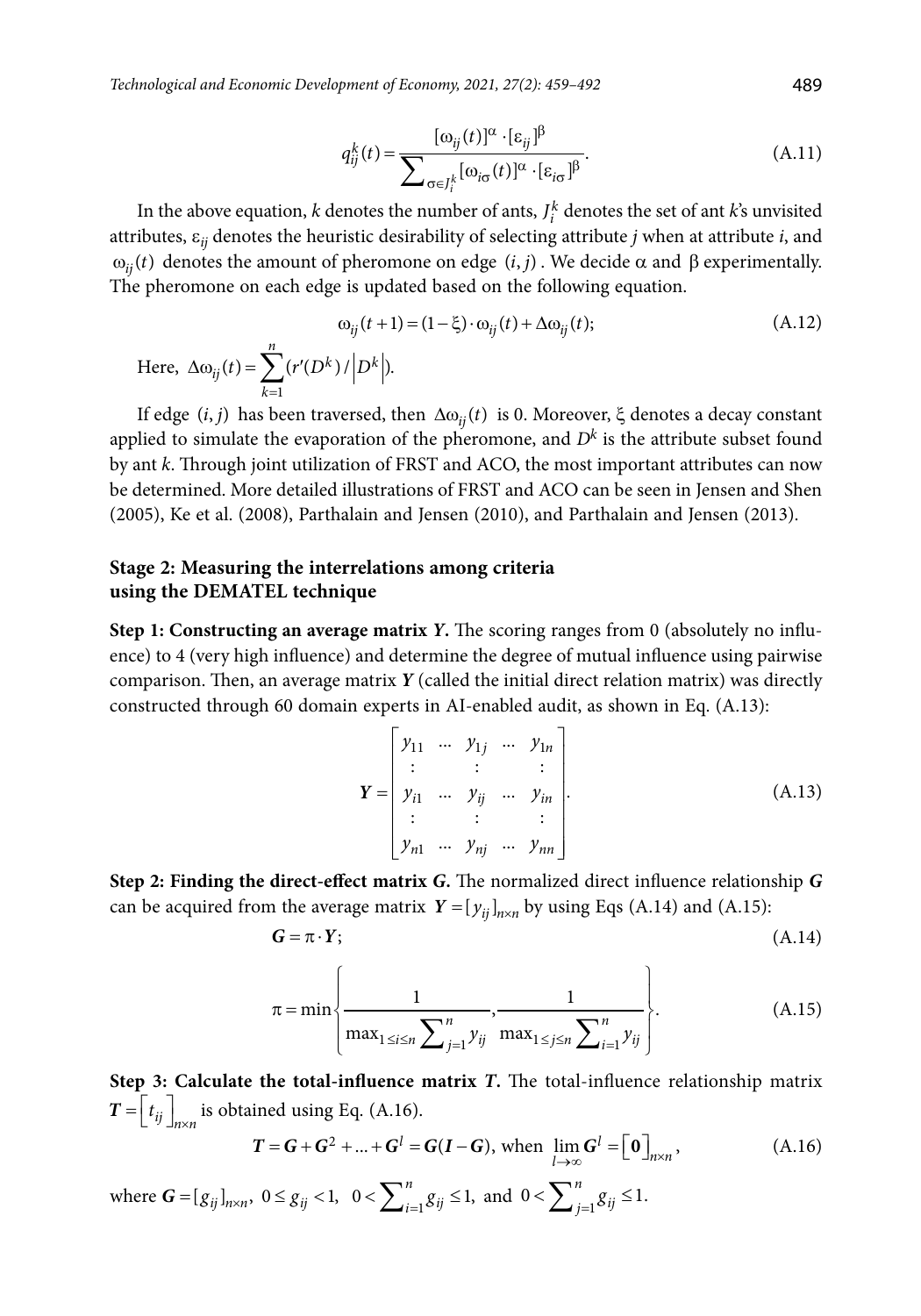Accordingly, the result of the total-influence relation matrix *T* is obtained and presented in Table 3.

**Step 4: Illustrating the IINRM based on the total-influence matrix** *T.* The sum of each column vector  $\mathbf{r} = (r_i)_{n \times 1} \left( \sum_{j=1}^n t_{ij} \right)_{n \times 1} = (\dots, r_i, \dots)$  $\left[ \sum_{j=1}^{n} t_{ij} \right]_{n \times 1} = (..., r_i, ...)')$  and row vector  $s = (s_j)_{n \times 1}$   $\left( \sum_{i=1}^{n} t_{ij} \right)_{1 \times n} =$  $\left[\sum_{i=1}^n t_{ij}\right]_{1\times n}^{\prime}$  =  $(\ldots, s_j, \ldots)'$  in the total-influence (direct and indirect) matrix *T* was applied to examine the relationship among criteria, when  $i = i$  the IINRM is constructed  $(i, j, j, \ldots)$  *j* in the total-influence (uncer and indirect) matrix *I* w relationship among criteria, when  $i = j$  the IINRM is constructed.

The results of IINRM are shown in Table 4 and illustrated in Figure 5.

#### **Stage 3: Deriving the influence weights of criteria/dimensions by the D-ANP**

**Step 1: Determining the un-weighted super-matrix** *W***. First, the total influence relation** matrix  $T_C$  is constructed in terms of each dimension (perspective or cluster), as shown in Eq. (A.17).

$$
T_{C} = p_{i} \begin{bmatrix} \sum_{i=1}^{L_{C}} 1 & \sum_{j=1}^{L_{C}} 1 & \sum_{j=1}^{L_{C}} 1 & \sum_{j=1}^{L_{C}} 1 & \sum_{j=1}^{L_{C}} 1 & \sum_{j=1}^{L_{C}} 1 & \sum_{j=1}^{L_{C}} 1 & \sum_{j=1}^{L_{C}} 1 & \sum_{j=1}^{L_{C}} 1 & \sum_{j=1}^{L_{C}} 1 & \sum_{j=1}^{L_{C}} 1 & \sum_{j=1}^{L_{C}} 1 & \sum_{j=1}^{L_{C}} 1 & \sum_{j=1}^{L_{C}} 1 & \sum_{j=1}^{L_{C}} 1 & \sum_{j=1}^{L_{C}} 1 & \sum_{j=1}^{L_{C}} 1 & \sum_{j=1}^{L_{C}} 1 & \sum_{j=1}^{L_{C}} 1 & \sum_{j=1}^{L_{C}} 1 & \sum_{j=1}^{L_{C}} 1 & \sum_{j=1}^{L_{C}} 1 & \sum_{j=1}^{L_{C}} 1 & \sum_{j=1}^{L_{C}} 1 & \sum_{j=1}^{L_{C}} 1 & \sum_{j=1}^{L_{C}} 1 & \sum_{j=1}^{L_{C}} 1 & \sum_{j=1}^{L_{C}} 1 & \sum_{j=1}^{L_{C}} 1 & \sum_{j=1}^{L_{C}} 1 & \sum_{j=1}^{L_{C}} 1 & \sum_{j=1}^{L_{C}} 1 & \sum_{j=1}^{L_{C}} 1 & \sum_{j=1}^{L_{C}} 1 & \sum_{j=1}^{L_{C}} 1 & \sum_{j=1}^{L_{C}} 1 & \sum_{j=1}^{L_{C}} 1 & \sum_{j=1}^{L_{C}} 1 & \sum_{j=1}^{L_{C}} 1 & \sum_{j=1}^{L_{C}} 1 & \sum_{j=1}^{L_{C}} 1 & \sum_{j=1}^{L_{C}} 1 & \sum_{j=1}^{L_{C}} 1 & \sum_{j=1}^{L_{C}} 1 & \sum_{j=1}^{L_{C}} 1 & \sum_{j=1}^{L_{C}} 1 & \sum_{j=1}^{L_{C}} 1 & \sum_{j=1}^{L_{C}} 1 & \sum_{j=1}^{L_{C}} 1 & \sum_{j=1}^{L
$$

where  $T_C^{\theta}$  is the submatrix of the total influence relation matrix. Next, the total influence relation matrix  $T_C$  is normalized, and the normalized total influence relation matrix  $T_C^{\theta}$ with respect to the degree of total influence among criteria/dimensions can be derived from Eq. (A.18).  $\overline{D}$  $\overline{D}$  $\overline{D}$ 

$$
T_{C}^{\theta} = \begin{bmatrix} D_{1} & c_{11} - c_{1m_{1}} & \cdots & c_{j1} - c_{jm_{j}} & \cdots & c_{n1} - c_{m m_{m}} \\ \vdots & \vdots & \vdots & \vdots & \vdots & \vdots \\ c_{1m_{1}} & T_{C}^{\theta 11} & \cdots & T_{C}^{\theta 1j} & \cdots & T_{C}^{\theta 1m} \\ \vdots & \vdots & \vdots & \vdots & \vdots \\ c_{m1}^{\theta m_{1}} & T_{C}^{\theta 11} & \cdots & T_{C}^{\theta ij} & \cdots & T_{C}^{\theta im} \\ \vdots & \vdots & \vdots & \vdots & \vdots \\ c_{m1}^{\theta m_{1}} & \cdots & T_{C}^{\theta m j} & \cdots & T_{C}^{\theta m m} \end{bmatrix}_{m_{j} \times m_{j} | m < n, \sum_{i=1}^{m} m_{j} = n}
$$
\n(A.18)

Then, by transposing the normalized total influence relation matrix  $T_C^{\theta}$ , the un-weighted super-matrix  $W = (T_C^{\theta})'$  is defined, as shown in Eq. (A.19).

$$
W = (T_{C}^{\theta})' = \begin{bmatrix} D_{1} & D_{1} & D_{1} & D_{m} \\ C_{11} & C_{11} & C_{11} & C_{1m} \\ \vdots & \vdots & \vdots & \vdots & \vdots \\ C_{m1} & C_{1m1} & C_{1m2} & C_{1m3} \\ \vdots & \vdots & \vdots & \vdots & \vdots \\ C_{mn1} & C_{mn2} & C_{mn3} & C_{mn4} \\ \vdots & \vdots & \vdots & \vdots & \vdots \\ C_{mn2} & C_{mn3} & C_{mn4} & C_{mn5} \end{bmatrix} \begin{bmatrix} W^{11} & \cdots & W^{11} & \cdots & W^{m1} \\ \vdots & \vdots & \vdots & \vdots \\ W^{1j} & \cdots & W^{ij} & \cdots & W^{mj} \\ \vdots & \vdots & \vdots & \vdots \\ W^{1m1} & \cdots & W^{ij} & \cdots & W^{mn1} \\ \vdots & \vdots & \vdots & \vdots \\ W^{1m2} & \cdots & W^{mn1} & W^{mn1} \end{bmatrix}_{n \times n | m < n, \sum_{j=1}^{m} m_j = n} (A.19)
$$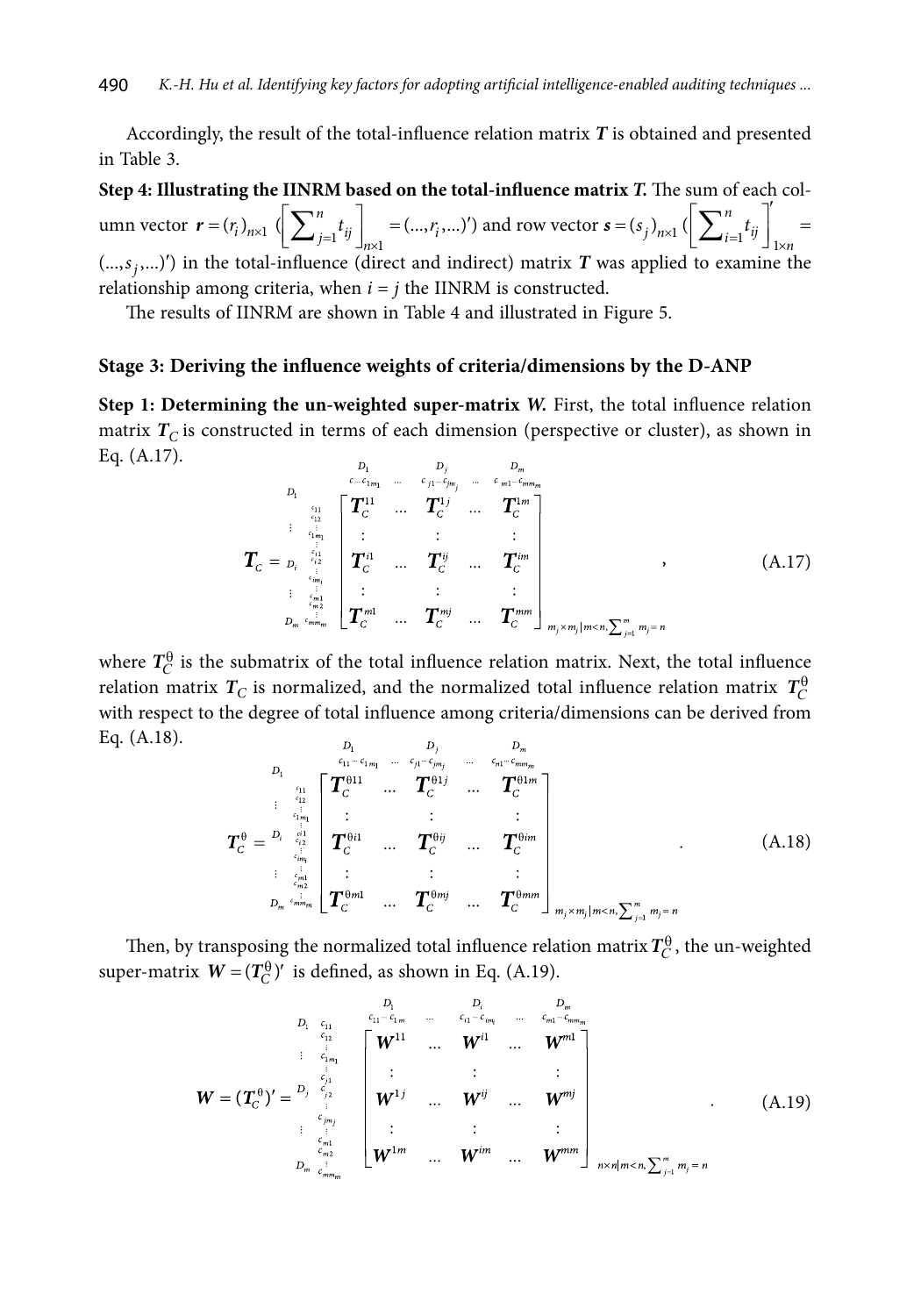**Step 2: Constructing the weighted super-matrix**  $W^{\theta}$ **. First, the total influence relation ma**trix  $T<sub>D</sub>$  is derived based on the dimensions using the DEMATEL technique, as shown in Eq. (A.20).

$$
T_{D} = \begin{bmatrix} t_{D}^{11} & \dots & t_{D}^{1j} & \dots & t_{D}^{1m} \\ \vdots & \vdots & \vdots & & \vdots \\ t_{D}^{i1} & \dots & t_{D}^{ij} & \dots & t_{D}^{im} \\ \vdots & \vdots & \vdots & & \vdots \\ t_{D}^{m1} & \dots & t_{D}^{mj} & \dots & t_{D}^{mm} \end{bmatrix}_{m \times m}
$$
 (A.20)

The normalizing the influential dimension matrix  $T_D^0$  is obtained through each element divided by 1 *n*  $d_i = \sum t_{ij}^D$  in this matrix, as shown as Eq. (A.21). *j* =  $T_D^{\theta}$ 11 1 1 11 1 11 1 1  $/d_1$  ...  $t_D^{1j}/d_1$  ...  $t_D^{1m}/d_1$  |  $t_{11}^{\theta D}$  ...  $t_{1j}^{\theta D}$  ... :: : :::  $\int_D^{11} f d_1$  *m*  $t_D^{1j} f d_1$  *m*  $t_D^{1m} f d_1$   $\qquad \qquad$   $\left| t_{11}^{0D}$  *m*  $t_{1j}^{0D}$  *m*  $t_{1m}^{0D}$  $t_D^{11}/d_1$  *...*  $t_D^{1j}/d_1$  *...*  $t_D^{1m}/d_1$  |  $t_{11}^{40D}$  *...*  $t_{1j}^{40D}$  *...* 1  $\theta D$   $t \theta D$   $t \theta$ q qq q  $\left[\begin{array}{cccc} t^{11}_{D}/d_1 & \ldots & t^{1j}_{D}/d_1 & \ldots & t^{1m}_{D}/d_1 \end{array}\right] \qquad \left[\begin{array}{cccc} t^{0D}_{11} & \ldots & t^{0D}_{1j} & \ldots & t^{0D}_{1m} \end{array}\right]$ 

$$
T_D^{\theta} = \begin{bmatrix} t_D^{i1} / d_i & \dots & t_D^{iij} / d_i & \dots & t_D^{im} / d_i \\ \vdots & \vdots & \vdots & \vdots \\ t_D^{m1} / d_m & \dots & t_D^{mj} / d_m & \dots & t_D^{mm} / d_m \end{bmatrix}_{m \times m} = \begin{bmatrix} t_{i1}^{\theta D} & \dots & t_{ij}^{\theta D} & \dots & t_{im}^{\theta D} \\ \vdots & \vdots & \vdots & \vdots \\ t_{m1}^{\theta D} & \dots & t_{mj}^{\theta D} & \dots & t_{mn}^{\theta D} \\ \vdots & \vdots & \vdots & \vdots \\ t_{m1}^{\theta D} & \dots & t_{mj}^{\theta D} & \dots & t_{mn}^{\theta D} \end{bmatrix}_{m \times m}.
$$
 (A.21)

Then, the weighted super-matrix  $W^{\theta}$  for normalization can be easily obtained as in  $T_D^{\theta}$   $W$ Eq. (A.22):  $\overline{D}$ 

$$
W^{\theta} = T_{D}^{\theta} W = \sum_{\begin{subarray}{l}i_{1} \text{ times } i_{1} \text{ times } i_{1} \text{ times } i_{1} \text{ times } i_{1} \text{ times } i_{1} \text{ times } i_{1} \text{ times } i_{1} \text{ times } i_{1} \text{ times } i_{1} \text{ times } i_{1} \text{ times } i_{1} \text{ times } i_{1} \text{ times } i_{1} \text{ times } i_{1} \text{ times } i_{1} \text{ times } i_{1} \text{ times } i_{1} \text{ times } i_{1} \text{ times } i_{1} \text{ times } i_{1} \text{ times } i_{1} \text{ times } i_{1} \text{ times } i_{1} \text{ times } i_{1} \text{ times } i_{1} \text{ times } i_{1} \text{ times } i_{1} \text{ times } i_{1} \text{ times } i_{1} \text{ times } i_{1} \text{ times } i_{1} \text{ times } i_{1} \text{ times } i_{1} \text{ times } i_{1} \text{ times } i_{1} \text{ times } i_{1} \text{ times } i_{1} \text{ times } i_{1} \text{ times } i_{1} \text{ times } i_{1} \text{ times } i_{1} \text{ times } i_{1} \text{ times } i_{1} \text{ times } i_{1} \text{ times } i_{1} \text{ times } i_{1} \text{ times } i_{1} \text{ times } i_{1} \text{ times } i_{1} \text{ times } i_{1} \text{ times } i_{1} \text{ times } i_{1} \text{ times } i_{1} \text{ times } i_{1} \text{ times } i_{1} \text{ times } i_{1} \text{ times } i_{1} \text{ times } i_{1} \text{ times } i_{1} \text{ times } i_{1} \text{ times } i_{1} \text{ times } i_{1} \text{ times } i_{1} \text{ times } i_{1} \text{ times } i_{1} \text{ times } i_{1} \text{ times } i_{1} \text{ times } i_{1} \text{ times } i_{1} \text{ times } i_{1} \text{ times } i_{1} \text{ times } i_{1} \text{ times } i_{1} \text{ times } i_{1} \text{ times } i_{1} \text{ times } i_{1} \text{ times } i_{1} \text{ times } i_{1} \text{ times } i_{1} \text{ times } i_{1} \text{ times } i_{1
$$

where  $t_{ij}^{\theta D} = t_{D}^{ij} / d_i$  is a scalar and 1 *j* =

**Step 3: Finding D-ANP influential weights (global weights).** Increase a sufficient power *q* through self-multiplication of the weighted super-matrix until a stable super-matrix appeared to weigh the global vectors, the D-ANP influence weights  $(w_1, ..., w_j, ..., w_n)$ , thus yielded from  $\lim (W^{\theta})^h$  are shown as Table 5. *h* →∞

# **Stage 4: Comparing the performance gap values with a modified-VIKOR technique.**

**Step 1: Normalizing the initial rating matrix***.* The "aspiratiosn-worst" of the modified-VIKOR approach was applied to measure the performance matrix of AI-enabled audit of alternative (company) *k* for criterion *j*. The performance scale as  $f_j^{aspiration} = 10$  of the positive ideal (called aspiration level) and the worst value as  $f_j^{worst} = 0$  (called the lowest score)